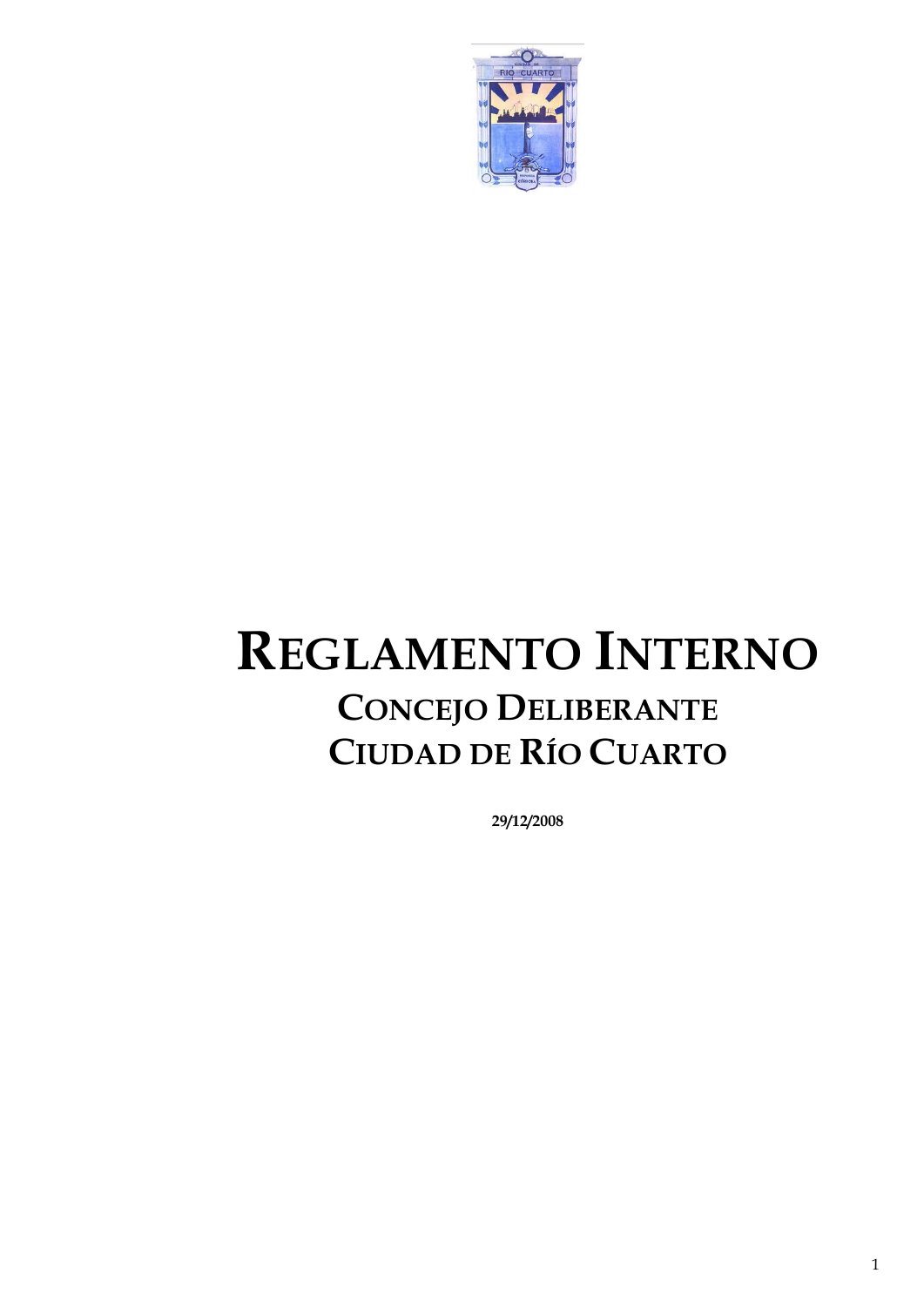## ÍNDICE

| $INVENTARIO\dots 10$ |  |
|----------------------|--|
|                      |  |
|                      |  |
|                      |  |
|                      |  |
|                      |  |
|                      |  |
|                      |  |
|                      |  |
|                      |  |
|                      |  |
|                      |  |
|                      |  |
|                      |  |
|                      |  |
|                      |  |
|                      |  |
|                      |  |
|                      |  |
|                      |  |
|                      |  |
|                      |  |
|                      |  |
|                      |  |
|                      |  |
|                      |  |
|                      |  |
|                      |  |
|                      |  |
|                      |  |
|                      |  |
|                      |  |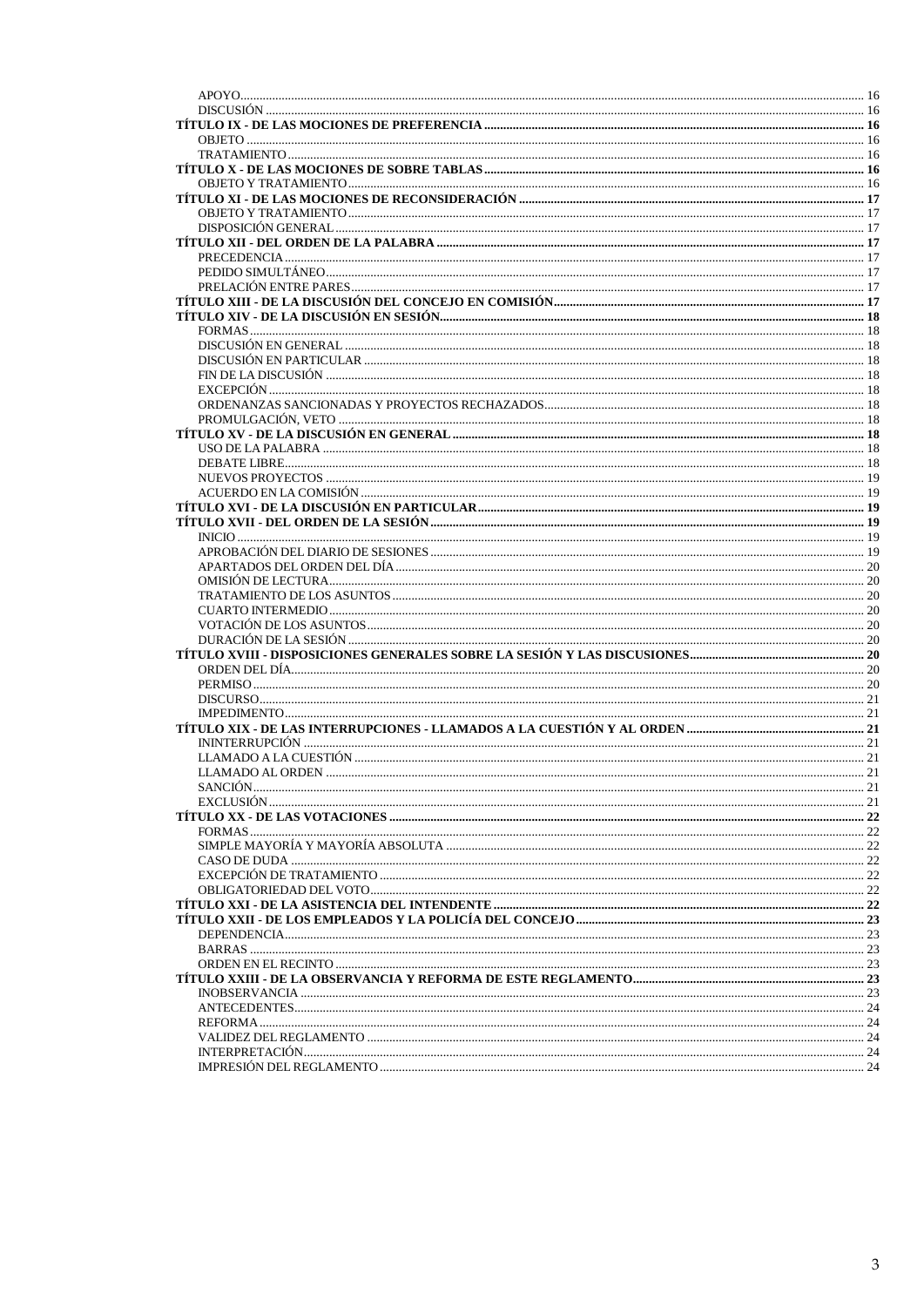*"1883 – 120° Aniversario de su Creación – 2003"*

E. 12521

### RESOLUCIÓN Nº: **1614/03**

**Con las modificaciones introducidas por: Resolución Nº 6/04 del 15/07/2004, Resolución Nº 573/06 del 21/03/2006, Resolución Nº 1245/08 del 24/06/2008, Resolución Nº 114/08 del 17/10/2008, Resolución Nº 219/08 del 29/12/2008, Resolución Nº 19/12 del 19/07/2012, Resolución Nº 11/16 del 21/07/2016, Resolución Nº 55/16 del 01/09/2016 y Resolución Nº 22/21 del 11/02/2021**

#### **EL CONCEJO DELIBERANTE DE LA CIUDAD DE RIO CUARTO,**

#### **R E S U E L V E :**

**ARTICULO 1º**.- Apruébase el Reglamento Interno del Concejo Deliberante de la Ciudad de Río Cuarto, que como Anexo I forma parte integrante de la presente.

**ARTICULO 2º**.- Comuníquese, publíquese, regístrese y archívese.

SALA DE SESIONES, Río Cuarto, 17 de septiembre de 2003.-

OMAR A. ISAGUIRRE Presidente

FABIAN A. ACHILLI Prosecretario a/c de Secretaría

#### **REGLAMENTO INTERNO DEL CONCEJO DELIBERANTE DE LA CIUDAD DE RÍO CUARTO**

#### **TÍTULO I - DEL CONCEJO**

#### <span id="page-3-1"></span><span id="page-3-0"></span>**CONSTITUCIÓN**

**Artículo 1°**.- En los casos de renovación total, el Concejo Deliberante se constituirá por sí mismo y comenzará sus sesiones por lo menos siete (7) días antes de la fecha indicada para que asuma el poder el Intendente Municipal. La convocatoria a Sesión Preparatoria será efectuada por el Presidente del Cuerpo que cese en sus funciones, quien facilitará el local y todo lo que resulte necesario para la realización de esa Sesión Preparatoria. El Concejo sólo podrá juzgar de las condiciones personales de los electos. <sup>1</sup>

#### <span id="page-3-2"></span>**ELECCIONES EXTRAORDINARIAS**

**Artículo 2°**.- Si la elección fuera extraordinaria por acefalía, a los efectos del artículo 144 de la Carta Orgánica Municipal, la incorporación tendrá lugar en la primera Sesión Ordinaria siguiente a aquella en que se aprobó la elección.

#### <span id="page-3-3"></span>**PRESIDENCIA PROVISIONAL**

**Artículo 3°**.- El Concejal electo de mayor edad actuará como Presidente provisorio hasta tanto el Concejo

4

-

<sup>1</sup> Referencia Legal: artículo 66 de la Carta Orgánica Municipal.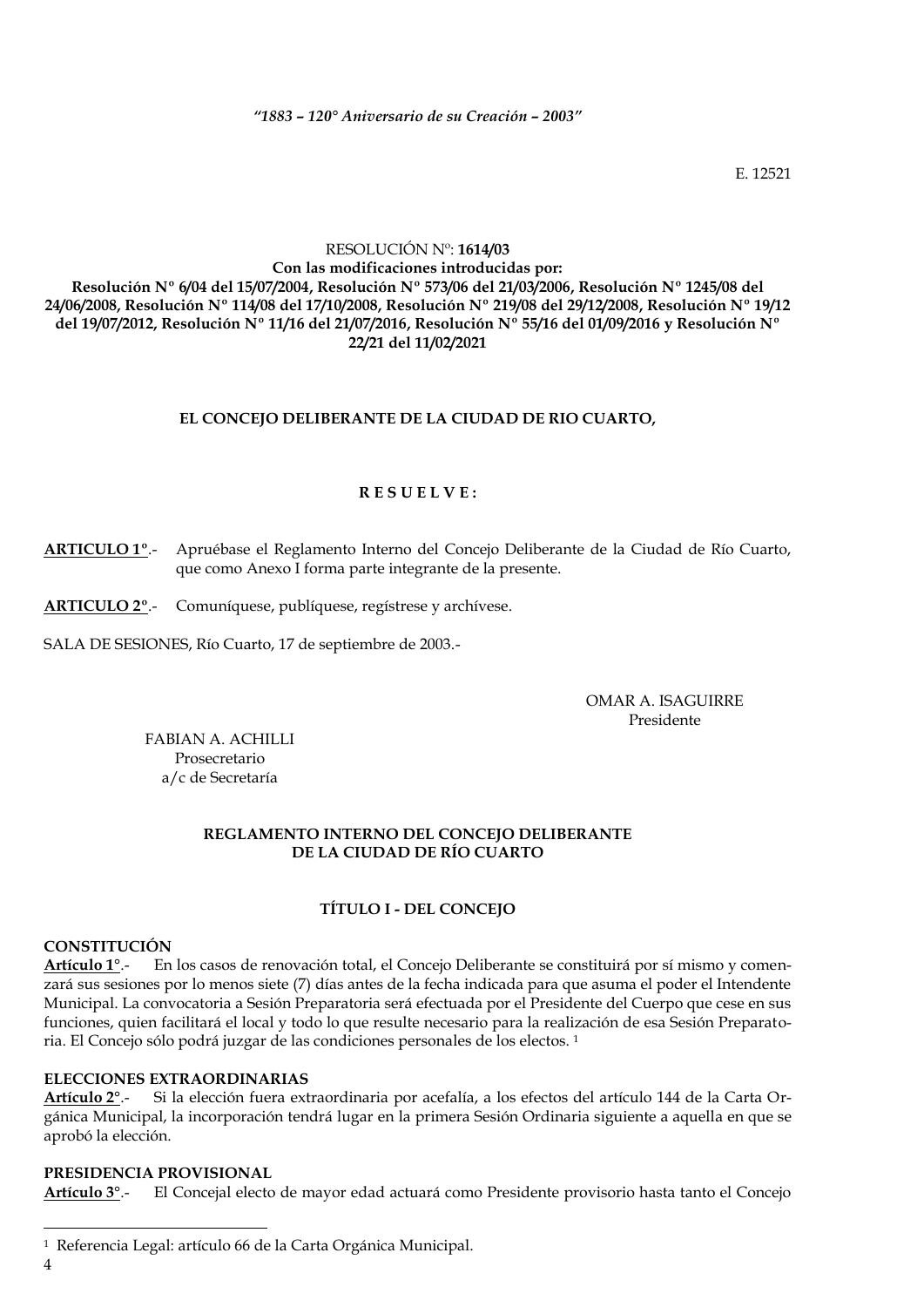elija sus autoridades, en tanto se designará un Secretario "Ad hoc".

#### <span id="page-4-0"></span>**PRIVILEGIO**

**Artículo 4°**.- Ni el Concejo Deliberante ni sus miembros tendrán tratamiento especial alguno.

#### <span id="page-4-1"></span>**JURAMENTO**

**Artículo 5°**.- En el acto de su incorporación, los concejales electos prestarán juramento de desempeñar debidamente el cargo y obrar en todo de acuerdo a lo que prescriben la Constitución Nacional, la Constitución Provincial y la Carta Orgánica Municipal. El juramento será tomado en voz alta por quien presida la sesión, estando todos de pie, de manera individual o colectiva, usando cualquiera de las siguientes fórmulas:

- 1) "Señor/Señora ......................... ¿Jura usted por Dios y por la Patria desempeñar debidamente el cargo de Concejal que se le confía y obrar en todo de conformidad a lo que prescriben las Constituciones Nacional y Provincial y la Carta Orgánica Municipal?"... "Si Juro"... "Si así lo hace, Dios y la Patria lo premiarán, si no, Él y Ella se lo demanden".
- 2) "Señor/Señora ......................... ¿Jura usted por Dios y por la Patria sobre estos Santos Evangelios desempeñar debidamente el cargo de Concejal que se le confía y obrar en todo de conformidad a lo que prescriben las Constituciones Nacional y Provincial y la Carta Orgánica Municipal?"... "Si Juro"... "Si así lo hace, Dios y la Patria lo premiarán, si no, Él y Ella se lo demanden".
- 3) "Señor/Señora ......................... ¿Jura usted por la Patria y por su honor desempeñar debidamente el cargo de Concejal que se le confía y obrar en todo de conformidad a lo que prescriben las Constituciones Nacional y Provincial y la Carta Orgánica Municipal?"... "Si Juro"... "Si así lo hace, la Patria y su conciencia lo premiarán, y si no, ellas se lo demanden".

#### <span id="page-4-2"></span>**AUTORIDADES - DURACIÓN - BLOQUES POLÍTICOS**

**Artículo 6°**.- El Concejo Deliberante, en la primera sesión que celebre, nombrará de su seno como Autoridades: un Presidente, un Vicepresidente Primero, un Vicepresidente Segundo y un Vicepresidente Tercero, según la cantidad de bloques partidarios habientes, los que durarán un (1) año en sus funciones, pudiendo ser reelegidos. Si vencido el término no hubieran sido reemplazados continuarán en el desempeño de sus funciones hasta el inicio de la Sesión Preparatoria del año siguiente.

Los concejales se agrupan en tantos Bloques políticos como listas electorales tengan representación en el Cuerpo. No pueden integrar bloques separados los concejales electos por la misma lista, como así tampoco aquellos que al tiempo de las elecciones pertenezcan a partidos políticos que no se enfrentaron ante el electorado.

Los Bloques políticos durante el término de los mandatos de los concejales, pueden contar con la asistencia técnica de colaboradores quienes no gozan de estabilidad ni permanencia en sus cargos.

#### <span id="page-4-3"></span>**QUÓRUM PARA SESIONAR**

**Artículo 7°**.- El Quórum legal del Concejo Deliberante será formado por más de la mitad de la totalidad de sus miembros. <sup>2</sup>

#### <span id="page-4-4"></span>**ASISTENCIA DE LOS CONCEJALES**

**Artículo 8°**.- Los concejales están obligados a asistir a todas las sesiones del Concejo, desde el día de su incorporación; asimismo, a las reuniones de las comisiones de las que forman parte.

#### <span id="page-4-5"></span>**AUSENCIAS E INASISTENCIAS**

**Artículo 9°**.- Ningún Concejal podrá ausentarse por más de ocho (8) días de la Ciudad, durante el período de sesiones, sin permiso del Concejo. Cuando éste estuviese en receso, notificará por escrito a la Presidencia o a la Secretaría su ausencia, indicando su lugar de residencia, de ser posible.

#### <span id="page-4-6"></span>**SUPLENCIA**

-

**Artículo 10°**.- Cuando por causas debidamente justificadas algún Concejal dejara de ejercer sus funciones por un lapso mayor a tres (3) sesiones ordinarias consecutivas, será suplido por el siguiente en el orden de la lista hasta su reincorporación.

Las ausencias por más de doce (12) sesiones ordinarias continuas motivarán la caducidad automática del mandato del Concejal, salvo razones de salud debidamente justificadas.

Ante la ausencia injustificada de un Concejal a tres (3) sesiones consecutivas o a cinco (5) alternadas en el curso de un año calendario, el Concejo Deliberante resolverá su reemplazo. <sup>3</sup>

<sup>2</sup> Referencia Legal: artículo 68 de la Carta Orgánica Municipal.

<sup>3</sup> Referencia Legal: artículo 70 de la Carta Orgánica Municipal.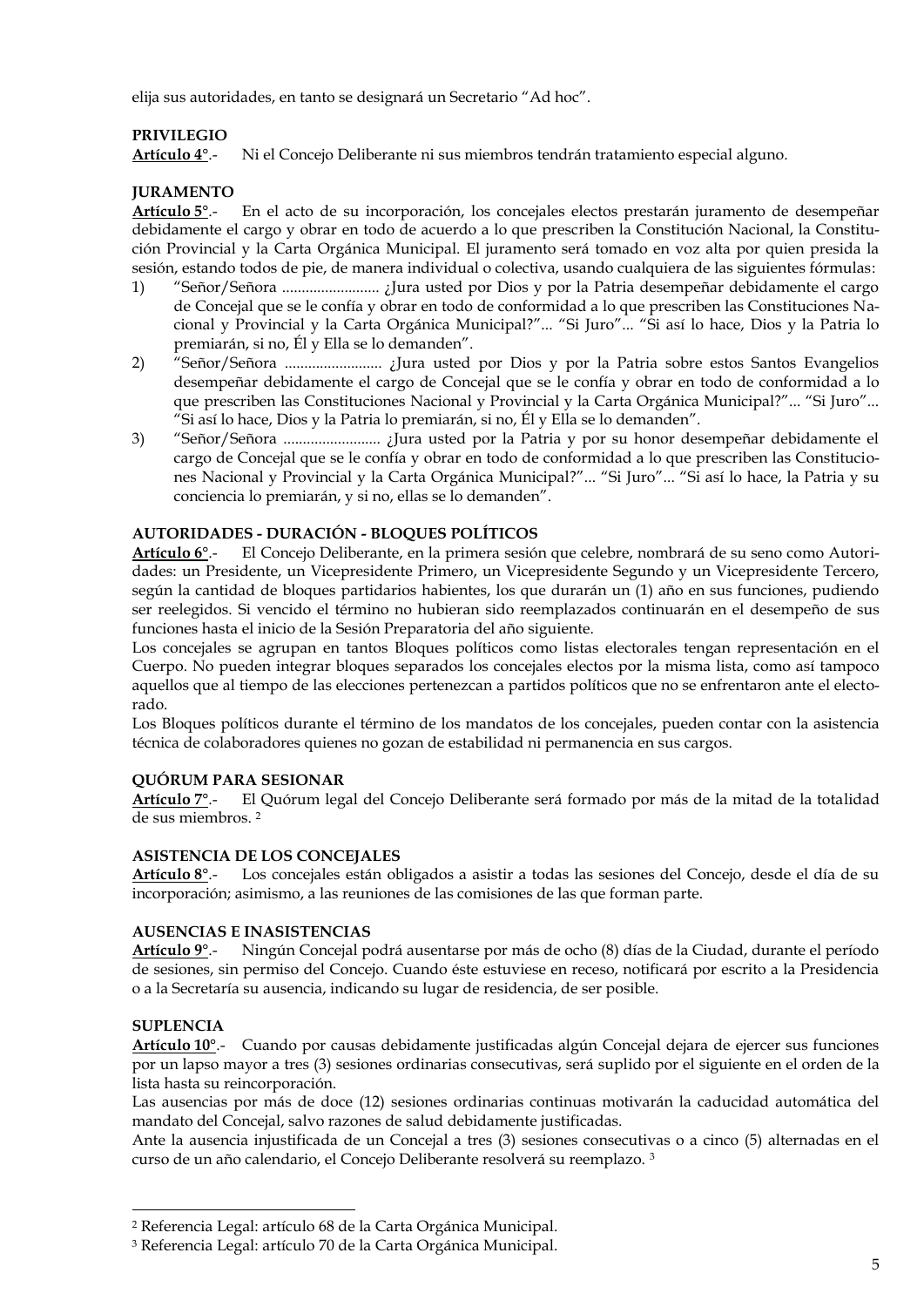#### <span id="page-5-0"></span>**AUSENCIA CON AVISO**

**Artículo 11°**.- El Concejal accidentalmente impedido para asistir a sesión, dará aviso por escrito al Presidente; más si la inasistencia debiera durar más de dos (2) sesiones consecutivas, será necesario el permiso del Concejo.

#### <span id="page-5-1"></span>**INASISTENCIA REITERADA**

**Artículo 12°**.- Cuando algún Concejal se hiciera notar por sus inasistencias, el Presidente lo hará conocer al Concejo, para que éste tome la resolución que estime conveniente.

#### <span id="page-5-2"></span>**FALTA DE QUÓRUM**

**Artículo 13°**.- Toda vez que por falta de Quórum no pudiese iniciarse una sesión, el Secretario asentará en el Registro Audiovisual de Sesiones<sup>4</sup> una nota con los nombres de los concejales inasistentes, consignando los que son por licencia o sin ella, o con o sin aviso. La Presidencia aplicará en tal caso a los ausentes sin aviso, sin recurso alguno, una multa sobre sus dietas proporcional a las sesiones del mes. Es obligación de los concejales que hubiesen concurrido, esperar media hora después de la designada para la sesión. <sup>5</sup>

#### <span id="page-5-3"></span>**REUNIÓN EN MINORÍA**

**Artículo 14°**.- Podrá el Concejo reunirse en minoría a objeto de conminar a aquellos que por su inasistencia, sin permiso previo, dificultasen la celebración de la sesión. <sup>6</sup>

#### <span id="page-5-4"></span>**COMPULSIÓN - SANCIÓN ECONÓMICA**

**Artículo 15°**.- Son medios de compeler a los inasistentes: hacerlos conducir a las sesiones por la fuerza pública o el establecimiento de una multa con un importe equivalente al veinte por ciento (20%) de la remuneración que perciba el Concejal por cada inasistencia a sesión, y del cinco por ciento (5%) por cada inasistencia a las comisiones de las que forme parte, que la hará efectiva inmediatamente a través del Departamento Ejecutivo. <sup>7</sup>

#### <span id="page-5-5"></span>**FACULTADES DISCIPLINARIAS**

**Artículo 16°**.- Por inconducta en el ejercicio de sus funciones, inasistencias reiteradas, indignidad o incapacidad sobreviniente, el Concejo Deliberante podrá, con el voto de la mayoría absoluta de sus miembros, corregir con llamados al orden o multa a cualquiera de sus integrantes; con el voto de los dos tercios (2/3) de sus miembros suspenderlo o excluirlo de su seno. Basta el voto de la simple mayoría para decidir sobre la renuncia que voluntariamente un Concejal hiciera de su cargo. <sup>8</sup>

#### <span id="page-5-6"></span>**EXCLUSIÓN DE TERCEROS**

**Artículo 17°**.- El Presidente del Concejo Deliberante tendrá autoridad en representación del Cuerpo para excluir del recinto a toda persona que, no siendo de su seno, promoviera desorden en sus sesiones o durante su transcurso faltase el respeto debido a la Corporación o a alguno de sus miembros, sin perjuicio de la denuncia penal que corresponda, salvo que se apruebe moción contraria por el plenario. <sup>9</sup>

#### <span id="page-5-7"></span>**INHABILIDADES E INCOMPATIBILIDADES**

**Artículo 18°**.- Los miembros del Gobierno Municipal cesan de pleno derecho en sus funciones cuando por motivos sobrevinientes a su asunción incurren en alguna de las causas de inhabilidad o incompatibilidad previstas en los artículos 57 y 58 de la Carta Orgánica Municipal. <sup>10</sup>

El Concejo Deliberante elevará los antecedentes del caso a la Justicia del Crimen, cuando el inhabilitado no manifestase oportunamente la causa de su inhabilidad o incompatibilidad y hubiese incurrido en delito previsto por la Ley Penal.

-

<sup>4</sup> Los términos "Registro Audiovisual de Sesiones" sustituye a "Diario de Sesiones" conforme la Resolución Nº 55/16 en su artículo 9º.

<sup>5</sup> Referencia Legal: artículo 70 de la Carta Orgánica Municipal.

<sup>6</sup> Referencia Legal: artículo 68 de la Carta Orgánica Municipal.

<sup>7</sup> Referencia Legal: artículo 62 de la Carta Orgánica Municipal.

<sup>8</sup> Referencia Legal: artículo 71 de la Carta Orgánica Municipal.

<sup>9</sup> Referencia Legal: artículo 72 de la Carta Orgánica Municipal.

<sup>10</sup> Referencia Legal: artículos 57 y 58 de la Carta Orgánica Municipal.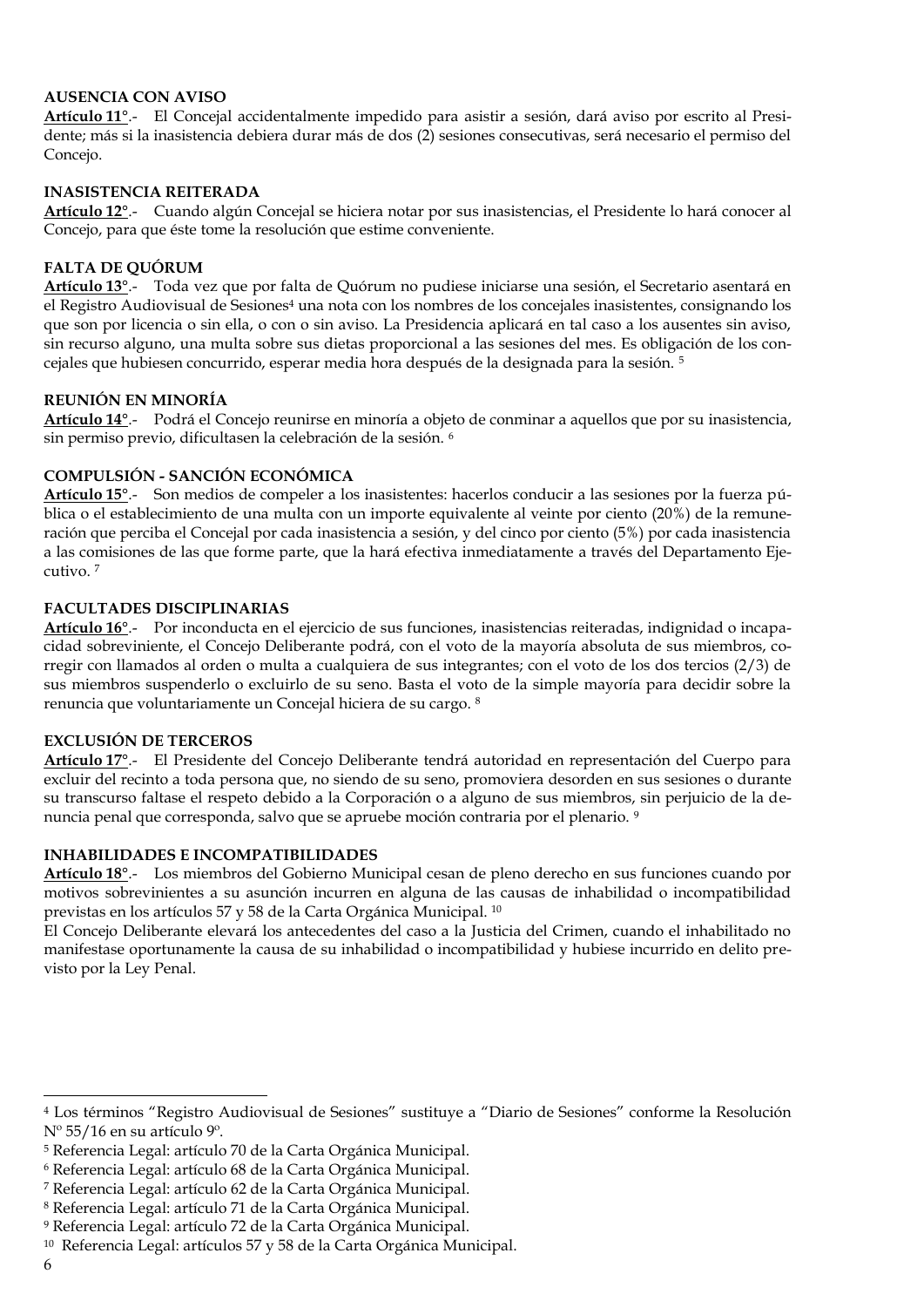#### **TÍTULO II - DE LAS SESIONES EN GENERAL**

#### <span id="page-6-1"></span><span id="page-6-0"></span>**MODOS DE SESIÓN - LUGAR**

**Artículo 19°**.- El Concejo Deliberante se reúne en:

- 1) Sesión Preparatoria, dentro de los diez (10) días anteriores al comienzo de las sesiones ordinarias, oportunidad en la cual elegirá a sus autoridades;
- 2) Sesión Ordinaria, desde el 1 de marzo hasta el 30 de noviembre de cada año;
- 3) Sesión de Prórroga de las Ordinarias, dispuestas expresamente por el Cuerpo;
- 4) Sesión Extraordinaria, convocada por el Intendente o por la Presidencia del Concejo Deliberante, a solicitud escrita de un tercio (1/3) de sus miembros con especificación de motivo. En ella sólo puede ocuparse de los asuntos objeto de la convocatoria. <sup>11</sup>
	- 4.1. Sesión Extraordinaria Especial, convocada por la Presidencia en virtud de la Ordenanza Nº 5/00 o en ocasiones de homenajes o distinciones.

Todas las sesiones tendrán lugar en su sede legislativa a excepción de la primera donde se producirá la jura de los concejales y la constitución del Cuerpo si así se acordara, como también aquellas que contempla el programa El Concejo más cerca de los Vecinos (Ordenanza Nº 5 del año 2000).

#### <span id="page-6-2"></span>**SESIONES PREPARATORIAS**

**Artículo 20°**.- En la sesión preparatoria que cada año celebre el Concejo, procederá a elegir el Concejal que haya de sustituir al Intendente, en el caso previsto por el artículo 145 de la Carta Orgánica Municipal.<sup>12</sup>

#### <span id="page-6-3"></span>**SESIONES ORDINARIAS**

**Artículo 21°**.- Las sesiones ordinarias se celebrarán en los días y horas que establezca el Concejo Deliberante los cuales podrán ser alterados cuando lo estime conveniente.

#### <span id="page-6-4"></span>**SESIONES EXTRAORDINARIAS**

**Artículo 22°**.- En las sesiones extraordinarias convocadas durante el receso legislativo se tratarán y resolverán dentro de las mismas únicamente los asuntos incluidos en la convocatoria.

Se acepta la denominaºción de Sesión Extraordinaria Especial a la derivada de la aplicación del programa El Concejo más cerca de los Vecinos (Ordenanza Nº 5/00) cuya modalidad se adopta por este Reglamento, o en ocasiones excepcionales de propiciar homenajes o conferir distinciones.

#### <span id="page-6-5"></span>**CITACIÓN**

**Artículo 23°**.- En cualquiera de los casos establecidos en el artículo 19° de este Reglamento, el Presidente ordenará la correspondiente citación para el día y hora que se hubiese determinado, o que se indique en la petición del Departamento Ejecutivo o en la de los concejales que soliciten la sesión.

#### <span id="page-6-6"></span>**SESIONES PÚBLICAS Y SESIONES SECRETAS**

**Artículo 24°**.- Las sesiones son públicas, salvo lo dispuesto en el artículo 106 la Carta Orgánica Municipal o cuando la mayoría resuelve que sean secretas, por requerirlo así la índole de los asuntos a tratar, no pudiendo en tal ocasión permanecer en el recinto de sesiones, además de los concejales, otra persona que el Secretario del Cuerpo, el Intendente o cualquiera de sus Secretarios, siempre que hayan sido citados por el Concejo. Será deber de los presentes guardar secreto de lo ocurrido.

Las sesiones se celebran en la Sala de Sesiones del Concejo Deliberante, si no se dispone lo contrario por un motivo fundado o causa de fuerza mayor. <sup>13</sup>

#### <span id="page-6-7"></span>**PROSECUCIÓN EN PÚBLICA UNA SESIÓN SECRETA**

<span id="page-6-8"></span>**Artículo 25°**.- Después de iniciada una sesión secreta podrá el Concejo hacerla pública, siempre que así lo resuelva la mayoría de los concejales.

#### **TÍTULO III - DEL PRESIDENTE**

#### <span id="page-6-9"></span>**DURACIÓN**

-

**Artículo 26°**.- El Presidente y los Vicepresidentes nombrados durarán un (1) año en sus funciones, pudiendo ser reelectos con arreglo al artículo 6° de este Reglamento.

<sup>11</sup> Referencia Legal: artículo 67 de la Carta Orgánica Municipal.

<sup>12</sup> Referencia Legal: artículo 145 de la Carta Orgánica Municipal

<sup>&</sup>lt;sup>13</sup> Referencia Legal: artículo 67 de la Carta Orgánica Municipal y Ordenanza Nº 5/00 y sus modificatorias.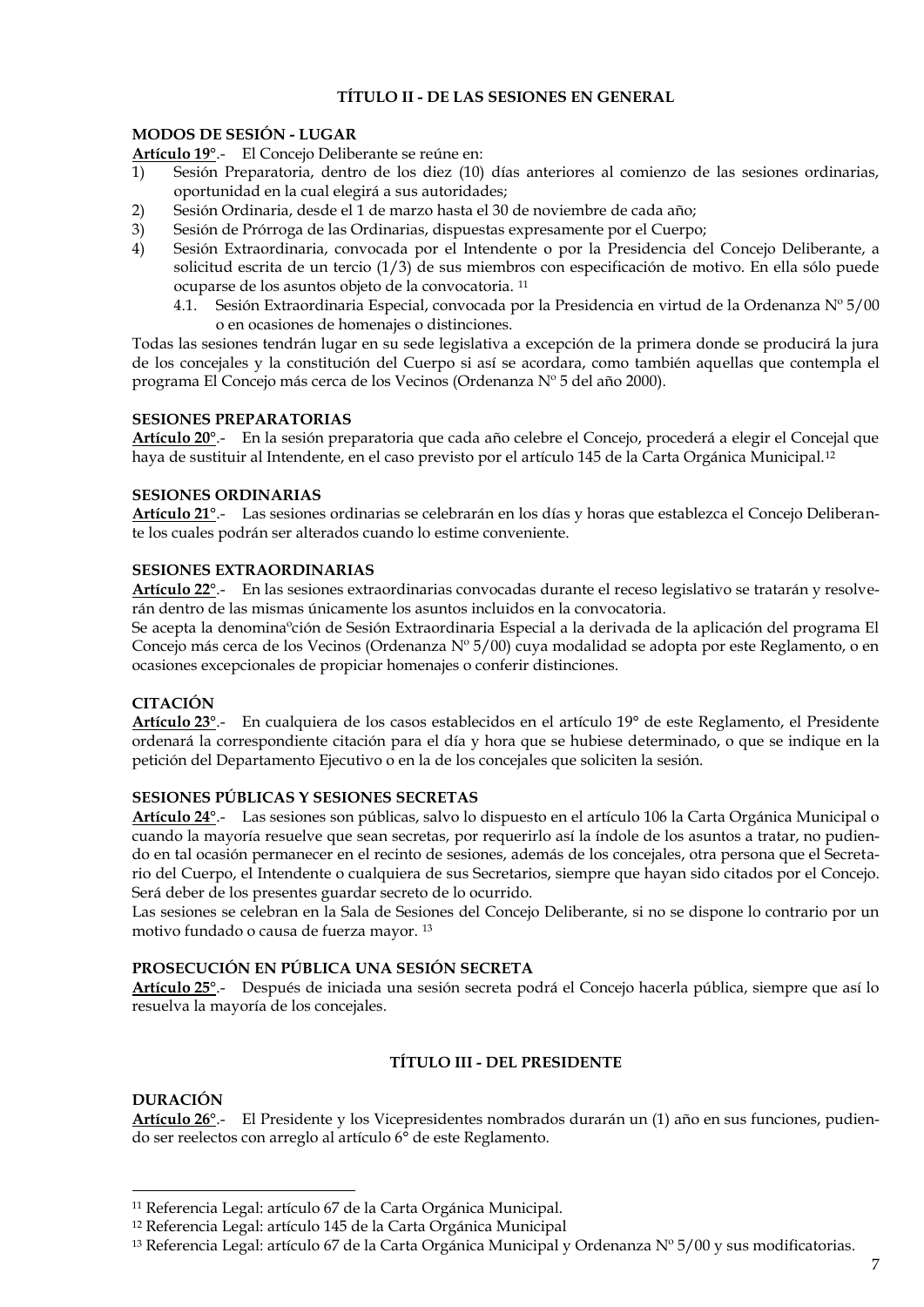#### <span id="page-7-0"></span>**ATRIBUCIONES Y DEBERES**

**Artículo 27°**.- Son atribuciones y deberes del Presidente:

- 1) Expedir los diplomas correspondientes a las personas cuya elección hubiese sido aprobada;
- 2) Hacer citar a sesiones de tablas y especiales, comunicando el correspondiente temario;<br>3) Recibir y abrir las comunicaciones dirigidas al Concejo, para ponerlas en conocimie
- Recibir y abrir las comunicaciones dirigidas al Concejo, para ponerlas en conocimiento de éste, pudiendo retener las que a su juicio fueran inadmisibles y dando cuenta de su proceder en este caso;
- 4) Llamar a los concejales al recinto y abrir las sesiones desde su asiento;<br>5) Dar cuenta de los asuntos entrados por intermedio del Secretario;
- Dar cuenta de los asuntos entrados por intermedio del Secretario;
- 6) Dirigir la discusión de conformidad al Reglamento;
- 7) Llamar al orden y a la cuestión a los concejales;
- Proponer las votaciones y proclamar sus resultados;
- 9) Autenticar con su firma, cuando sea necesario, todos los actos, órdenes y procedimientos del Concejo tanto en el carácter interno cuanto en las decisiones por actividades de extensión;
- 10) Proveer lo conveniente a la policía, al orden y mecanismo de la Secretaría;
- 11) Designar los asuntos que han de formar el Orden del Día o bien aquellos acordados en la Comisión de Planificación y Coordinación de Labor;
- 12) Presentar a la aprobación del Concejo el Presupuesto de Gastos de éste;
- 13) Representar al Concejo en sus relaciones con el Departamento Ejecutivo y con las demás autoridades públicas y entidades de la comunidad;
- 14) Reemplazar al Intendente en los casos previstos por los artículos 90 y 145 de la Carta Orgánica Municipal; <sup>14</sup>
- 15) Nombrar a todos los empleados del Concejo con excepción del Secretario y del Prosecretario;
- 16) Remover a los mismos cuando lo crea conveniente al mejor servicio, debiendo en caso de delito, ponerlos a disposición del Juez competente con todos los antecedentes;
- 17) Hacer observar estrictamente el presente Reglamento en todas sus partes y ejercer las demás funciones que por él se le confieren;
- 18) Comunicar al Departamento Ejecutivo las Ordenanzas y Resoluciones sancionadas por el Concejo Deliberante;
- 19) Ordenar la sistematización y actualización del Digesto Municipal según previene el artículo 82 de la Carta Orgánica Municipal.

#### <span id="page-7-1"></span>**ACTUACIÓN EN EL DEBATE**

**Artículo 28°**.- El Presidente no podrá abrir opinión desde su asiento sobre el asunto en discusión plenaria, pero tendrá derecho a tomar parte del debate invitando a los Vicepresidentes, por su orden, a ocupar la Presidencia.

#### <span id="page-7-2"></span>**DESEMPATE**

**Artículo 29°**.- El Presidente emite su voto como miembro del Cuerpo. En caso de empate, se reitera la votación y, si aquél subsiste, decide quien ejerza la Presidencia. <sup>15</sup>

#### <span id="page-7-3"></span>**REPRESENTACIÓN**

**Artículo 30°**.- Sólo el Presidente, en su defecto quien lo reemplace, estará autorizado para hablar y comunicar en nombre del Concejo, pero no podrá hacerlo sin su previo acuerdo.

#### <span id="page-7-4"></span>**SUSTITUCIÓN**

**Artículo 31°**.- En caso de no concurrir a una sesión el Presidente ni los Vicepresidentes, presidirá la misma el Concejal de mayor edad.

<span id="page-7-5"></span>**Artículo 32°**.- Los Vicepresidentes, por su orden, reemplazan y sustituyen al Presidente en todas las atribuciones y facultades que se expresan en este Reglamento.

#### **TÍTULO IV - DEL SECRETARIO**

#### <span id="page-7-6"></span>**DESIGNACIÓN**

**Artículo 33°**.- El Secretario del Concejo es nombrado por el Concejo Deliberante por pluralidad de votos y depende directamente del Presidente, quien podrá suspenderlo dando cuenta en la primera sesión.

j

<sup>14</sup> Referencia Legal: artículos 90 y 145 de la Carta Orgánica Municipal.

<sup>15</sup> Referencia Legal: artículo 69 de la Carta Orgánica Municipal.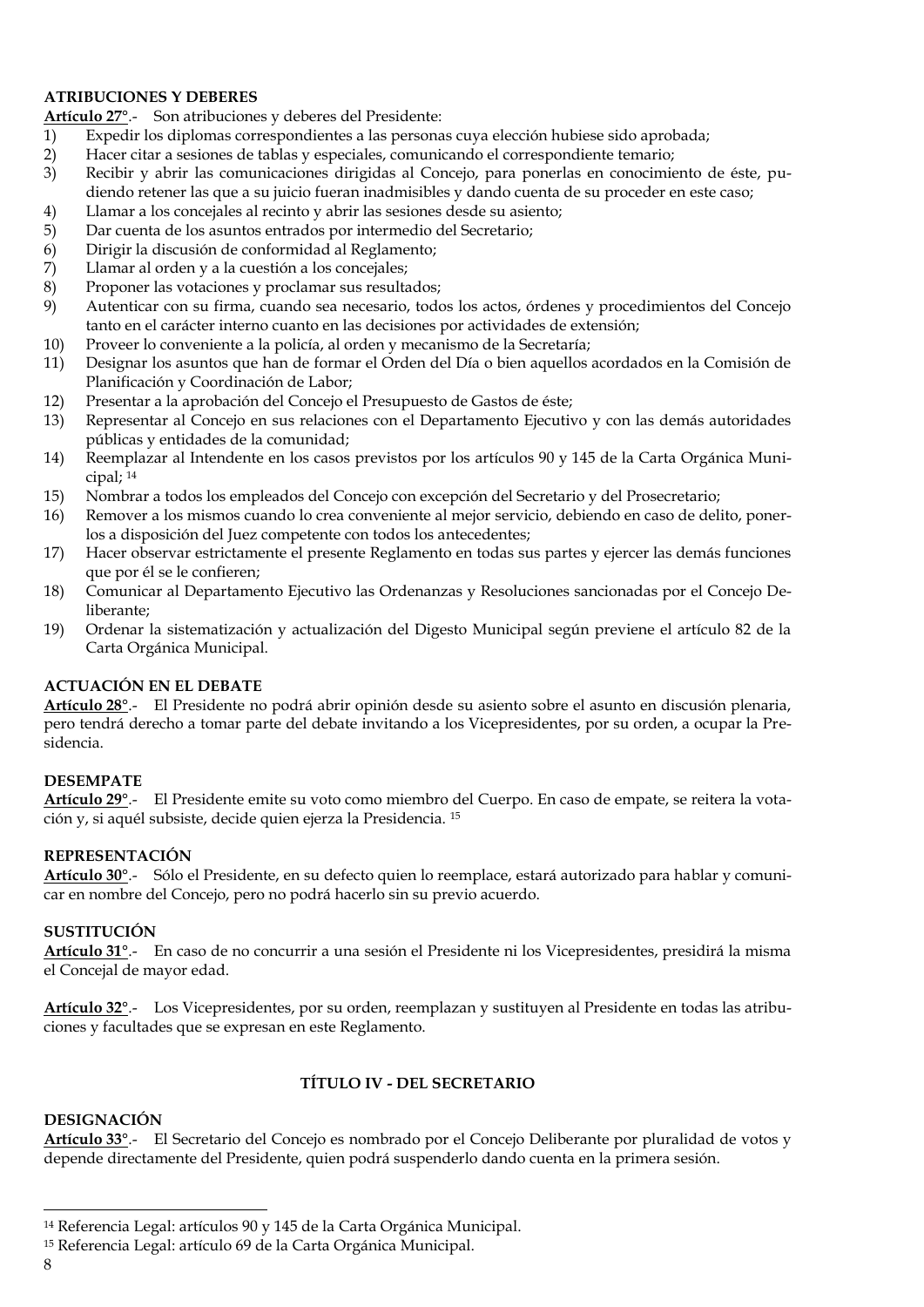#### <span id="page-8-0"></span>**JURAMENTO**

**Artículo 34°**.- El Secretario, al recibir de cargo, prestará juramento ante el Presidente de desempeñarlo fiel y debidamente y guardar secreto siempre que la Corporación lo ordene; para el caso se utilizarán las fórmulas del artículo 5º.

#### <span id="page-8-1"></span>**OBLIGACIONES**

-

**Artículo 35°**.- Serán obligaciones del Secretario:

- 1) Controlar el Registro Audiovisual de Sesiones<sup>16</sup> y redactar las actas sustitutivas cuando resulten necesarias, organizando las publicaciones que se hiciesen por orden del Concejo;
- 2) Hacer el escrutinio de las votaciones nominales y secretas;
- 3) Computar y verificar el resultado de las votaciones por signos;
- 4) Anunciar el resultado de toda votación e igualmente el número de votos en pro y en contra;
- 5) Desempeñar los demás trabajos y órdenes que el Presidente le dé en uso de sus facultades;
- 6) Autorizar todos los documentos firmados por el Presidente;
- 7) Proponer al Presidente los Presupuestos de Sueldos y Gastos de Secretaría y del Concejo;
- 8) Dar lectura de los Diarios de Sesiones o de las actas sustitutivas cuando resulten necesarias en cada sesión, autorizándolas después de ser aprobadas por el Concejo y firmadas por el Presidente;
- 9) Trasladar a la brevedad posible las Actas al Libro destinado para ese objeto, en el cual todas serán firmadas por el Presidente y por él, debiendo archivarse los cuadernos;
- 10) Compilar y conservar el Registro Audiovisual de Sesiones<sup>17</sup> debidamente protocolizado, como así también por un tiempo prudencial los soportes audiovisuales<sup>18</sup> grabados;
- 11) Distribuir el trabajo de Secretaría entre el personal permanente y político correspondiente a esta oficina;
- 12) Llevar un archivo de las notas que se pasen por Secretaría, un libro donde se anotarán todas las Ordenanzas o acuerdos de carácter permanente y un registro de los gastos realizados con su intervención;
- 13) Pasar inmediatamente a la Administración central la cuenta de gastos visada por el Presidente.

#### <span id="page-8-2"></span>**REGISTRO AUDIOVISUAL DE SESIONES**

**Artículo 36°**.- Todas las sesiones deberán registrarse en soporte audiovisual, conformando el Registro Audiovisual de Sesiones del Concejo Deliberante.<sup>19</sup>

El Registro Audiovisual de Sesiones consistirá en la grabación audiovisual de todas las sesiones, con las siguientes características:

- 1).- La grabación de cada sesión deberá realizarse sin interrupciones, desde el inicio y hasta el final. En caso de existir cuartos intermedios, o interrupciones de cualquier otra índole, deberán consignarse con una leyenda inmediatamente a continuación de las últimas imágenes grabadas previas a la pausa y seguidamente proseguirá el registro audiovisual del resto de la sesión hasta su finalización.
- 2).- Cada Registro Audiovisual de Sesiones deberá contener un zócalo transparente en la base del cuadro de video, que muestre permanentemente:
	- a).- Un reloj digital de hora, minutos y segundos que se ponga en funcionamiento al iniciarse la sesión y se detenga una vez que concluya la sesión.
	- b).- La leyenda "Sesión del Concejo Deliberante de la Ciudad de Río Cuarto N°… (que corresponda) del día…" y a continuación la fecha de que se trate, en movimiento continuo y a velocidad constante.
- 3).- El Registro Audiovisual de Sesiones deberá contener también imágenes con los textos legibles del Orden del Día definitivo que motivó la convocatoria a sesión, además de cada uno de los dispositivos aprobados. La leyenda "Sesión del Concejo Deliberante de la Ciudad de Río Cuarto N° … (que corresponda) del día…" y a continuación la fecha de que se trate, en movimiento continuo y a velocidad constante, seguirá apareciendo hasta el final del último dispositivo aprobado.

El Registro Audiovisual de Sesiones será sometido a consideración y votación de los concejales preferentemente en la sesión siguiente a la registrada. En caso de existir correcciones u observaciones, éstas serán incorporadas al registro audiovisual de la sesión puesta a consideración, con lo cual se da por completado el registro de dicha sesión, con su correspondiente aprobación.

Antes de someterse a consideración y votación, los concejales dispondrán del Registro Audiovisual de Sesio-

<sup>16</sup> Los términos "Registro Audiovisual de Sesiones" sustituye a "Diario de Sesiones" conforme la Resolución Nº 55/16 en su artículo 9º.

<sup>17</sup> Los términos "Registro Audiovisual de Sesiones" sustituye a "Diario de Sesiones" conforme la Resolución Nº 55/16 en su artículo 9º.

<sup>&</sup>lt;sup>18</sup> El término "audiovisuales" sustituye a "magnetofónicos" conforme la Resolución Nº 55/16 en su artículo 10º.

<sup>&</sup>lt;sup>19</sup> Redacción del artículo conforme lo dispuesto por Resolución  $N^{\circ}$  55/16 en su artículo 8<sup>o</sup>.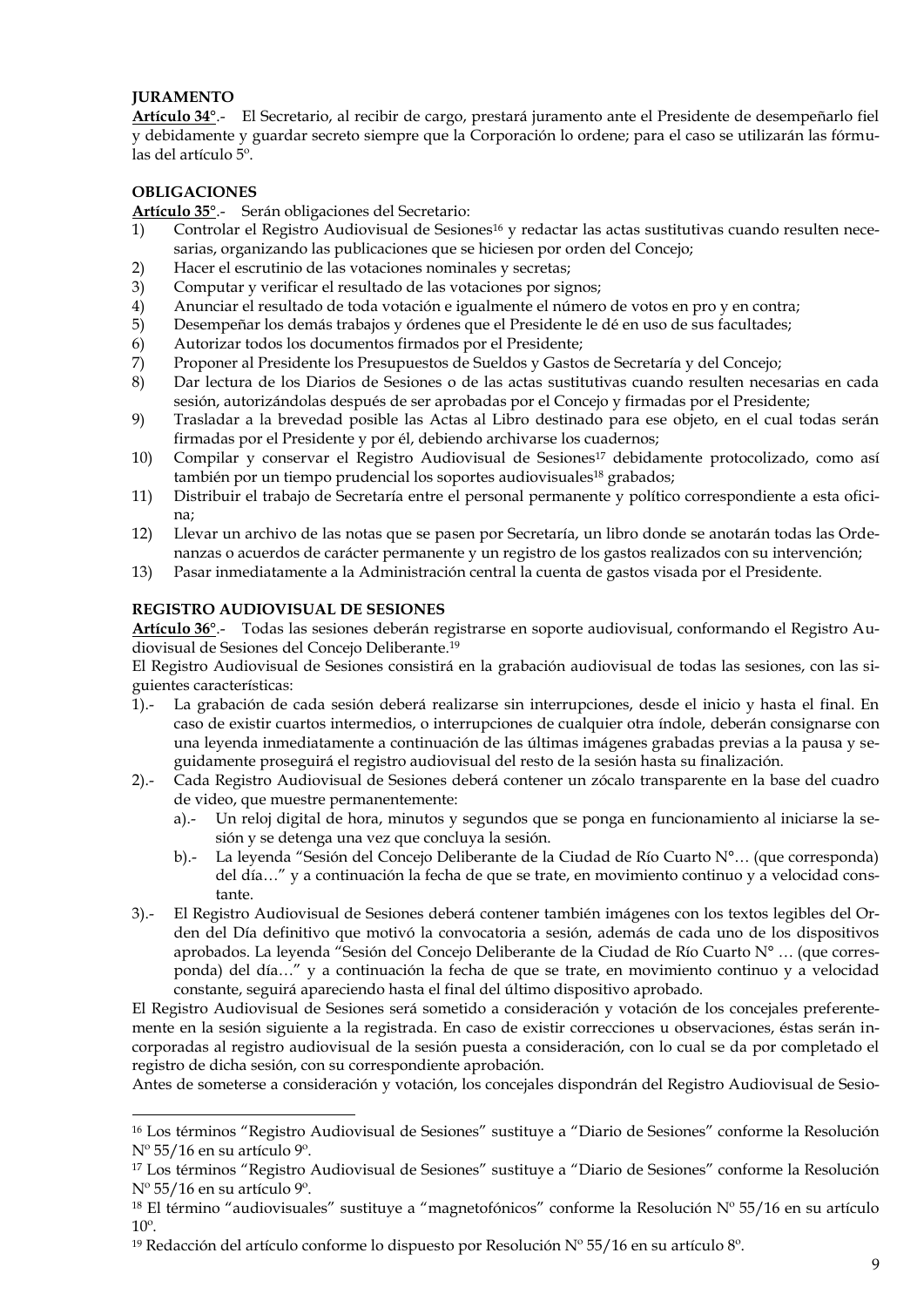nes en soporte digital, para su análisis, con una antelación mínima de tres días.

El Registro Audiovisual de cada sesión tendrá carácter de Acta de la Sesión. El original de cada Registro Audiovisual de Sesión integrará un Archivo Audiovisual de Sesiones.

La Comisión de Planificación y Coordinación de Labor podrá disponer excepcionalmente de la desgrabación de alguna sesión, utilizando para ello el audio del Registro Audiovisual de Sesiones.

**Artículo 37°**.- Corresponderá al Secretario del Concejo Deliberante estudiar detenidamente el Registro Audiovisual de cada sesión, disponiendo salvar los errores u omisiones eventualmente cometidos, previamente a su aprobación definitiva.<sup>20</sup>

El Registro Audiovisual de cada sesión será oficializado con las firmas del Presidente y del Secretario del Cuerpo.

El Secretario del Concejo Deliberante dispondrá el archivo del Registro Audiovisual de cada sesión, adoptando las medidas de seguridad que se consideren pertinentes, con certificación digital que resguarde el material resultante de eventuales adulteraciones.

Si por alguna circunstancia no hubiera versión de grabación audiovisual de las sesiones del Concejo Deliberante, se tomará en cuenta el registro del audio de las sesiones que continuará grabándose y, en su defecto, el Secretario y el Prosecretario levantará un Acta de Sesión escrita, que integrarán los textos editados en el siguiente Registro Audiovisual de Sesión.

#### <span id="page-9-0"></span>**ARCHIVO GENERAL**

**Artículo 38°**.- El Secretario deberá cuidar del arreglo y conservación del Archivo General del Concejo y custodiará en forma especial, bajo llave, cuando la documentación tenga el carácter de reservado.

**Artículo 39°**.- Propondrá al Presidente la designación de personas idóneas para llenar las vacantes que se produjeran en la oficina a su cargo y pondrá en conocimiento de aquél las faltas que cometan los empleados en el servicio.

#### <span id="page-9-1"></span>**ADMINISTRACIÓN DEL PRESUPUESTO**

**Artículo 40°**.- El Secretario administrará los fondos presupuestarios de la Secretaría, bajo la inmediata inspección del Presidente, asimismo percibirá y distribuirá los sueldos de los empleados de su dependencia.

#### <span id="page-9-2"></span>**INVENTARIO**

**Artículo 41°**.- A fin de cada año levantará en libro especial, un inventario general de todos los libros del Archivo y de bienes muebles y útiles a su cargo.

#### <span id="page-9-3"></span>**PROSECRETARÍA**

**Artículo 42°**.- El Prosecretario, de haberlo, sustituye al Secretario en los casos de enfermedad, licencia, ausencia o separación, colaborando -mientras tanto- a sus órdenes directas en el cumplimiento de todas las labores que éste le encomiende.

#### **TÍTULO V - DE LAS COMISIONES**

#### <span id="page-9-5"></span><span id="page-9-4"></span>**COMISIONES PERMANENTES - DENOMINACIÓN<sup>21</sup>**

**Artículo 43°.-** Habrá en el Concejo Deliberante doce (12) comisiones permanentes, a saber:

- 1. Comisión de Gobierno Peticiones Generales, Acuerdos, Interpretaciones y Rela-ciones Institucionales.
- 2. Comisión de Economía y Presupuesto.
- 3. Comisión de Salud y Desarrollo Social.
- 4. Comisión de Género, Diversidad, Niñez, Adolescencia y Familia.
- 5. Comisión de Obras Públicas y vialidad.
- 6. Comisión de Servicios Públicos y Gestión Ambiental.
- 7. Comisión de Desarrollo Económico y Empleo.
- 8. Comisión de Planificación y Desarrollo Urbano.
- 9. Comisión de Derechos Humanos.
- 10. Comisión de Modernización del Estado y Seguridad.
- 11. Comisión de Educación, Cultura, Deportes y Turismo.
- 12. Comisión de Planificación y Coordinación de Labor.

En lo posible, la denominación y responsabilidades de las comisiones permanentes se adecuarán al Organi-

10

j

<sup>&</sup>lt;sup>20</sup> Redacción del artículo conforme lo dispuesto por Resolución  $N^{\circ}$  55/16 en su artículo  $8^{\circ}$ .

<sup>&</sup>lt;sup>21</sup> Redacción del artículo conforme lo dispuesto por Resolución  $N^{\circ}$  22/21 en su artículo 1<sup>o</sup>.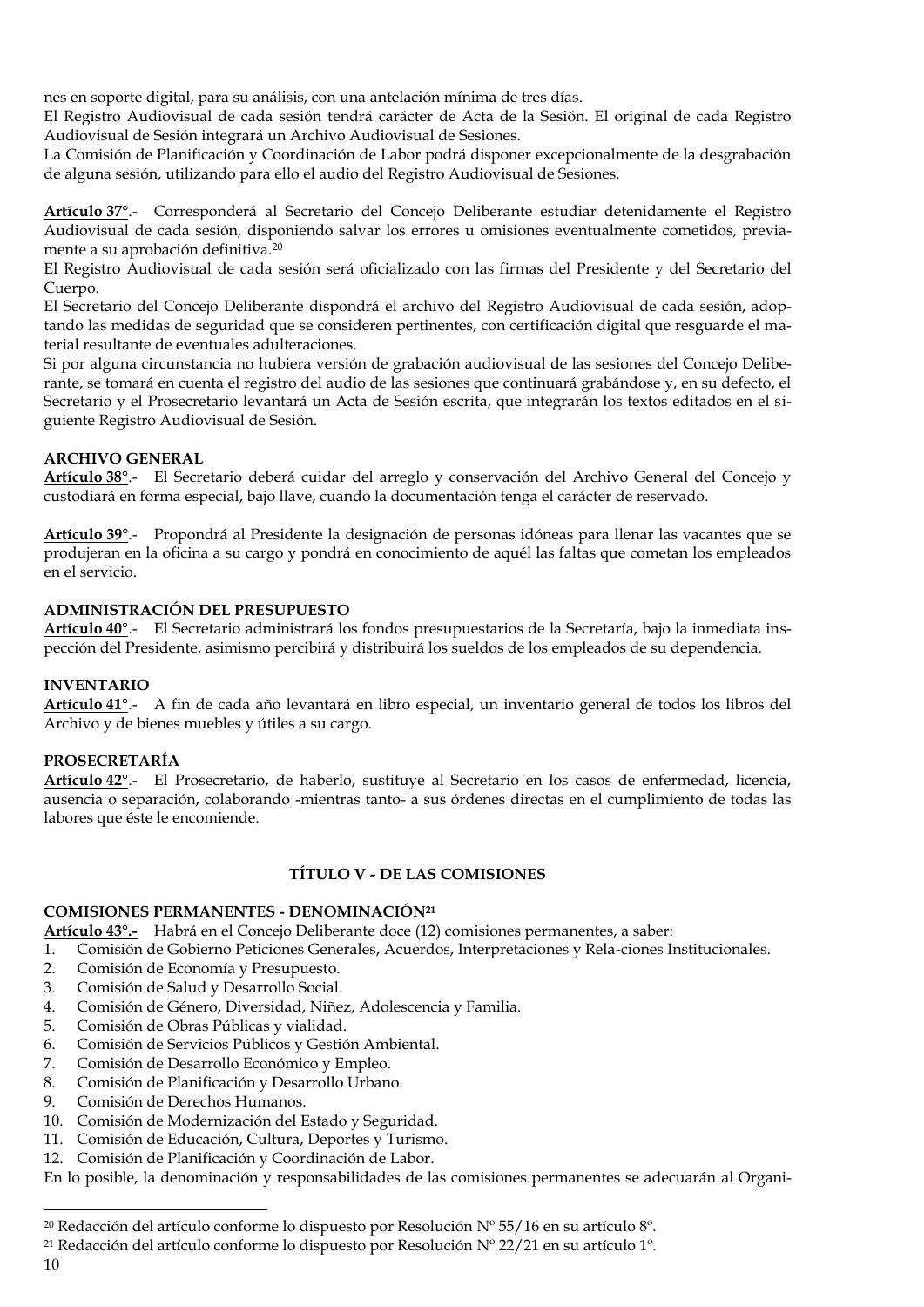grama de la Administración en vigencia.

#### <span id="page-10-0"></span>**INTEGRACIÓN**

**Artículo 44°**.- Cada una de las nueve primeras comisiones establecidas en el artículo anterior estará integrada por siete (7) concejales que serán nombrados anualmente -en la Sesión Preparatoria- por el Cuerpo, pudiendo éste delegar esa facultad en el Presidente. La comisión de Planificación y Coordinación de Labor deberá estar conformada por el titular del Organismo y un representante de cada uno de los bloques que compongan el Cuerpo Texto del artículo conforme lo dispuesto por Resolución Nº 573/06 del 21 de marzo de 2006.<sup>22</sup>

#### <span id="page-10-1"></span>**RESPONSABILIDADES<sup>23</sup>**

**Artículo 45°.-** Corresponde a cada una de las comisiones permanentes dictaminar sobre las siguientes cuestiones:

#### **1. COMISIÓN DE GOBIERNO PETICIONES GENERALES, ACUERDOS, INTERPRETACIONES Y RELACIONES INSTITUCIONALES.**

Toda cuestión que sea materia de competencia del área de Gobierno en la esfera del Departamento Ejecutivo Municipal, y en general todo lo relacionado con la organización y funcionamiento de la Secretaría; el análisis de los pedidos de acuerdos formulados por el Departamento Ejecutivo Municipal; la interpretación de los textos constitucionales, legales o reglamentarios cuando se ofreciera alguna duda sobre ellos, y de las Ordenanzas o de los asuntos de difícil resolución cuando el Concejo Deliberante así lo resuelva y, en definitiva, cualquier petición o asunto particular presentado al Cuerpo que no estuviese expresamente destinado a otra Comisión por este Reglamento. Las relaciones entre el Municipio y la Sociedad.

#### **2. COMISION DE ECONOMÍA Y PRESUPUESTO.**

Toda cuestión que sea materia de competencia del área de Economía en la esfera del Departamento Ejecutivo Municipal y, en general, todo lo relacio-nado con operaciones de crédito, con la disposición en cualquier forma de bienes municipales, con el Presupuesto del Concejo Deliberante y todo aquello relacionado con actos que impliquen una erogación municipal y la imposición o interpretación de tributos.

#### **3. COMISION DE DESARROLLO SOCIAL Y SALUD.**

Toda cuestión que sea materia de competencia del área de la Secretaría de Desarrollo Social en la esfera del Departamento Ejecutivo Municipal y en lo atinente a salud pública y acción social y, en general, todo lo relacionado a la promoción y creación de condiciones adecuadas para la preservación, protec-ción, recuperación y rehabilitación de la salud de la población; administración, funcionamiento y creación de establecimientos municipales de salud y su rela-ción con los de otro carácter existentes en la ciudad; el control de expendio de substancias alimenticias; la reglamentación de mercados y, en general, sobre todo asunto que tienda a asegurar la salud de la población. Lo atinente a acción social y, en general, todo lo relacionado con promoción, funcionamiento y coordinación de servicios sociales -públicos y privados- de la comunidad; atención a la familia, la ancianidad, personas con carencias y minusválidos; en definitiva, sobre todo asunto relacionado con la acción social que despliega el Municipio.

**4. COMISIÓN DE GÉNERO, DIVERSIDAD, NIÑEZ, ADOLESCENCIA Y FAMILIA.**  Toda cuestión que sea materia de competencia del área de la Secretaría respec-tiva en la esfera del Departamento Ejecutivo Municipal en lo atinente al desa-rrollo comunitario y protección integral de la mujer, las diversidades, la familia, la minoridad y la adolescencia. El desarrollo y promoción de políticas de reconocimiento de derechos en cuestión de diversidad sexual e igualdad de género.

#### **5. COMISION DE OBRAS PÚBLICAS Y VIALIDAD.**

Toda cuestión que sea materia de competencia del área de la Secretaría respec-tiva en la esfera del Departamento Ejecutivo Municipal en lo atinente a Obras Públicas en general, todo lo relacionado con el contralor de las obras privadas, en la preservación del hábitat en el aspecto ecológico y en general, cuanto se vincule con el desarrollo urbano, tanto en lo referido al crecimiento de la ciu-dad cuanto a la ampliación de las redes de servicios, ya sean comunales o de otros entes.

#### **6. COMISION DE SERVICIOS PÚBLICOS Y GESTIÓN AMBIENTAL.**

Toda cuestión que sea materia de competencia del área de la Secretaría respec-tiva en la esfera del Departamento Ejecutivo Municipal en lo atinente a servi-cios públicos y, en general, el control de los trabajos que realicen las distintas empresas prestatarias de servicios públicos, las extensiones de sus redes y los servicios que a través de ellas se prestan. Lo competente respecto asuntos de la gestión ambiental, la protección del patrimonio natural y promoción de políti-cas para el desarrollo sustentable.

#### **7. COMISION DE DESARROLLO ECONÓMICO Y EMPLEO.**

-

Toda cuestión que sea competencia en el ámbito del Departamento Ejecutivo Municipal en lo atinente a la actividad económica y social de la producción, el desarrollo y la capacitación empresarial; del desarrollo y la

<sup>&</sup>lt;sup>22</sup> Texto del artículo conforme lo dispuesto por Resolución  $N^{\circ}$  573/06 del 21 de marzo de 2006.

<sup>&</sup>lt;sup>23</sup> Redacción del artículo conforme lo dispuesto por Resolución  $N^{\circ}$  22/21 en su artículo 2<sup>o</sup>.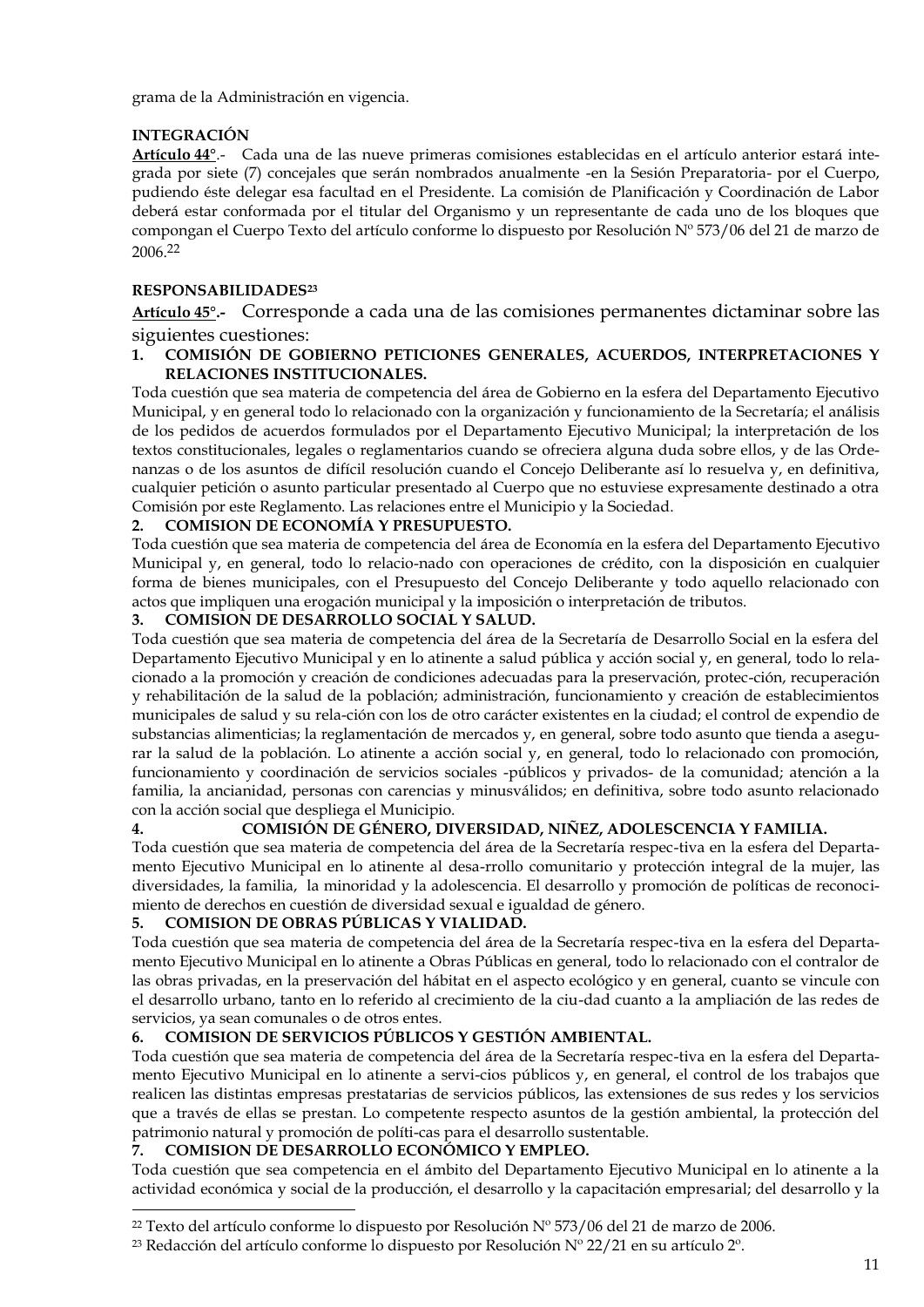capacitación de los trabajadores y desocupados. El análisis de los convenios que se suscriban referidos a estas actividades y celebrados con instituciones públicas y privadas, y de los programas aplicados para el desarrollo del área. Así mismo todo lo relacionado con el fortalecimiento industrial de la ciudad y la implementación de políticas específicas relacionadas con la generación de empleo de calidad, generación de beneficios y promoción de derechos de los trabajadores.

#### **8. COMISION DE PLANIFICACIÓN Y DESARROLLO URBANO.**

Toda cuestión que sea competencia de las áreas respectivas en el ámbito del Departamento Ejecutivo Municipal en lo atinente a la planificación estratégica de la Ciudad, la ejecución de convenios de descentralización con el Gobierno de la Provincia de Córdoba. Todo lo referente al ordenamiento territorial, desarrollo urbano y usos de suelo y ambiente. Lo competente respecto a la planificación y establecimiento de metas referidas a políticas ambientales.<br>9. COMISION DE

#### **9. COMISION DE DERECHOS HUMANOS.**

Toda cuestión que esté relacionada con el tratamiento de los Derechos Huma-nos y la defensa de los mismos, teniendo como base el Pacto de San José de Costa Rica, Los Derechos del Hombre, la Convención de los Derechos del Niño y demás pactos contenidos en el artículo 75° de la Constitución Nacional. Todo asunto o proyecto referido al ejercicio de los Derechos Humanos, individuales, sociales y garantías para su ejercicio y la protección práctica de la libertad y la identidad.

#### **10. COMISION DE MODERNIZACION DEL ESTADO Y SEGURIDAD.**

Toda cuestión que sea materia de competencia del área de la Secretaría respectiva en la esfera del Departamento Ejecutivo Municipal, tendiente a establecer estratégicamente los lineamientos y prioridades para el diseño y perfección de las po-líticas públicas. Asuntos relacionados al establecimiento de pautas y mecanismos para el mejor funcionamiento de la administración municipal, que garanticen a la ciudadanía el acceso a las nuevas tecnologías, conocimientos, mecanismos innovadores de participación ciudadana, transparencia en la gestión, gobierno abierto y gestión pública inclusiva. Lo atinente a políticas de seguridad ciudadana y prevención urbana en el marco de formas de participación comunitaria.

#### **11. COMISION DE EDUCACION, CULTURA, DEPORTES Y TURISMO.**

Toda cuestión que sea competencia de las áreas respectivas en el ámbito del Departamento Ejecutivo Municipal en lo atinente a la promoción de la educación y la capacitación comunitaria. Diversas formas de manifestaciones de la cultura, el arte y la protección del patrimonio histórico, artístico y cultural. Asuntos atinentes a la difusión del deporte, el uso del tiempo libre y desarrollo turístico de la ciudad.

#### **12. COMISION DE PLANIFICACIÓN Y COORDINACIÓN DE LABOR.**

Toda cuestión que corresponda a los asuntos relacionados con la coordinación y racionalización de la labor legislativa en general y especialmente la consulta con otras comisiones para la organización del temario de las sesiones ordinarias del Cuerpo, promoviendo acuerdos y medidas prácticas para la agilización de los debates.

#### <span id="page-11-0"></span>**REUNIÓN DE LABOR**

**Artículo 46°**.- Con dos (2) días de anticipación a los establecidos para las sesiones de tablas, la Comisión de Planificación y Coordinación de Labor determinará si hay razón para que ellas se realicen, procediendo entonces a elaborar el Orden del Día a tratarse para efectuar luego la inmediata convocatoria por Secretaría.

#### <span id="page-11-1"></span>**JURISDICCIÓN**

**Artículo 47°**.- Cuando un asunto caiga bajo la jurisdicción de dos o más comisiones, éstas procederán todas reunidas.

**Artículo 48°**.- Si hubiese duda sobre la distribución de un asunto el Concejo resolverá inmediatamente.

#### <span id="page-11-2"></span>**COMISIONES ESPECIALES**

**Artículo 49°**.- Para aquellos asuntos que el Concejo estime conveniente o aquellos que no estuviesen previstos en este Reglamento, podrá nombrar o autorizar al Presidente para que nombre comisiones especiales que dictaminen sobre ellos en un lapso determinado a cuyo final serán disueltas.

#### <span id="page-11-3"></span>**AUMENTO DE MIEMBROS**

**Artículo 50°**.- Toda Comisión puede pedir al Concejo, cuando la gravedad del asunto o algún motivo especial lo demande, el aumento de sus miembros, o bien integrarse con alguna otra Comisión.

#### <span id="page-11-4"></span>**FUNCIONAMIENTO**

**Artículo 51°**.- Las comisiones se instalarán inmediatamente después de nombradas, eligiendo el presidente a pluralidad de votos entre sus miembros. Cada Comisión tendrá un Relator quien se responsabilizará de la labor interna y de llevar la documentación atinente.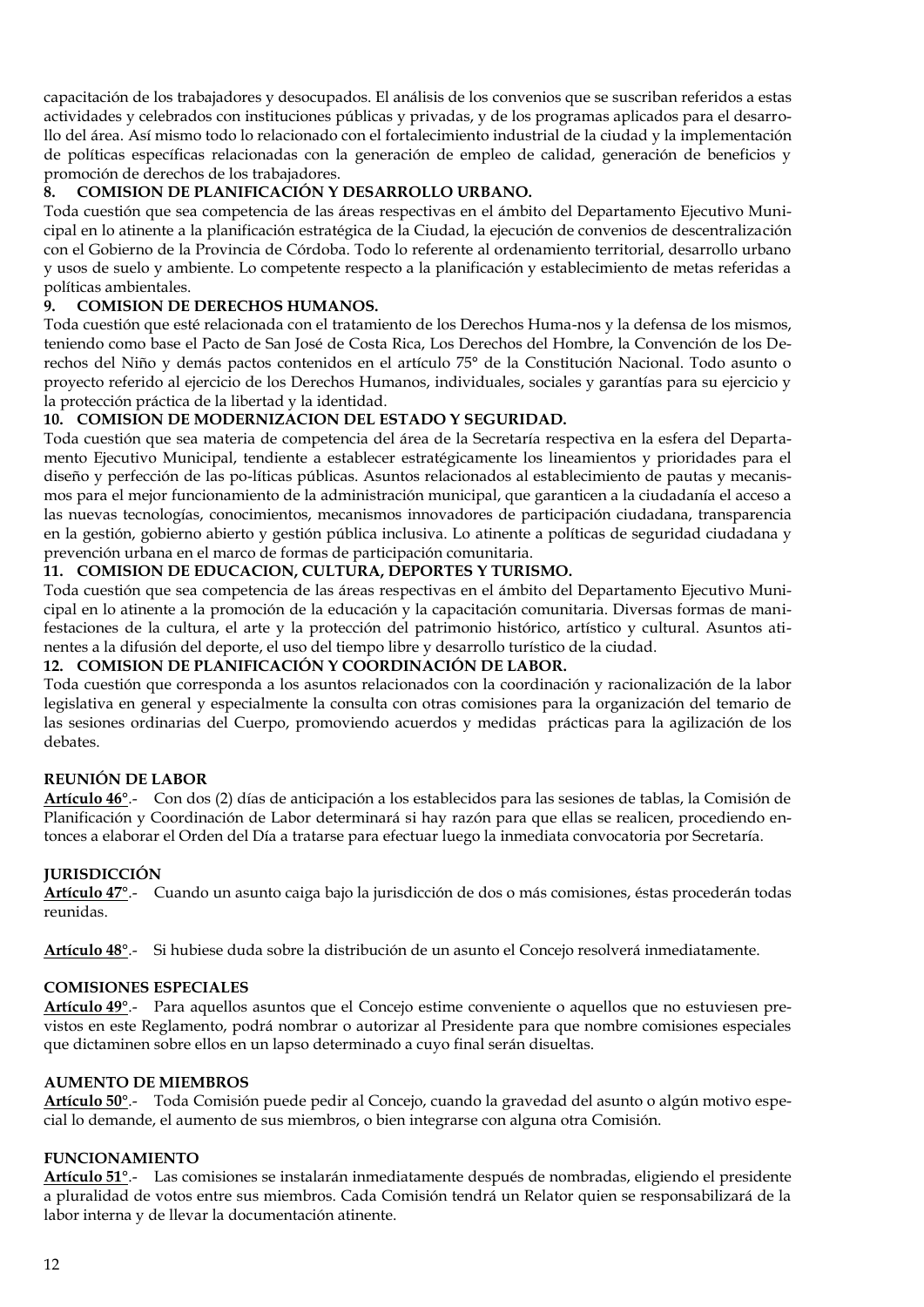#### <span id="page-12-0"></span>**DURACIÓN**

**Artículo 52°**.- Los miembros de las comisiones permanentes conservarán sus funciones durante un (1) año, a no ser que sean relevados por el Concejo Deliberante.

#### <span id="page-12-1"></span>**OTROS MIEMBROS**

**Artículo 53°**.- Los Vicepresidentes del Concejo pueden formar parte de las comisiones. Asimismo, se considera miembros naturales de todas las Comisiones al Presidente del Concejo y a los presidentes de los Bloques, con voz pero sin voto, no siendo obligatoria su asistencia a las deliberaciones. Los autores de los proyectos deben ser especialmente citados.

#### <span id="page-12-2"></span>**REUNIONES**

**Artículo 54°**.- Las comisiones funcionarán con la presencia de la mayoría de sus miembros en las salas del Concejo. Se reunirán semanalmente en día y hora prefijados, si hubiera asuntos o motivo.

#### <span id="page-12-3"></span>**INCUMPLIMIENTO**

**Artículo 55°**.- Si la mayoría de una Comisión estuviese impedida o rehusara concurrir, la minoría deberá ponerlo en conocimiento del Concejo, a fin de que éste acuerde lo que estime conveniente respecto de los inasistentes.

#### <span id="page-12-4"></span>**MODOS DE EXPEDIRSE**

**Artículo 56°**.- Toda Comisión después de considerar algún asunto y de convenir en los puntos de su Despacho, Dictamen o Informe al Concejo, acordará si éstos deben ser verbales o escritos. En el primer caso, designará el Miembro Informante que lo haya de brindar y sostener la discusión; si no hubiese uniformidad, cada fracción de ella hará por separado su informe verbal o escrito y sostendrá la discusión respectiva.

#### <span id="page-12-5"></span>**DESPACHO DE COMISIÓN - PUBLICIDAD**

**Artículo 57°**.- Todo asunto despachado por las comisiones permanentes del Concejo será pasado por la Secretaría al Orden del Día de la siguiente sesión ordinaria en el apartado Despachos de Comisión, debiendo informarse a la prensa de su producido. Sobre tales despachos, corresponderá sean tratados en la subsiguiente sesión como Asuntos a Tratar.

#### <span id="page-12-6"></span>**ASUNTO DE TRATAMIENTO SIMULTÁNEO**

**Artículo 58°**.- Si existiesen en carpeta varios expedientes referentes al mismo asunto, las comisiones deberán expedirse de tal modo que los dictámenes que en ellos recaigan sean simultáneamente sometidos a consideración del Concejo en el mismo Orden del Día.

La preferencia que se pida respecto de uno de entre varios expedientes sobre el mismo asunto implicará el preferente y simultáneo despacho de los otros.

#### <span id="page-12-7"></span>**RETARDO EN EL TRÁMITE**

**Artículo 59°**.- El Concejo por intermedio del Presidente, podrá hacer los requerimientos que estime convenientes a las comisiones que se hallen en retardo, y si aquello no fuese bastante podrá fijarles días para que den cuenta de su Despacho.

<span id="page-12-8"></span>**Artículo 60°**.- El Presidente de cada Comisión dictará por sí las diligencias del trámite.

#### **TÍTULO VI - DE LA PRESENTACIÓN DE LOS PROYECTOS**

#### <span id="page-12-9"></span>**INICIATIVA**

**Artículo 61°**.- A excepción de las cuestiones de orden, de las indicaciones verbales y de la sustitución, supresión, adición y corrección, todo asunto que presente o promueva un Concejal deberá ser en forma de proyecto de Ordenanza, Resolución o Declaración.

#### <span id="page-12-10"></span>**ORDENANZA**

**Artículo 62°**.- Se presentará en forma de proyecto de Ordenanza todo asunto en cuanto importe una obligación o implique una prohibición. Las ordenanzas tienen principio en el Concejo Deliberante mediante proyectos presentados por sus miembros o por los bloques políticos existentes, asimismo por quienes expresamente autoriza la Carta Orgánica Municipal en los artículos 74 y 75.

#### <span id="page-12-11"></span>**RESOLUCIÓN**

**Artículo 63°**.- Se presentará en forma de proyecto de Resolución lo que se refiera al régimen interno de la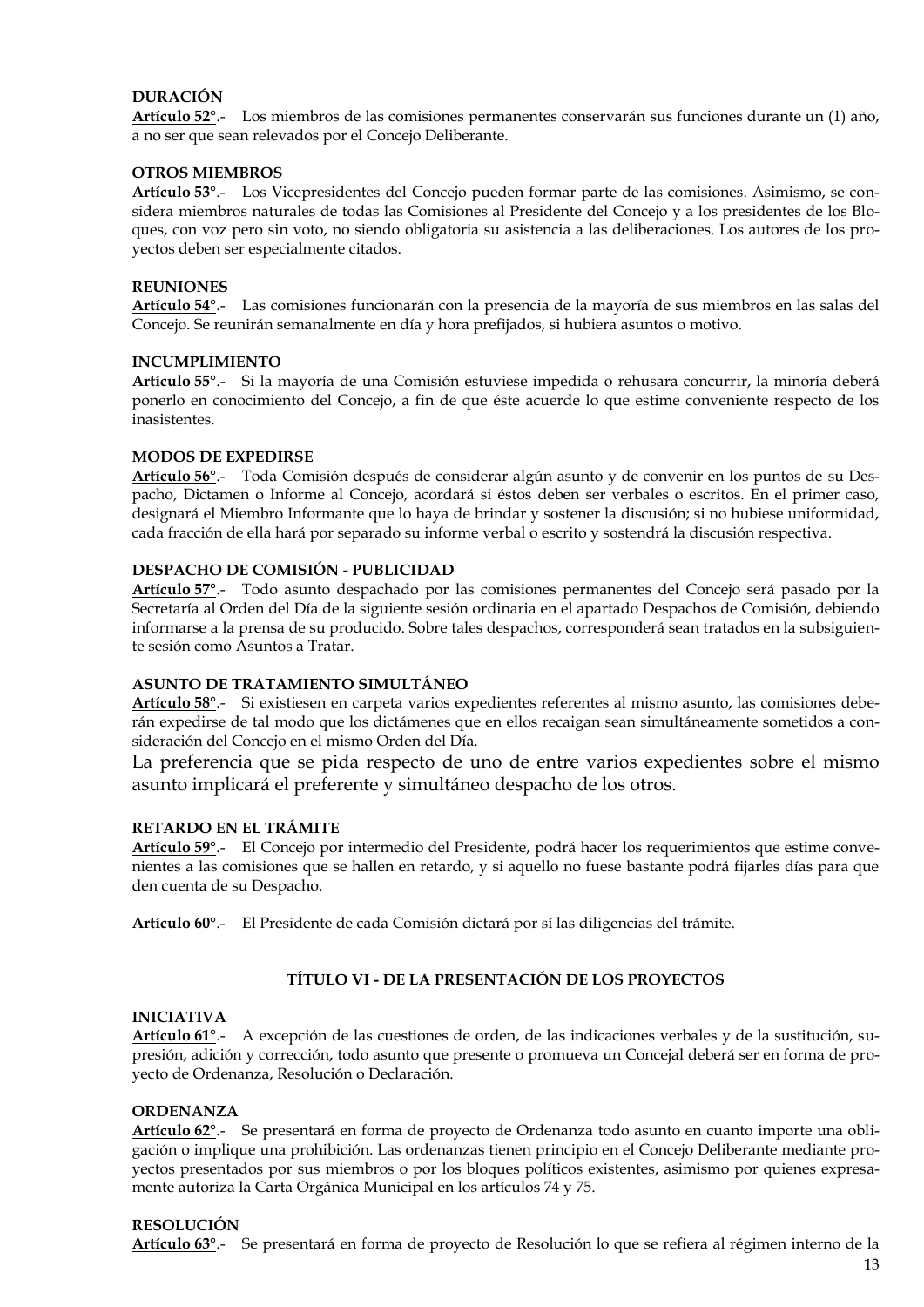Municipalidad.

Se aceptará como variante la denominada Resolución Interna de Comisión por aplicación de la Resolución  $N^{\circ}$ 1236 del año 2002 cuya observancia forma parte de este Reglamento.

#### <span id="page-13-0"></span>**DECLARACIÓN**

**Artículo 64°**.- Se presentará en forma de proyecto de Declaración todas aquellas expresiones que se refieran a conmemoraciones, recordaciones u homenajes a personalidades o acontecimientos.

#### <span id="page-13-1"></span>**PRESENTACIÓN**

**Artículo 65°**.- Todo proyecto se presentará por escrito y firmado por su autor o autores, en tantas copias como bloques haya.

#### <span id="page-13-2"></span>**FUNDAMENTACIÓN**

**Artículo 66°**.- Las disposiciones de los Proyectos de Resoluciones y Ordenanzas deberán ser claras y concisamente concebidas y de carácter preceptivo. Previo al articulado, todo proyecto de Ordenanza debe observar la fórmula: "EL CONCEJO DELIBERANTE DE LA CIUDAD DE RÍO CUARTO SANCIONA CON FUERZA DE ORDENANZA", tal lo establece el artículo 80 de la Carta Orgánica Municipal.

#### **TÍTULO VII - DE LA TRAMITACIÓN DE LOS PROYECTOS**

#### <span id="page-13-4"></span><span id="page-13-3"></span>**PASE A COMISIÓN**

**Artículo 67°**.- El proyecto que presente un Concejal o Bloque dará lugar a la apertura de un Expediente que se destinará a la Comisión respectiva para su examen. Todo proyecto presentado en tiempo y forma al Concejo será puesto en la Secretaría a disposición de la prensa para su publicación.

**Artículo 68°**.- Los proyectos que presente el Intendente Municipal, después de leídos, sin más trámite pasarán a la Comisión que corresponda.

#### <span id="page-13-5"></span>**FUNDAMENTOS**

**Artículo 69°**.- Todo proyecto deberá expresar sus fundamentos por escrito. Sólo podrán fundarse verbalmente y en forma más breve posible, los proyectos que sus autores consideren que deben tratarse sobre tablas siendo necesario para hacer uso de la palabra, pidiendo tal preferencia, el asentimiento previo de tres (3) concejales. En este caso el autor del proyecto no podrá excederse de diez minutos en su exposición.

#### <span id="page-13-6"></span>**DESPACHO DE COMISIÓN**

**Artículo 70°**.- El proyecto que se encuentre en una Comisión o más, será pasible de tratamiento y discusión por el tiempo que sea necesario, aún con la presencia y participación de funcionarios, organismos o instituciones de la comunidad a invitación de la respectiva Presidencia, como consecuencia podrá ser razonablemente modificado comunicándose las alteraciones al autor. Cumplidas las previsiones del artículo 56º de este Reglamento, se deberá emitir preferentemente un Despacho de Comisión escrito que podrá será suscripto: 1) por Unanimidad, cuando goza del acuerdo de todos los concejales que la integran; 2) en Mayoría, cuando obtiene el favor de más de la mitad de los miembros, y 3) en Minoría, cuando no alcanza los votos suficientes. Con un mínimo de cuatro (4) firmas el Despacho de Comisión será entregado al Secretario para su trámite del acuerdo con el artículo 57º. Para el caso que intervenga más de una Comisión las firmas se duplicarán excepto que un miembro se repita.

#### <span id="page-13-7"></span>**CADUCIDAD**

**Artículo 71°**.- Todo asunto que no haya sido despachado en las sesiones del semestre siguiente a aquél en que fue presentado pasará a archivo. En la segunda sesión ordinaria del mes de marzo y en la primera de julio, el Secretario leerá la lista de los asuntos archivados por aplicación de este artículo, transcribiéndose la misma en el Registro Audiovisual de Sesiones<sup>24</sup> o acta respectiva y tratándose de presentaciones de particulares se notificará a los interesados de tal circunstancia. Si un expediente debiera ser considerado después de archivado, por nota se podrá efectuar su reinicio. Cuando un asunto tenga impedimento de tratamiento inmediato por algún motivo justificado dentro del año legislativo se le podrá aplicar un Archivo Preventivo.

#### <span id="page-13-8"></span>**RETIRO DEL PROYECTO**

**Artículo 72°**.- Cuando un proyecto que está a consideración en el plenario, ni el autor ni la Comisión que lo

j

<sup>24</sup> Los términos "Registro Audiovisual de Sesiones" sustituye a "Diario de Sesiones" conforme la Resolución Nº 55/16 en su artículo 9º.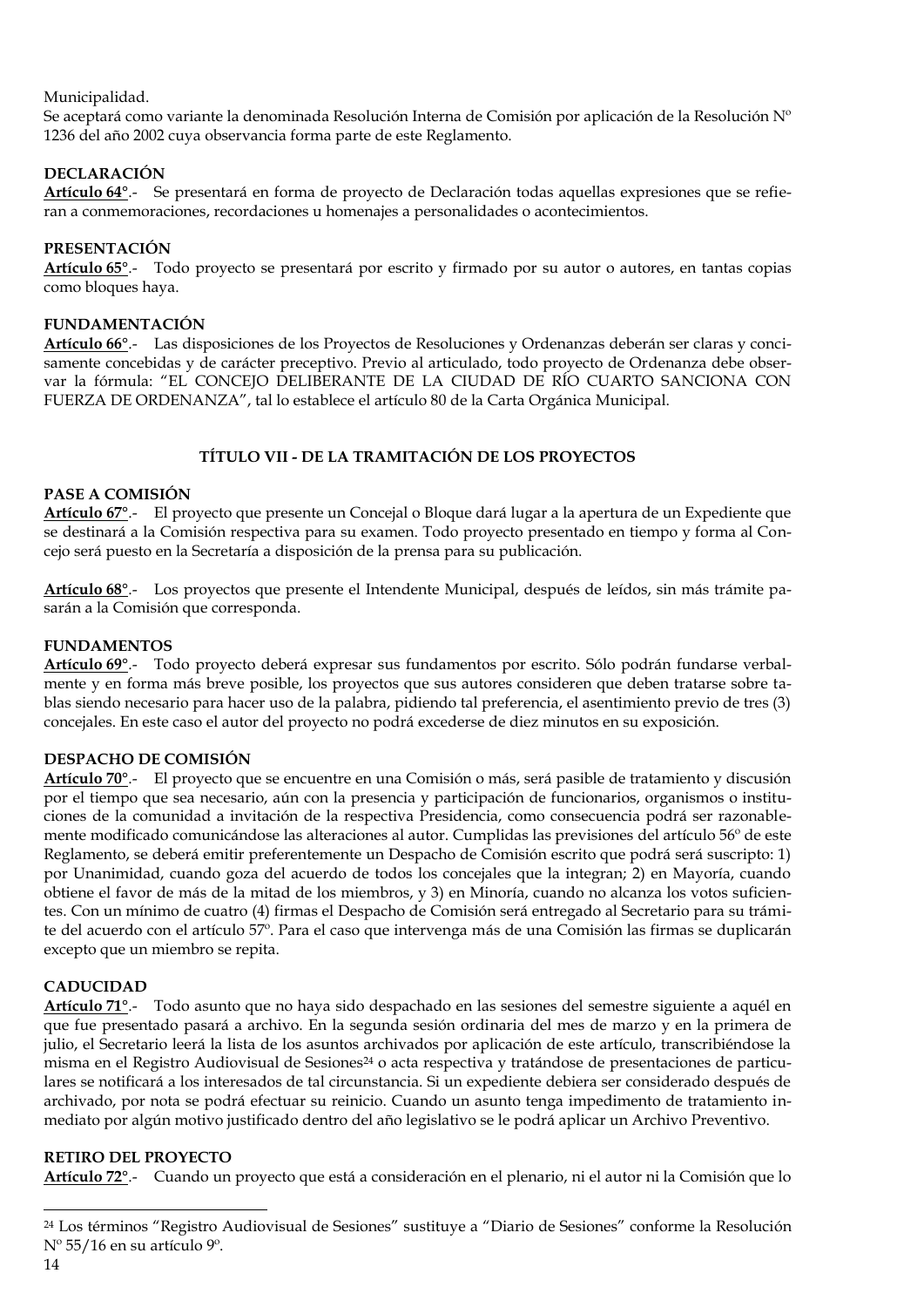haya despachado podrán retirarlo a no ser por resolución del Concejo, mediante petición fundada del autor o a propuesta de la Comisión con aprobación por simple mayoría.

#### <span id="page-14-0"></span>**DOBLE LECTURA**

**Artículo 73°**.- Se requiere Doble Lectura para la aprobación de las ordenanzas que disponen:

- 1) La privatización de obras, servicios y funciones del Municipio;
- 2) La municipalización de servicios;
- 3) El otorgamiento del uso continuado y exclusivo de sus bienes de dominio público;
- 4) La creación de entidades descentralizadas autárquicas;
- 5) La creación de empresas municipales y de economía mixta;
- 6) La contratación de empréstitos;
- 7) La aprobación de concesiones de obras y servicios públicos;
- 8) La contratación de obras y servicios públicos;
- 9) La creación de nuevos tributos o el aumento de los existentes, la sanción del presupuesto anual municipal y sus modificaciones y la aprobación de la Cuenta General del ejercicio;
- 10) La desafectación de los bienes del dominio público municipal;
- 11) El régimen electoral y de los partidos políticos;
- 12) La declaración de necesidad de la reforma de esta Carta Orgánica y la ordenanza que dispone su reforma por enmienda.

Entre la primera y la segunda lectura debe mediar un plazo no menor a catorce (14) días corridos, en el que se debe dar amplia difusión al proyecto.

En los casos mencionados en los incisos 1), 2), 3), 5), 10), 11) y 12) se exige para su aprobación el voto favorable de los dos tercios (2/3) de los miembros del Concejo Deliberante, tanto en la primera cuanto en la segunda lectura.

Cuando la reforma a la que refiere el inciso 12) sea por enmienda se requiere el voto de los tres cuartos (3/4) de los miembros del Concejo Deliberante.

En el supuesto previsto en el inciso 6), cuando los servicios anuales superen el cincuenta por ciento (50%) del límite previsto en el artículo 189 de la Constitución de la Provincia de Córdoba, se necesita el voto favorable de los dos tercios (2/3) de los miembros del Concejo Deliberante, tanto en la primera cuanto en la segunda lectura. En caso contrario, se requiere el voto favorable de la mayoría absoluta de los miembros del Cuerpo, en ambas lecturas.

Para el caso del inciso 7) se exige el voto de los dos tercios (2/3) de los miembros del Cuerpo cuando el plazo de la concesión supere los siete (7) años; para plazos inferiores se requiere el voto de la mayoría absoluta de los miembros del Concejo Deliberante en ambas lecturas. Si la concesión supera los siete (7) años y no se alcanzan los dos tercios (2/3) requeridos en ambas lecturas puede habilitarse el referéndum para que la ciudadanía se expida sobre la concesión.

Para el caso del inciso 8) se necesita el voto de los dos tercios (2/3) de los miembros del Cuerpo cuando el plazo de contratación supere los seis (6) años; para plazos inferiores se requiere la mayoría absoluta de los miembros del Concejo Deliberante, en ambas lecturas.

<span id="page-14-1"></span>En lo previsto por los incisos 4) y 9) se exige para su aprobación el voto favorable de la mayoría absoluta de los miembros del Cuerpo, tanto en la primera cuanto en la segunda lectura. <sup>25</sup>

#### **TÍTULO VIII - DE LAS MOCIONES DE ORDEN**

#### <span id="page-14-2"></span>**OBJETO**

-

**Artículo 74°**.- Es Moción de Orden toda proposición verbal que tenga alguno de los objetos siguientes:

- 1) Que se levante la sesión;
- 2) Que se pase a cuarto intermedio;
- 3) Que se declare libre el debate;
- 4) Que se cierre el debate;
- 5) Que se pase al Orden del Día;
- 6) Que se trate una cuestión de privilegio;
- 7) Que se aplace la consideración del asunto pendiente por tiempo determinado o indeterminado, pero sin sustituirle con otra proposición o asunto;
- 8) Que el asunto se mande o vuelva a Comisión;
- 9) Que el Concejo se constituya en Comisión;
- 10) Que el Concejo se aparte de las prescripciones del Reglamento en puntos relativos al orden o forma de la discusión de los asuntos.

<sup>25</sup> Referencia Legal: artículo 85 de la Carta Orgánica Municipal.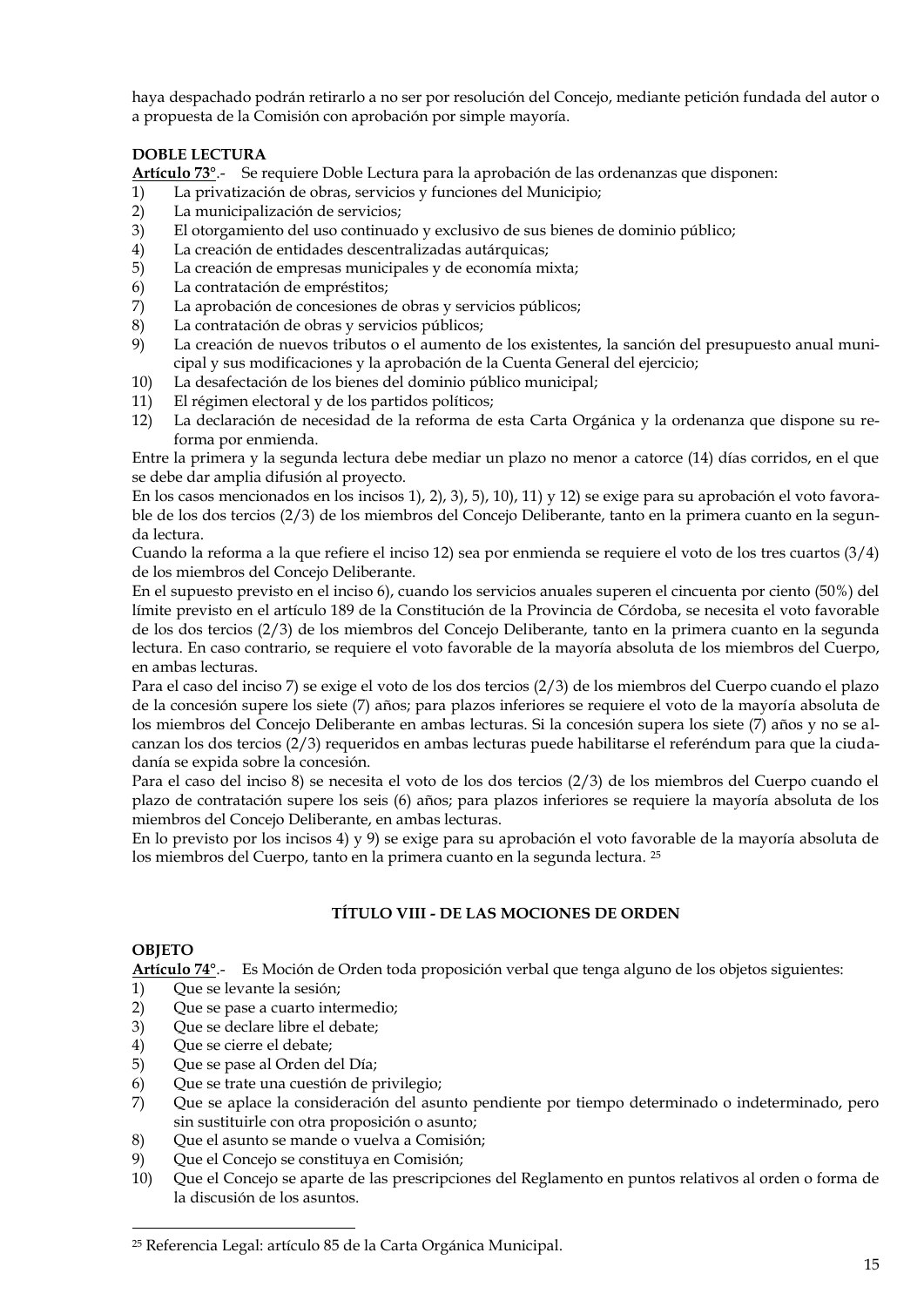#### <span id="page-15-0"></span>**APOYO**

**Artículo 75°**.- Las mociones de orden necesitarán el apoyo de dos concejales por lo menos; y serán previas a todo asunto, aún cuando esté en debate, y se tomarán en consideración en el orden de preferencia establecido en el artículo anterior.

#### <span id="page-15-1"></span>**DISCUSIÓN**

**Artículo 76°**.- Las mociones de orden comprendidas en los incisos 1), 2), 3), 4), 5) y 6) del artículo 74° serán puestas a votación sin discusión previa. Las comprendidas en los incisos 7), 8), 9) y 10) se discutirán brevemente, no pudiendo cada Concejal hablar sobre ella más de una vez, con excepción del autor de la moción que podrá hablar dos (2) veces.

**Artículo 77°**.- Son indicaciones verbales las proposiciones que no siendo proyectos ni mociones de orden, versen sobre incidentes o sobre un punto de poca importancia.

**Artículo 78°**.- Las indicaciones verbales necesitarán para ser tomadas en consideración del apoyo de un (1) Concejal por lo menos y podrá discutirse brevemente, no permitiéndose a cada Concejal hablar más de una (1) vez sobre ellas, a excepción del autor de la moción que podrá hablar dos (2) veces.

**Artículo 79°**.- Las mociones de orden y las indicaciones verbales podrán repetirse en la misma sesión sin necesidad de reconsideración.

#### **TÍTULO IX - DE LAS MOCIONES DE PREFERENCIA**

#### <span id="page-15-3"></span><span id="page-15-2"></span>**OBJETO**

**Artículo 80°**.- Es Moción de Preferencia toda proposición que tenga por objeto anticipar el momento en que, con arreglo del Reglamento, corresponde tratar un asunto, tenga o no despacho de Comisión.

#### <span id="page-15-4"></span>**TRATAMIENTO**

**Artículo 81°**.- El asunto para cuya consideración se hubiese acordado preferencias, sin fijación de fecha, será tratado en la reunión o reuniones subsiguientes que el Concejo celebre, como primero en el Orden del Día.

Las preferencias de igual clase se tratarán a continuación, por su orden.

**Artículo 82°**.- El asunto para cuya consideración se hubiese acordado preferencia en fijación de fecha, será tratado en la reunión que el Concejo celebre en la fecha fijada, como el primero en el Orden del Día; la preferencia caducará si el asunto no se trata en dicha sesión o en la sesión en que se celebre.

**Artículo 83°**.- Las mociones de preferencia con o sin fijación de fecha, no podrán formularse antes de que haya terminado de dar cuenta de los asuntos entrados, serán considerados en el orden en que fuesen propuestos y requerirán para su aprobación:

- 1) Si el asunto tiene despacho de Comisión y el despacho figura en un Orden del Día repartido, la mayoría absoluta de votos;
- 2) Si el asunto no tiene despacho de Comisión o aunque lo tenga, si no figura en un Orden del Día repartido, las dos terceras partes de votos.

#### **TÍTULO X - DE LAS MOCIONES DE SOBRE TABLAS**

#### <span id="page-15-6"></span><span id="page-15-5"></span>**OBJETO Y TRATAMIENTO**

**Artículo 84°**.- Es moción de Sobre Tablas toda proposición que tenga por objeto considerar inmediatamente en un asunto, con o sin despacho de Comisión.

Las mociones de sobre tablas no podrán formularse antes de que se haya terminado de dar cuenta de los asuntos entrados, a menos que lo sean de uno de ellos; en este último caso la moción sólo será considerada por el Concejo una vez terminada la relación de los asuntos entrados. Aprobada una moción de sobre tablas, el asunto que la motivara será tratado inmediatamente con prelación a todo otro asunto o moción. Las mociones de sobre tablas serán consideradas en el orden que fueron propuestas y requerirán para su aprobación las dos terceras partes de votos.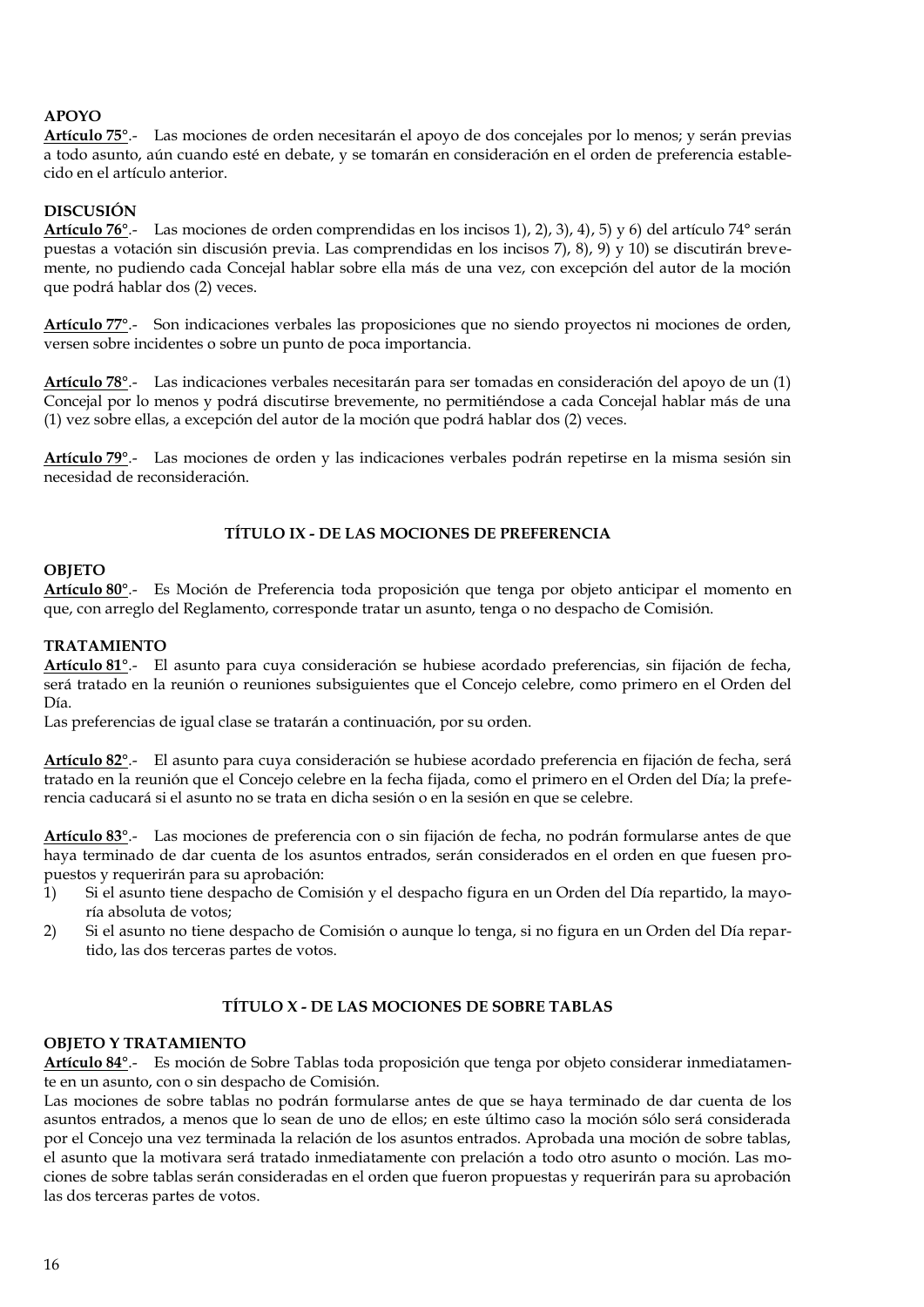#### **TÍTULO XI - DE LAS MOCIONES DE RECONSIDERACIÓN**

#### <span id="page-16-1"></span><span id="page-16-0"></span>**OBJETO Y TRATAMIENTO**

**Artículo 85°**.- Es moción de reconsideración toda proposición que tenga por objeto rever una sanción del Concejo, sea en general o en particular. Las mociones de reconsideración sólo podrán formularse mientras el asunto se encuentre pendiente o en la sesión en que quede terminado y requerirán para su aceptación las dos terceras (2/3) partes de votos emitidos, no pudiendo repetirse en ningún caso. Las mociones de reconsideración se tratarán inmediatamente de formularse.

#### <span id="page-16-2"></span>**DISPOSICIÓN GENERAL**

**Artículo 86°**.- Las mociones de Preferencia, de Sobre Tablas y de Reconsideración, se discutirán brevemente, no pudiendo cada Concejal hablar sobre ellas más de una vez, con excepción del autor que podrá hablar dos veces.

#### **TÍTULO XII - DEL ORDEN DE LA PALABRA**

#### <span id="page-16-4"></span><span id="page-16-3"></span>**PRECEDENCIA**

**Artículo 87°**.- La palabra será concedida a los concejales en el orden siguiente:

- 1) Al miembro informante de la Comisión que haya dictaminado sobre el asunto en discusión.
- 2) Al miembro informante de la minoría de la Comisión, si ésta se encontrase dividida.
- 3) Al autor del proyecto en discusión.
- 4) Al que primero la pidiese de entre los demás concejales.

**Artículo 88°**.- El miembro informante de la Comisión tendrá siempre derecho de hacer uso de la palabra para replicar los discursos u observaciones que aún no hubiesen sido contestados por él. Gozará de este mismo derecho el miembro informante de la Comisión por la minoría.

**Artículo 89°**.- En el caso de oposición entre el autor del proyecto y la Comisión, aquél podrá hablar al último.

#### <span id="page-16-5"></span>**PEDIDO SIMULTÁNEO**

**Artículo 90°**.- Si dos concejales pidieran la palabra al mismo tiempo, la obtendrá el que proponga combatir la idea en discusión, si el que la ha precedido lo hubiese defendido o viceversa.

#### <span id="page-16-6"></span>**PRELACIÓN ENTRE PARES**

**Artículo 91°**.- Si la palabra fuese pedida por dos o más concejales que no estuviesen en el caso previsto por el artículo anterior, el Presidente la acordará en el orden que estime conveniente, debiendo preferir a los dos concejales que aún no hubiesen hablado.

#### **TÍTULO XIII - DE LA DISCUSIÓN DEL CONCEJO EN COMISIÓN**

<span id="page-16-7"></span>**Artículo 92°**.- Antes de entrar el Concejo a considerar algún asunto, podrá constituirse En Comisión con el objeto de conferenciar sobre él, tenga o no despacho de Comisión.

Para que el Concejo se constituya en Comisión es necesario una resolución del mismo, previa moción de orden de uno o más concejales.

**Artículo 93°**.- El Concejo constituido En Comisión resolverá si ha de proceder conservando o no la unidad del debate. En el primer caso se observarán las reglas establecidas en los Títulos XIV y XV. En el segundo podrá hablar cada orador indistintamente sobre los diversos asuntos o cuestiones que el proyecto o asunto comprenda.

**Artículo 94°**.- El Concejo constituido En Comisión podrá resolver por votación todas las cuestiones relacionadas con la deliberación y trámite del asunto o asuntos motivo de la conferencia, pero no podrá pronunciar sanción sobre ellas.

**Artículo 95°**.- El Concejo, cuando estime conveniente declarará cerrada la conferencia, a indicación del Presidente o a moción de algún Concejal.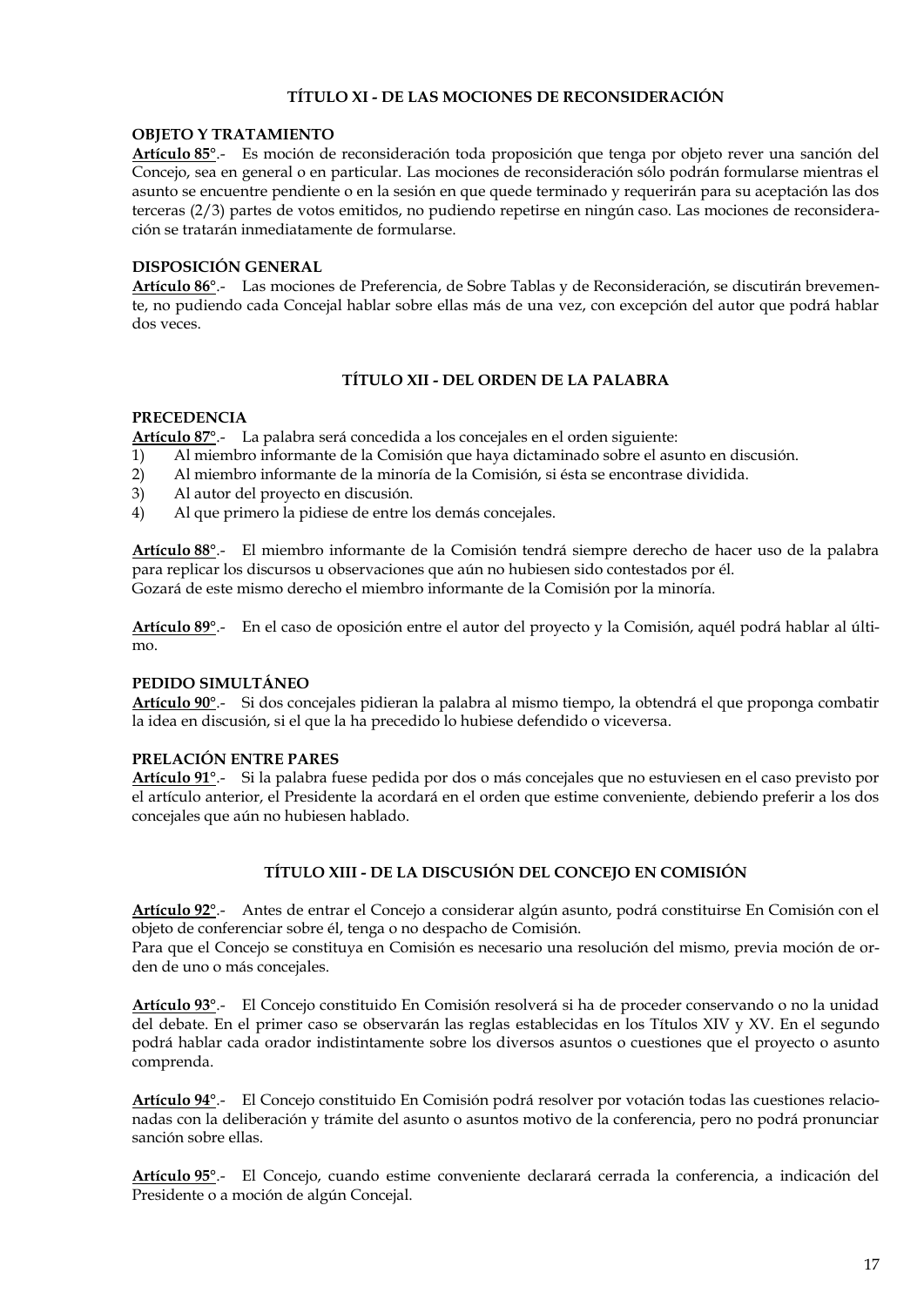#### **TÍTULO XIV - DE LA DISCUSIÓN EN SESIÓN**

#### <span id="page-17-1"></span><span id="page-17-0"></span>**FORMAS**

**Artículo 96°**.- Todo proyecto o asunto que deba ser considerado por el Concejo pasará por dos discusiones: la primera en general y la segunda en particular.

#### <span id="page-17-2"></span>**DISCUSIÓN EN GENERAL**

**Artículo 97°**.- La discusión en general tendrá por objeto la idea fundamental del asunto considerado en conjunto.

#### <span id="page-17-3"></span>**DISCUSIÓN EN PARTICULAR**

**Artículo 98°**.- La discusión en particular tendrá por objeto cada uno de los distintos artículos o períodos del proyecto en consideración.

#### <span id="page-17-4"></span>**FIN DE LA DISCUSIÓN**

**Artículo 99°**.- La discusión de un proyecto queda terminada con la resolución recaída sobre el último artículo o período.

#### <span id="page-17-5"></span>**EXCEPCIÓN**

**Artículo 100°**.- Ningún asunto podrá ser tratado sin despacho de Comisión a no mediar resolución adoptada por las dos terceras (2/3) partes de los votos emitidos, sea que se formule moción de sobre tablas o de preferencia. Exceptuase de esta disposición los proyectos que importan gastos, que no podrán ser tratados en ningún caso sin despacho de Comisión.

#### <span id="page-17-6"></span>**ORDENANZAS SANCIONADAS Y PROYECTOS RECHAZADOS**

**Artículo 101°**.- Los proyectos de Ordenanza que hubiesen recibido sanción definitiva del Concejo Deliberante, serán comunicados al Intendente a los efectos de los incisos 2 y 3 del artículo 87 de la Carta Orgánica Municipal. Ningún proyecto de Ordenanza rechazado totalmente por el Cuerpo puede volver a presentarse en las sesiones del año calendario en el que tuvo ingreso, de acuerdo al artículo 77 de la Carta Orgánica Municipal.

#### <span id="page-17-7"></span>**PROMULGACIÓN, VETO**

**Artículo 102°**.- Sancionada una ordenanza, pasa al Departamento Ejecutivo para su examen, promulgación y publicación en el Boletín Oficial Municipal o en otros medios dada su importancia.

Se considera promulgada toda ordenanza no vetada en el plazo de diez (10) días hábiles, computados desde la comunicación oficial de la sanción.

Vetada una ordenanza por el Departamento Ejecutivo, en todo o en parte, volverá con sus objeciones al Concejo Deliberante. Si éste la confirma por una mayoría de dos tercios (2/3) de los miembros presentes, pasa al Departamento Ejecutivo para su promulgación y publicación.

Vetada en parte una ordenanza por el Departamento Ejecutivo, éste sólo puede promulgar la parte no vetada si ella tuviere autonomía normativa y no afectara la unidad del proyecto, previa decisión favorable del Concejo Deliberante. Si éste decide no autorizar expresamente la promulgación parcial o transcurridos treinta (30) días corridos no se pronuncia, la ordenanza se considera vetada totalmente y se procede conforme con el tercer párrafo de este artículo. <sup>26</sup>

#### **TÍTULO XV - DE LA DISCUSIÓN EN GENERAL**

#### <span id="page-17-9"></span><span id="page-17-8"></span>**USO DE LA PALABRA**

**Artículo 103°**.- Con excepción de los casos establecidos en los artículos 87° y 88°, cada Concejal no podrá hacer uso de la palabra en la discusión en general sino una (1) sola vez, a menos que tenga necesidad de rectificar aseveraciones equivocadas que se hubiesen hecho sobre sus palabras.

#### <span id="page-17-10"></span>**DEBATE LIBRE**

**Artículo 104°**.- No obstante lo dispuesto en el artículo anterior, el Concejo podrá declarar libre el debate, previa una moción de orden al efecto, en cuyo caso cada Concejal tendrá derecho a hablar cuantas veces lo estime conveniente, siempre que no se aparte del asunto sometido a discusión.

-

<sup>26</sup> Referencia Legal: artículo 79 de la Carta Orgánica Municipal.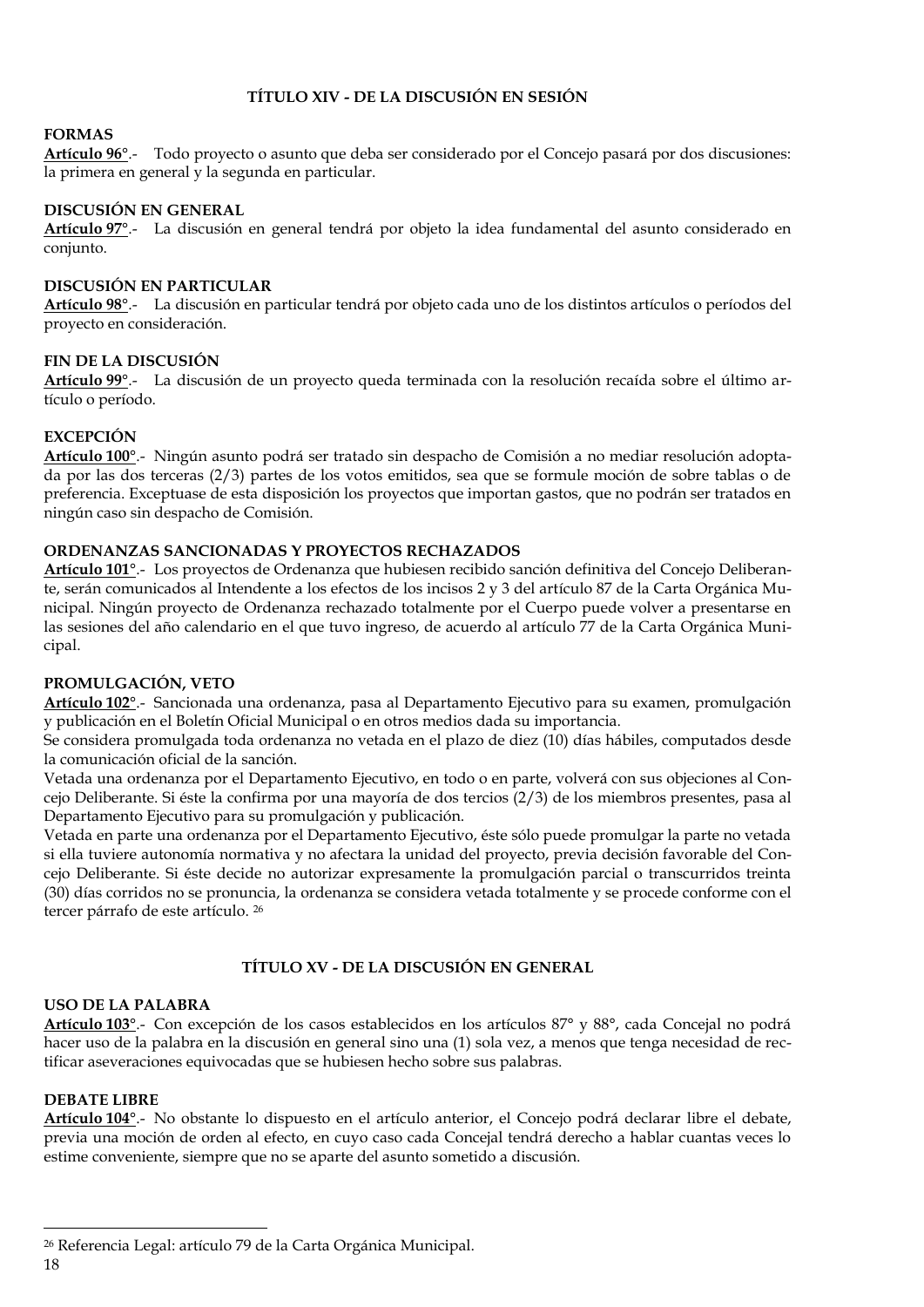#### <span id="page-18-0"></span>**NUEVOS PROYECTOS**

**Artículo 105°**.- Durante la discusión en general de un proyecto pueden presentarse otros proyectos sobre la misma materia, en sustitución de aquél.

**Artículo 106°**.- Los nuevos proyectos, después de leídos, fundados y suficientemente apoyados, no pasarán entonces a Comisión, ni tampoco serán tomados inmediatamente en consideración.

**Artículo 107°**.- Si el proyecto de la Comisión o el de la minoría, en su caso, fuera rechazado o retirado, el Concejo decidirá respecto de cada uno de los nuevos proyectos, si han de pasar a Comisión o si han de entrar inmediatamente en discusión.

**Artículo 108°**.- Si el Concejo resolviera reconsiderar los nuevos proyectos, esto se hará en el orden en que hubiesen sido presentados, no pudiendo tomarse en consideración ninguno de ellos, sino después de rechazado o retirado el anterior.

**Artículo 109°**.- Cerrado que sea el debate y producida la votación, si resultase desechado el proyecto en general, concluye la discusión sobre él, más si resultase aprobado se pasarán a discusión en particular.

**Artículo 110°**.- Un proyecto que, después de sancionado en general o en particular y parcialmente en particular, vuelve a Comisión; al considerarlo nuevamente el Concejo lo someterá al trámite ordinario como si no hubiese recibido sanción alguna.

#### <span id="page-18-1"></span>**ACUERDO EN LA COMISIÓN**

**Artículo 111°**.- La discusión en general será omitida cuando el proyecto o asunto haya sido considerado y acordado previamente por el Concejo en la Comisión interviniente, en cuyo caso, luego de constituida la sesión se limitará a votar si se aprueba o no el proyecto en general.

#### **TÍTULO XVI - DE LA DISCUSIÓN EN PARTICULAR**

<span id="page-18-2"></span>**Artículo 112°**.- La discusión en particular se hará en detalle, artículo por artículo, o período por período, debiendo recaer sucesivamente votación sobre cada uno.

**Artículo 113°**.- Esta discusión será libre cuando el proyecto no contuviese más de un artículo o período, pudiendo cada Concejal hablar cuantas veces pida la palabra.

**Artículo 114°**.- En la discusión en particular deberá guardarse la unidad del debate, no pudiendo, por consiguiente, aducirse consideraciones ajenas a la discusión.

**Artículo 115°**.- Ningún artículo o período ya sancionado de cualquier proyecto podrá ser reconsiderado durante la discusión del mismo, sino en la forma establecida en el artículo 85°.

**Artículo 116°**.- Durante la discusión en particular de un proyecto podrá mocionarse otro u otros artículos que sustituyan totalmente al que se está discutiendo o modifiquen, adicionen o supriman algo de él. Cuando la mayoría de la Comisión interviniente acepte la sustitución, modificación o supresión, éste se considerará parte integrante del despacho.

<span id="page-18-3"></span>**Artículo 117°**.- Si la Comisión aceptase la modificación se votará en primer término su despacho y si éste fuese rechazado, el nuevo artículo o artículos serán considerados en el orden que hubiesen sido propuestos.

#### **TÍTULO XVII - DEL ORDEN DE LA SESIÓN**

#### <span id="page-18-4"></span>**INICIO**

**Artículo 118°**.- Una vez reunidos en el recinto el número suficiente de concejales para formar Quórum legal, el Presidente declarará abierta la sesión, indicando al mismo tiempo cuántos son los concejales presentes; dispondrá, asimismo, el izamiento de la Bandera Nacional en el mástil del recinto.

#### <span id="page-18-5"></span>**APROBACIÓN DEL DIARIO DE SESIONES**

**Artículo 119°**.- *(Artículo eliminado conforme lo dispuesto por Resolución Nº 55/16 en su artículo 11º)*.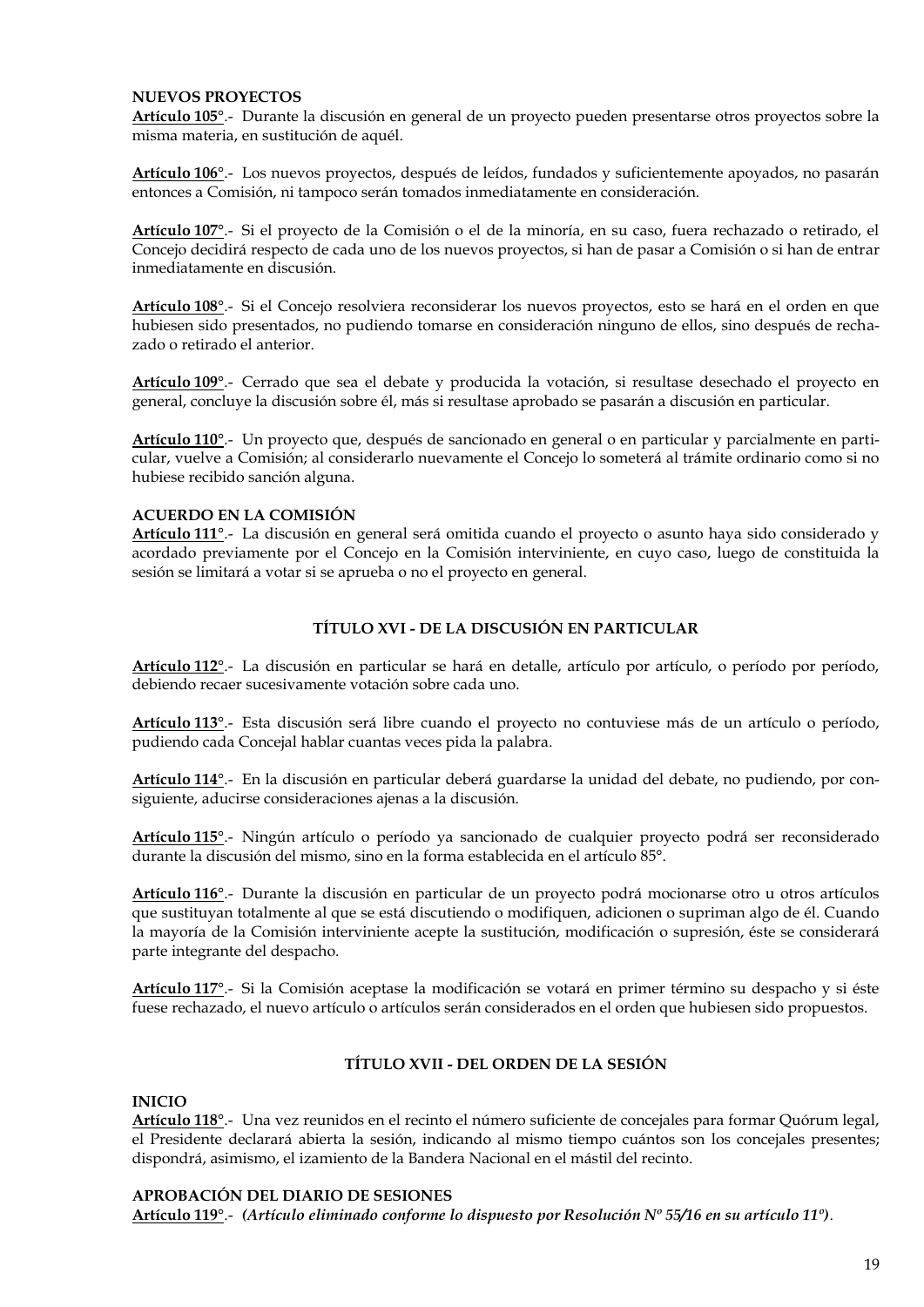#### <span id="page-19-0"></span>**APARTADOS DEL ORDEN DEL DÍA**

**Artículo 120°**.- A su tiempo, el Presidente dará cuenta al Concejo por intermedio del Secretario de los Asuntos Entrados en el orden de apartados siguiente:

- 
- 1) De las Comunicaciones Oficiales que hubiese recibido, haciéndolas anunciar por el Secretario;<br>2) De las Peticiones Particulares o asuntos que hubiesen entrado por medio de sumarios hecho 2) De las Peticiones Particulares o asuntos que hubiesen entrado por medio de sumarios hechos por Secretaría, que se leerán;
- 3) De los asuntos con Despachos de Comisión que las comisiones hubiesen dictaminado sin hacerlos leer;<br>4) De los Proyectos Presentados que hubiesen ingresado en tiempo y forma.
- De los Proyectos Presentados que hubiesen ingresado en tiempo y forma.

#### <span id="page-19-1"></span>**OMISIÓN DE LECTURA**

**Artículo 121°**.- El Concejo podrá resolver que se lea o que se omita la lectura de alguna pieza oficial, cuando lo estime conveniente y en este caso bastará que el Presidente exprese su objeto o contenido, sin perjuicio de su constancia textual en el Registro Audiovisual de Sesiones<sup>27</sup>.

**Artículo 122°**.- A medida que se vaya dando cuenta de los Asuntos Entrados, el Presidente los destinará a las comisiones respectivas o refrendará la predisposición acordada en la Comisión de Planificación y Coordinación de Labor.

**Artículo 123°**.- Después de darse cuenta de los Asuntos Entrados en la forma expresada por el artículo 120° de este Reglamento, podrán permitirse las diversas mociones que este mismo autoriza.

#### <span id="page-19-2"></span>**TRATAMIENTO DE LOS ASUNTOS**

**Artículo 124°**.- Una vez consideradas las mociones a que hace referencia el artículo anterior, se pasará al tratamiento del Orden del Día.

**Artículo 125°**.- Los asuntos se discutirán en el ordenamiento en que hubiesen sido repartidos, salvo resolución del Concejo en contrario, previa una moción de preferencia o de sobre tablas al efecto.

#### <span id="page-19-3"></span>**CUARTO INTERMEDIO**

**Artículo 126°**.- El Presidente puede invitar al Concejo a pasar a Cuarto Intermedio en cualquier momento de la sesión o cumplimentando una moción aprobada por simple mayoría.

#### <span id="page-19-4"></span>**VOTACIÓN DE LOS ASUNTOS**

**Artículo 127°**.- Cuando no hubiese ningún Concejal que tiene la palabra o después de haberse cerrado el debate, el Presidente propondrá la votación en estos términos: si se aprueba o no el proyecto, artículo o punto en discusión.

#### <span id="page-19-5"></span>**DURACIÓN DE LA SESIÓN**

**Artículo 128°**.- La sesión no tendrá duración limitada y se levantará por resolución del Concejo, previa moción de orden al efecto o a indicación del Presidente cuando hubiese terminado el Orden del Día o la hora fuese avanzada.

#### <span id="page-19-6"></span>**TÍTULO XVIII - DISPOSICIONES GENERALES SOBRE LA SESIÓN Y LAS DISCUSIONES**

**Artículo 129°**.- Después de terminada la consideración o discusión de un asunto, podrán presentarse proyectos o hacerse mociones que no se refieran a los asuntos que sean o hayan sido objeto de la moción.

**Artículo 130°**.- Antes de toda votación, el Presidente llamará para tomar parte de ella a los concejales que se encuentren en antesala.

#### <span id="page-19-7"></span>**ORDEN DEL DÍA**

**Artículo 131°**.- El Orden del Día presentado manuscrito o impreso, se repartirá oportunamente a todos los concejales y al Intendente.

#### <span id="page-19-8"></span>**PERMISO**

**Artículo 132°**.- Ningún Concejal podrá ausentarse durante la sesión sin permiso del Presidente, quien no lo otorgará sin consentimiento del Concejo en el caso de que éste pudiera quedar sin quórum legal.

j

<sup>27</sup> Los términos "Registro Audiovisual de Sesiones" sustituye a "Diario de Sesiones" conforme la Resolución Nº 55/16 en su artículo 9º.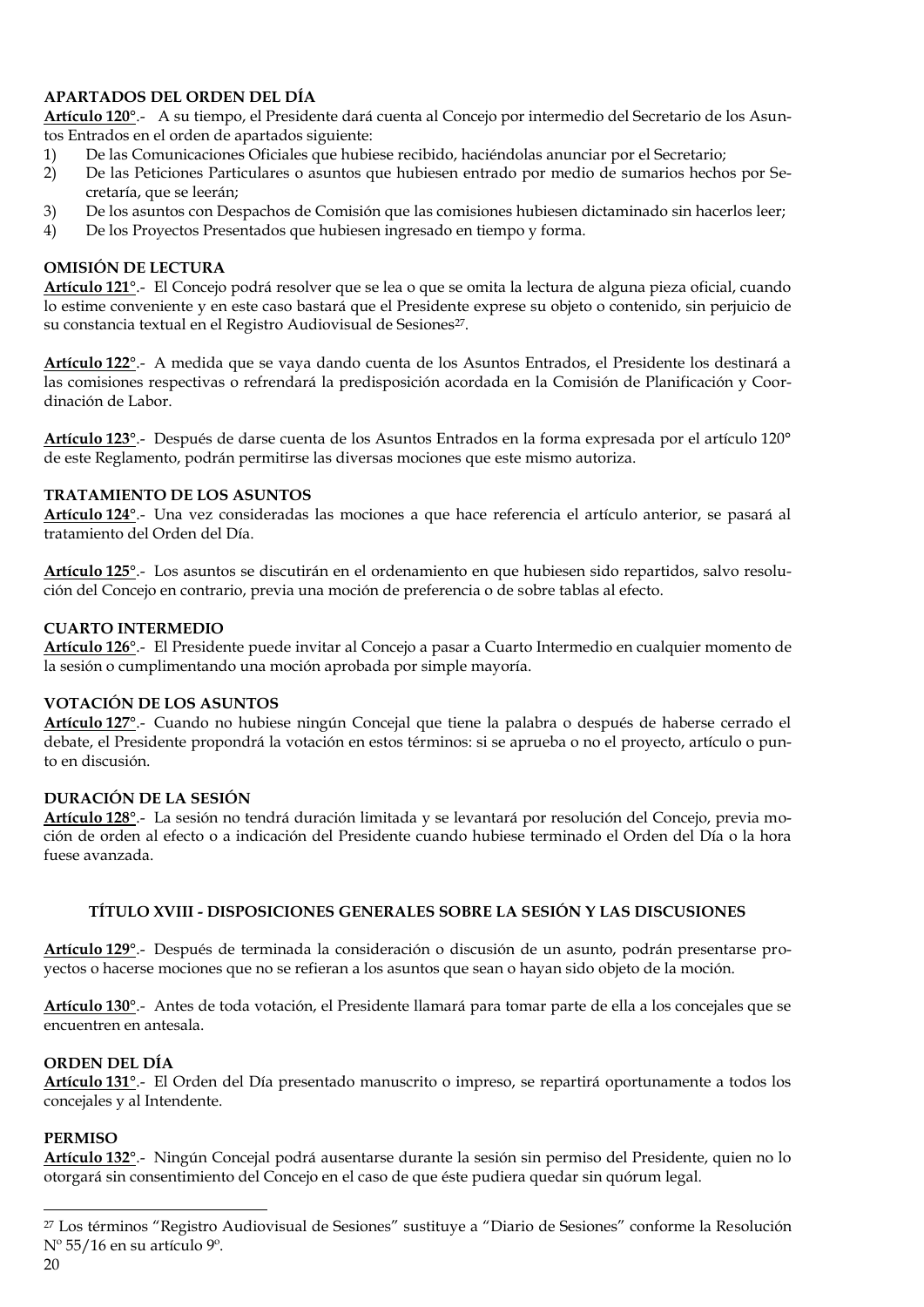#### <span id="page-20-0"></span>**DISCURSO**

**Artículo 133°**.- Al hacer uso de la palabra, los concejales se dirigirán siempre al Presidente o a los concejales en general y en el discurso deberán evitar -en lo posible- citar a sus pares nombrándolos.

**Artículo 134°**.- En la discusión de los asuntos, los discursos no podrán ser leídos y sólo con permiso del Concejo se podrá leer éstos, o documentos pertinentes, o relacionados con el asunto en discusión.

**Artículo 135°**.- Estarán absolutamente prohibidas las alusiones irrespetuosas y las imputaciones de mala intención o de móviles ilegítimos, hacia los poderes municipales y sus miembros.

#### <span id="page-20-1"></span>**IMPEDIMENTO**

**Artículo 136°**.- Los concejales no podrán desempeñar dentro de la administración municipal otras comisiones que las que el Concejo les confíe.

#### **TÍTULO XIX - DE LAS INTERRUPCIONES - LLAMADOS A LA CUESTIÓN Y AL ORDEN**

#### <span id="page-20-3"></span><span id="page-20-2"></span>**ININTERRUPCIÓN**

**Artículo 137°**.- Ningún Concejal puede ser interrumpido mientras tenga la palabra, a menos que se trate de una explicación pertinente, y este mismo sólo será permitido con la venia del Presidente y consentimiento de orador. En todo caso son absolutamente prohibidas las discusiones en forma de diálogo.

Se prohíbe también el uso de teléfonos celulares en el recinto, ya sea para comunicación verbal o vía mensajes de textos. Este impedimento debe ser acatado por todas las personas que se encuentren en el recinto mientras dure la sesión.

Sólo están exceptuados y pueden mantenerse en funcionamiento aquellos teléfonos celulares en uso por parte de periodistas, si así fuere necesario para el desarrollo de sus tareas de información pública y con la precaución de que su utilización sea sin ruidos o so-nidos (del aparato) al exterior.

Debe disponerse de carteles informativos en el recinto respecto de lo establecido con relación a la telefonía celular en este artículo.

**Artículo 138°**.- Con excepción de los casos establecidos en el artículo anterior, el orador sólo podrá ser interrumpido cuando saliese notablemente de la cuestión o cuando faltase al orden.

#### <span id="page-20-4"></span>**LLAMADO A LA CUESTIÓN**

**Artículo 139°**.- El Presidente por sí, o a petición de cualquier Concejal, deberá llamar a la cuestión al orador que saliese de ella.

**Artículo 140°**.- Si el orador pretendiera estar en la cuestión, el Concejo lo decidirá inmediatamente por una votación, sin discusión y continuará aquél con la palabra en caso de resolución afirmativa.

#### <span id="page-20-5"></span>**LLAMADO AL ORDEN**

**Artículo 141°**.- Un orador falta al orden cuando viola las prescripciones del artículo 137° o cuando incurre en personalizaciones, insultos o interrupciones reiteradas.

**Artículo 142°**.- Producido el caso a que se refiere el artículo anterior, el Presidente por sí, o a petición de cualquier Concejal si la considerara fundada, invitará al Concejal que hubiese motivado el incidente, explicar o retirar la palabra; si el Concejal accediese a lo indicado se pasará adelante sin más ulterioridad, pero si se negase o si las explicaciones no fuesen satisfactorias el Presidente lo llamará al orden. El llamamiento al orden se consignará en el Registro Audiovisual de Sesiones<sup>28</sup>.

#### <span id="page-20-6"></span>**SANCIÓN**

**Artículo 143°**.- Cuando un Concejal ha sido llamado al orden por dos (2) veces en la misma sesión, si se aparta de él una tercera, el Presidente propondrá al Concejo prohibirle el uso de la palabra por el resto de la sesión.

#### <span id="page-20-7"></span>**EXCLUSIÓN**

-

**Artículo 144°**.- En el caso que un Concejal incurra en falta más grave de las prevenidas en el artículo 141°, el

<sup>28</sup> Los términos "Registro Audiovisual de Sesiones" sustituye a "Diario de Sesiones" conforme la Resolución Nº 55/16 en su artículo 9º.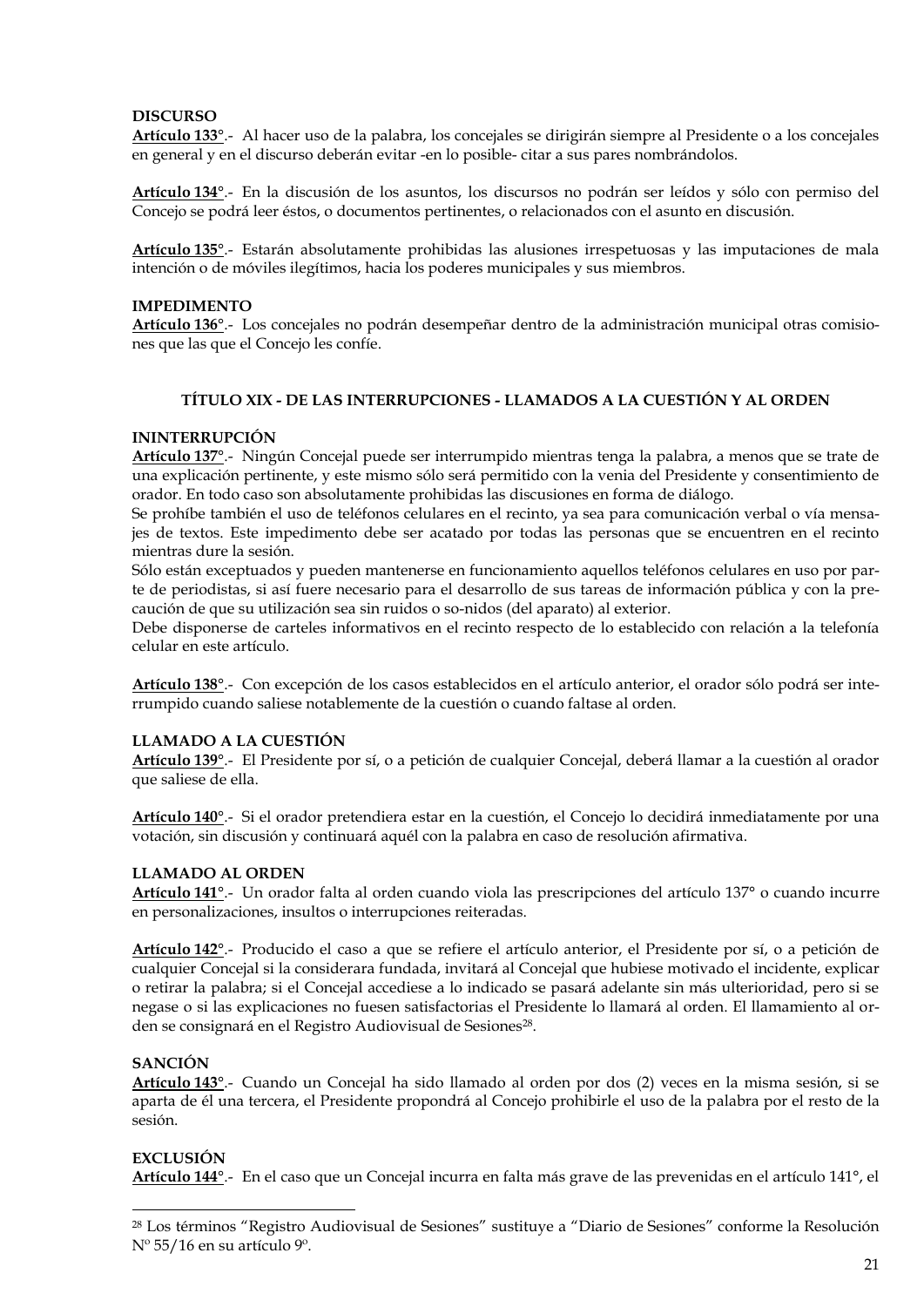Concejo a indicación del Presidente, o por moción de cualquiera de sus miembros, decidirá por una votación sin discusión si es llegada o no la oportunidad de usar de la facultad que le confiere el artículo 71 de la Carta Orgánica Municipal. Resultando afirmativa, propondrá la medida que el caso demande.

#### **TÍTULO XX - DE LAS VOTACIONES**

#### <span id="page-21-1"></span><span id="page-21-0"></span>**FORMAS**

**Artículo 145°**.- La votación del Concejo será: nominal, por signos o secreta. La votación nominal se hará de viva voz por cada Concejal, previa invitación del Presidente. La votación por signos se hará levantando la mano derecha los concejales que estuviesen por la afirmativa, computándose por la negativa los que no lo hicieran. La secreta se hará por cédulas.

**Artículo 146°**.- Será nominal toda votación para los nombramientos que deba hacer el Concejo por éste Reglamento o por Ley.

**Artículo 147°**.- Toda votación se contraerá a un (1) sólo y determinado artículo, proposición o período, más cuando éstos contengan varias ideas separadas, se votará por partes si así lo pidiera algún Concejal.

**Artículo 148°**.- Toda votación se reducirá a afirmativa o negativa, precisamente en los términos en que está escrita en el artículo, proposición o período que se vote.

#### <span id="page-21-2"></span>**SIMPLE MAYORÍA Y MAYORÍA ABSOLUTA**

**Artículo 149°**.- El Concejo Deliberante toma sus decisiones por simple mayoría de votos, con excepción de los casos en los que la Carta Orgánica Municipal o este Reglamento Interno disponen una mayoría diferente. 29

Para las resoluciones del Concejo, será necesaria la mayoría absoluta de los miembros del Cuerpo en los casos previstos en los artículos 52; 63 incisos 9, 13 y 30; 71; 78; 85 incisos 4, 6, 7, 8 y 9; y 161 de la Carta Orgánica Municipal.

Para las resoluciones del Concejo, será necesaria las dos terceras (2/3) partes de los miembros del Cuerpo en los casos previstos en los artículos 47; 48; 62; 63 incisos 8, 24, 27; 71; 78; 79; 85 incisos 1, 2, 3, 5, 6, 7, 8, 10, 11 y 12; 99; 100 inciso 2; 106; 110; 118; 123; 127; 134; 137; 153 y 211 de la Carta Orgánica Municipal.

Para las resoluciones del Concejo, será necesaria las tres cuartas (3/4) partes de los miembros del Cuerpo en los casos previstos en los artículos 52 y 85 inciso 12 de la Carta Orgánica Municipal.

#### <span id="page-21-3"></span>**CASO DE DUDA**

**Artículo 150°**.- Si se suscitase duda respecto del resultado de la votación inmediatamente después de reclamada, cualquier Concejal podrá pedir rectificación, la que se practicará con los concejales presentes que hubiesen tomado parte en la votación; los concejales que no hubiesen tomado parte en aquella no podrán intervenir en la rectificación.

#### <span id="page-21-4"></span>**EXCEPCIÓN DE TRATAMIENTO**

**Artículo 151°**.- Los proyectos de Ordenanza o Resolución, referidos a condonación de deudas fiscales, a exención del pago de contribuciones y al otorgamiento de subsidios, que cuenten con despacho unánime de las comisiones competentes, incluidos en el Orden del Día de cada sesión del Cuerpo, se considerarán automáticamente aprobados y sancionados los dispositivos sin discusión ni votación en el plenario, salvo que cualquier Concejal solicite su tratamiento.

#### <span id="page-21-5"></span>**OBLIGATORIEDAD DEL VOTO**

**Artículo 152°**.- Ningún Concejal podrá dejar de votar sin permiso del Concejo, ni protestar contra una resolución de él, pero tendrá derecho a pedir consignación de su voto en el Registro Audiovisual de Sesiones<sup>30</sup> o en el acta según el caso.

#### **TÍTULO XXI - DE LA ASISTENCIA DEL INTENDENTE**

<span id="page-21-6"></span>**Artículo 153°**.- El Intendente deberá concurrir al seno del Concejo Deliberante al menos una vez cada año.

-

<sup>29</sup> Referencia Legal: artículo 69 de la Carta Orgánica Municipal.

<sup>30</sup> Los términos "Registro Audiovisual de Sesiones" sustituye a "Diario de Sesiones" conforme la Resolución Nº 55/16 en su artículo 9º.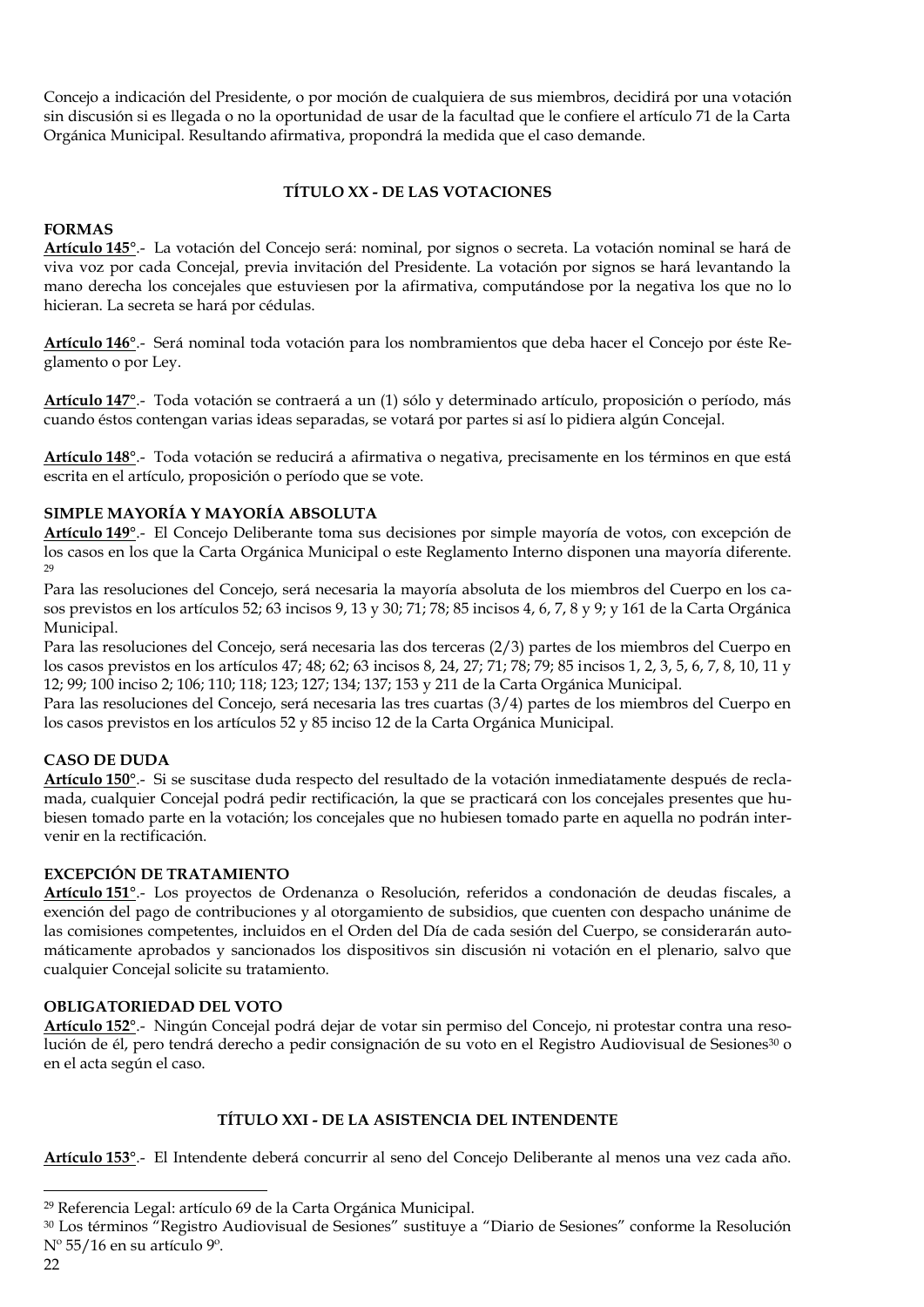También deberá hacerlo cuando sea convocado por aquél o cuando lo disponga voluntariamente. Podrá tomar parte en las deliberaciones pero no votar.

**Artículo 154°**.- Se podrá convocar cuando lo juzgue oportuno al Intendente y a los secretarios para que concurran obligatoriamente a su recinto o al de sus comisiones con el objeto de suministrar informes. <sup>31</sup>

**Artículo 155°**.- Si los informes que se tuviesen en vista se refiriesen a asuntos pendientes ante el Concejo, la citación del Intendente se hará inmediatamente; más si los informes versasen sobre actos de la Administración o sobre negocios extraños a la discusión del momento, se determinará de antemano el día en que ellos deban darse, debiendo la citación hacerse conteniendo los puntos a informar, con cinco (5) días de anticipación, salvo que se trate de un asunto de extrema gravedad o urgencia y así lo disponga el Concejo, por mayoría de sus miembros.

**Artículo 156°**.- Una vez presente el Intendente llamado por el Concejo para dar informes, después de hablar el Concejal que hubiera pedido su asistencia y el propio Intendente, tendrá derecho a hacerlo cualquiera de los demás concejales.

**Artículo 157°**.- Si el Concejal iniciador, u otro, creyera conveniente proponer algún dispositivo relativo a la materia que motivó el llamamiento o manifestó el proceder del Concejo, su proyecto seguirá los trámites ordinarios y podrá ser introducido inmediatamente después de terminada la interpelación o en otra sesión del Concejo.

#### **TÍTULO XXII - DE LOS EMPLEADOS Y LA POLICÍA DEL CONCEJO**

#### <span id="page-22-1"></span><span id="page-22-0"></span>**DEPENDENCIA**

**Artículo 158°**.- La Secretaría del Cuerpo y la de cada Bloque serán servidas por los empleados permanentes del Concejo y los empleados que determine el presupuesto de gastos anuales, quienes dependerán inmediatamente del Secretario y de los Presidentes de los Bloques en sus casos. Las dependencia de los mismos, misión y funciones, se encuentra detallada en el Anexo que forma parte del presente Reglamento Interno.

**Artículo 159°**.- El Presidente propondrá al Concejo, en el respectivo Presupuesto de Gastos anual, las dotaciones de todos los empleados mencionados en el artículo anterior.

#### <span id="page-22-2"></span>**BARRAS**

**Artículo 160°**.- El Presidente permitirá entrar y permanecer en el lugar reservado a las Barras a toda persona, salvo que el Concejo disponga Sesión Secreta conforme al artículo 24º de este Reglamento Interno.

**Artículo 161°**.- La guardia que esté de facción en las puertas exteriores del recinto de sesiones o de la sede para el caso de haberla requerido, como los Ordenanzas, sólo recibirán órdenes del Presidente.

#### <span id="page-22-3"></span>**ORDEN EN EL RECINTO**

**Artículo 162°**.- Estará prohibida toda demostración o señal bulliciosa de aprobación o desaprobación que desde las Barras altere el normal desarrollo de la sesión.

**Artículo 163°**.- El Presidente mandará salir irremisiblemente del recinto a toda persona que desde las Barras contravenga el artículo anterior y por aplicación del artículo 17º de este Reglamento. Si el desorden fuera general, deberá llamar al orden y si se repitiera, suspenderá inmediatamente la sesión hasta que esté desocupada la barra.

**Artículo 164°**.- Si fuera imposible continuar la sesión o resistieran las Barras a ser desalojadas, el Presidente empleará todos los medios que considere necesarios, hasta el uso de la fuerza pública, para conseguirlo.

#### **TÍTULO XXIII - DE LA OBSERVANCIA Y REFORMA DE ESTE REGLAMENTO**

#### <span id="page-22-5"></span><span id="page-22-4"></span>**INOBSERVANCIA**

-

**Artículo 165°**.- Todo Concejal podrá reclamar al Presidente la absoluta observancia de este Reglamento, si juzgase que se contraviene. Si el autor de la supuesta infracción pretendiera no haber incurrido en ella, se

<sup>31</sup> Referencia Legal: artículo 63 inciso 25 de la Carta Orgánica Municipal.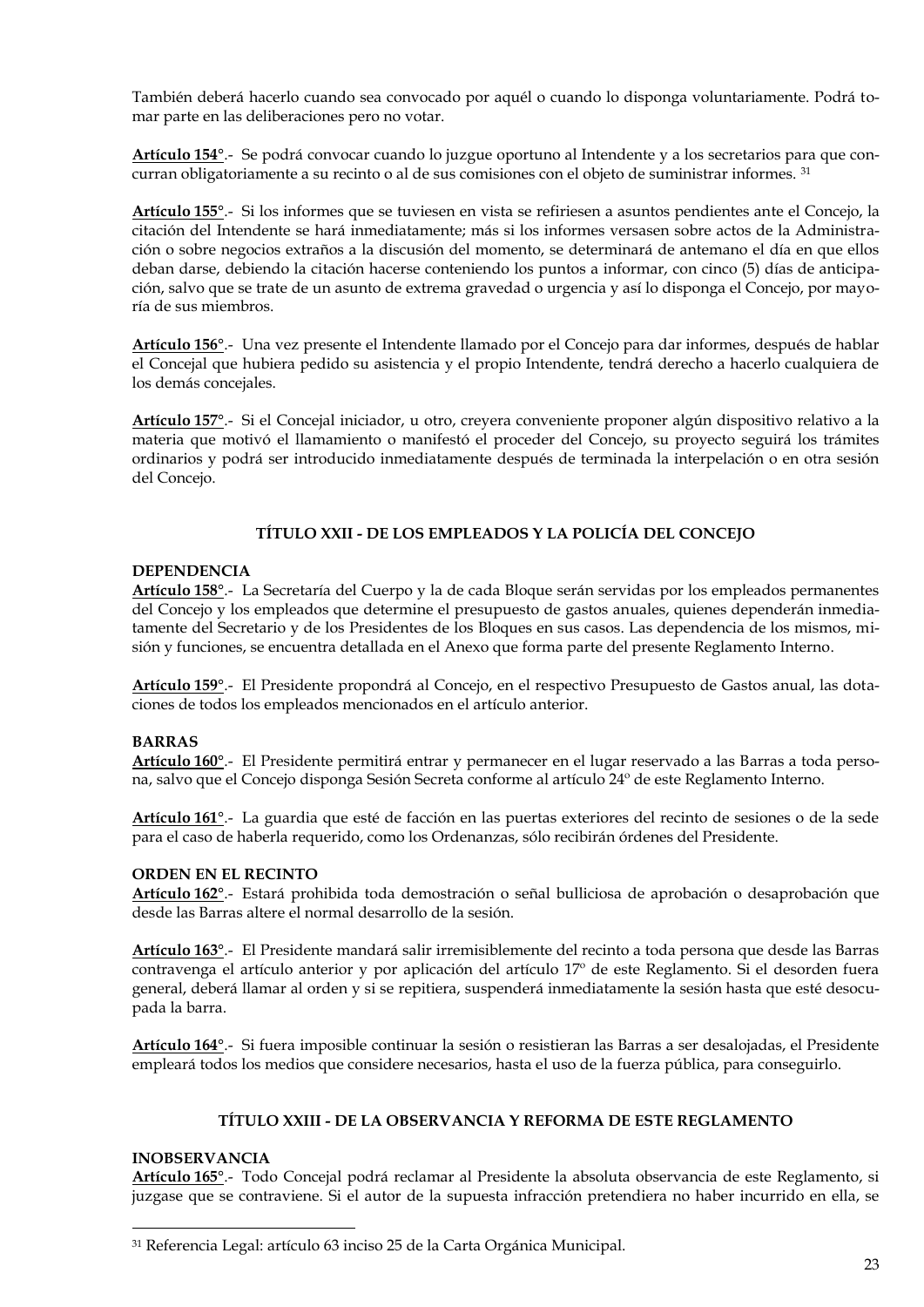resolverá inmediatamente por votación sin discusión.

#### <span id="page-23-0"></span>**ANTECEDENTES**

**Artículo 166°**.- Todas las resoluciones que el Concejo expida en virtud de lo prevenido en el artículo anterior o que se expida en general sobre puntos de disciplina o de forma, se tendrán presente para el caso de reformar o corregir este Reglamento.

**Artículo 167°**.- Se llevará un Libro en el que se registrarán todas las resoluciones de que habla el artículo precedente y de las cuales hará relación el Secretario siempre que el Concejo lo disponga.

#### <span id="page-23-1"></span>**REFORMA**

**Artículo 168°**.- Cuando este Reglamento sea revisado, corregido o sometido a reforma parcial, se insertarán en los respectivos lugares del "corpus" las modificaciones que se hubiesen aprobado.

#### <span id="page-23-2"></span>**VALIDEZ DEL REGLAMENTO**

**Artículo 169°**.- Ninguna disposición de este Reglamento podrá ser alterada ni derogada por resolución sobre tablas, sino únicamente por medio de un proyecto en forma, que seguirá la misma tramitación que cualquier otro.

#### <span id="page-23-3"></span>**INTERPRETACIÓN**

**Artículo 170°**.- Si ocurriese alguna duda sobre la inteligencia de algunos de los artículos de este Reglamento, deberá resolverse inmediatamente por votación del Concejo, previa la discusión correspondiente.

#### <span id="page-23-4"></span>**IMPRESIÓN DEL REGLAMENTO**

**Artículo 171°**.- Queda autorizado el Presidente del Concejo para imprimir ejemplares de este Reglamento en número suficiente.

Dado en la Sala de Sesiones del Concejo Deliberante de la Ciudad de Río Cuarto, a 17 días del mes de septiembre del año dos mil tres.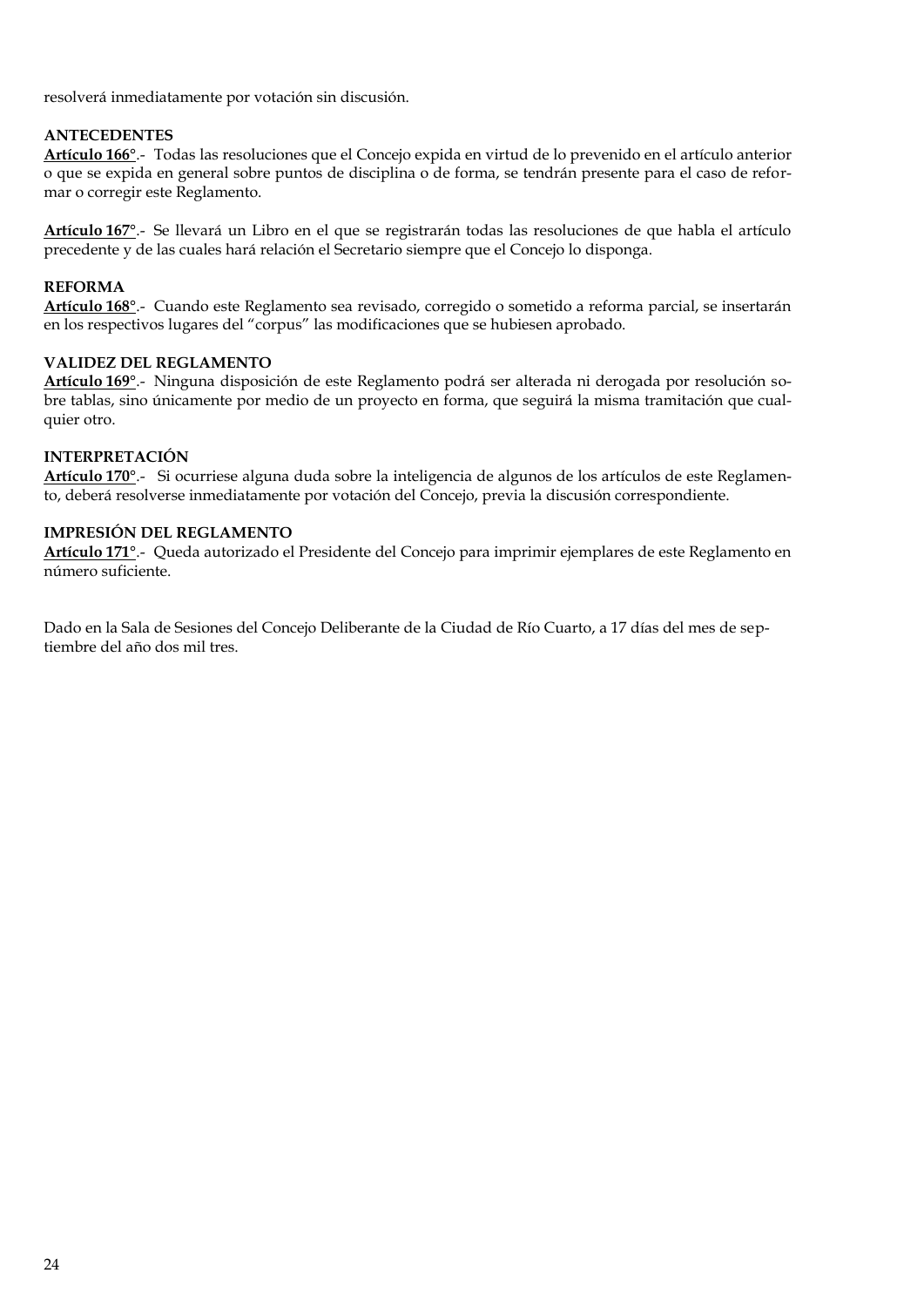# ANEXO I<br>(Correspondiente al Artículo 158º del Reglamento Interno)

| <b>MAYORDOMO</b><br>27 |  |
|------------------------|--|
| ORDENANZA 28           |  |
|                        |  |
|                        |  |
|                        |  |
|                        |  |
|                        |  |
|                        |  |
|                        |  |
|                        |  |
|                        |  |
|                        |  |
|                        |  |
|                        |  |
|                        |  |
|                        |  |
|                        |  |
|                        |  |
|                        |  |
|                        |  |
|                        |  |
|                        |  |
|                        |  |
|                        |  |
|                        |  |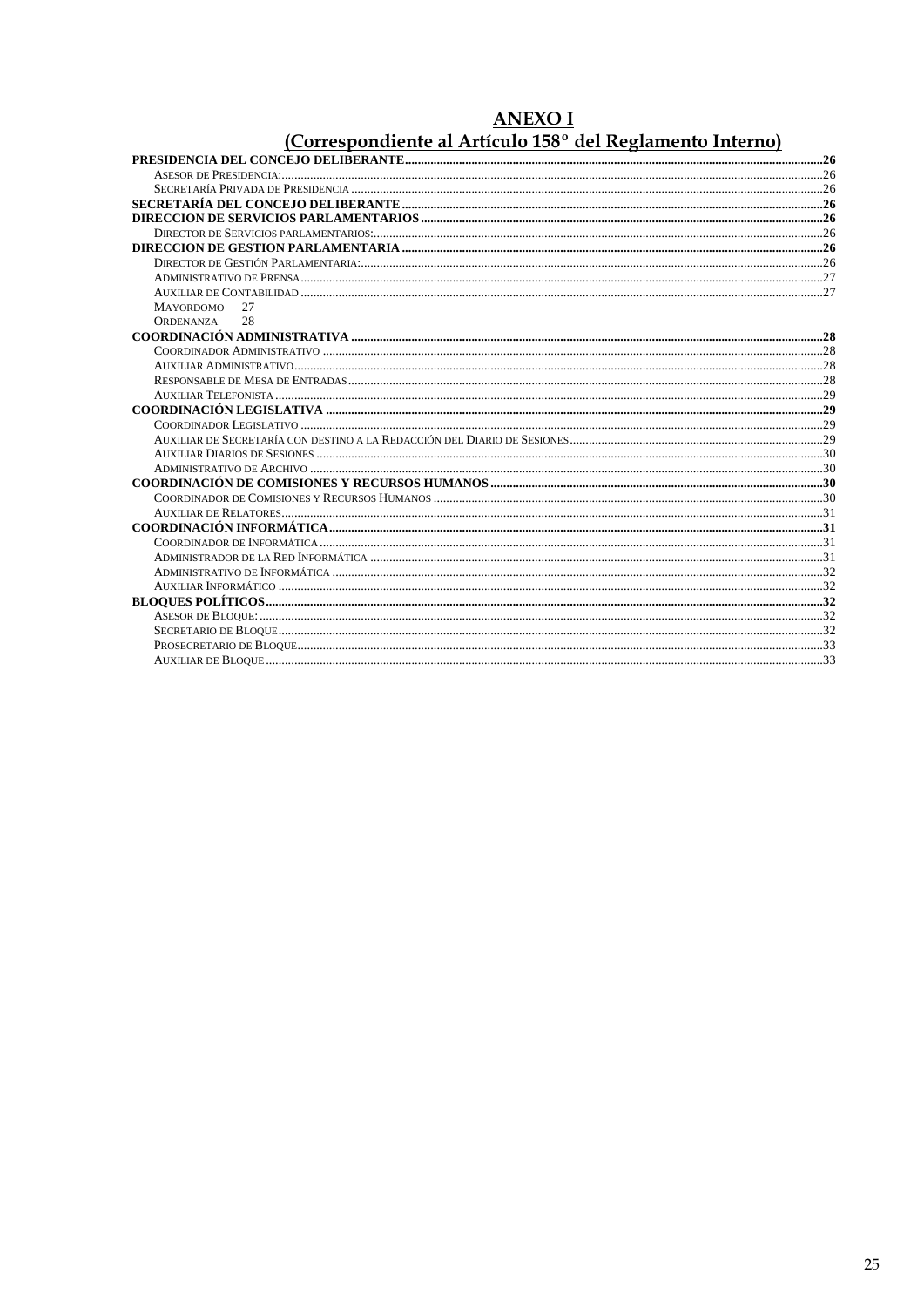#### **PRESIDENCIA DEL CONCEJO DELIBERANTE**

#### **ASESOR DE PRESIDENCIA:**

#### **Dependencia:**

Depende jerárquica y orgánicamente del Presidente del Concejo Deliberante.

#### **Misión:**

Asesoramiento político y legislativo al Presidente de la Institución.

#### **Funciones:**

- Informa al Presidente de los hechos políticos trascendentes locales, nacionales e internacionales a fin de que pueda tomar las decisiones correctas en su función.
- Colabora en la producción legislativa.
- Busca antecedentes como fundamento de los proyectos a elaborar por la Presidencia.
- Colabora con todo lo que el Presidente pueda requerirle para su mejor desempeño en el cargo.

#### **SECRETARÍA PRIVADA DE PRESIDENCIA**

#### **Dependencia:**

Depende jerárquica y orgánicamente del Presidente del Concejo Deliberante.

#### **Misión:**

Atiende el diligenciamiento de las tareas que la Presidencia determine.

**Funciones:**

- Organiza las tareas diarias que la Presidencia le encomiende.
- Agenda los eventos de la Presidencia e informa de los mismos a quien los requiera.
- Recibe y emite la correspondencia de la Presidencia.
- Atiende los pedidos de audiencia.

#### **SECRETARÍA DEL CONCEJO DELIBERANTE**

#### **DIRECCION DE SERVICIOS PARLAMENTARIOS**

#### **DIRECTOR DE SERVICIOS PARLAMENTARIOS:**

#### **Dependencia:**

Depende jerárquica y orgánicamente del Secretario del Concejo.

#### **Misión:**

Organiza, planifica, programa y sistematiza las tareas y actividades de los servicios de gestión, asesoramiento e información, dependientes de la Secretaria del Concejo.

#### **Funciones:**

- Organizar y sistematizar las tareas y actividades, ordinarias o extraordinarias de las Coordinación del Concejo.
- Planificar los objetivos y metas anuales en relación con los alcances de los servicios de gestión, asesoramiento e información que se prestan en el Concejo.
- Planificar programas de certificación de calidad del proceso de gestión de las tareas legislativas
- Planificar programas de perfeccionamiento en la redacción de textos vinculados con proyectos legislativos
- Recomendar el empleo de técnicas de redacciones legislativas adecuadas, a pedido de cualquiera de los miembros del Concejo.
- Planificar programas que tiendas a la celeridad, eficiencia y seguridad de los métodos administrativos y legislativos.
- Asesorar a la Presidencia y a la Secretaria sobre aspectos relacionados con la organización de la administración del Concejo
- Asistir a la Presidencia y a la Secretaria en las tareas que estas determinen, en el ámbito de su incumbencia.

#### **DIRECCION DE GESTION PARLAMENTARIA**

#### **DIRECTOR DE GESTIÓN PARLAMENTARIA:**

#### **Dependencia**

Depende jerárquica y orgánicamente del Secretario del Concejo.

#### **Misión:**

Supervisa la gestión de las Coordinaciones Administrativas, Legislativas, de Comisiones y Recursos Humanos e Informáticas del Concejo y sus dependencias.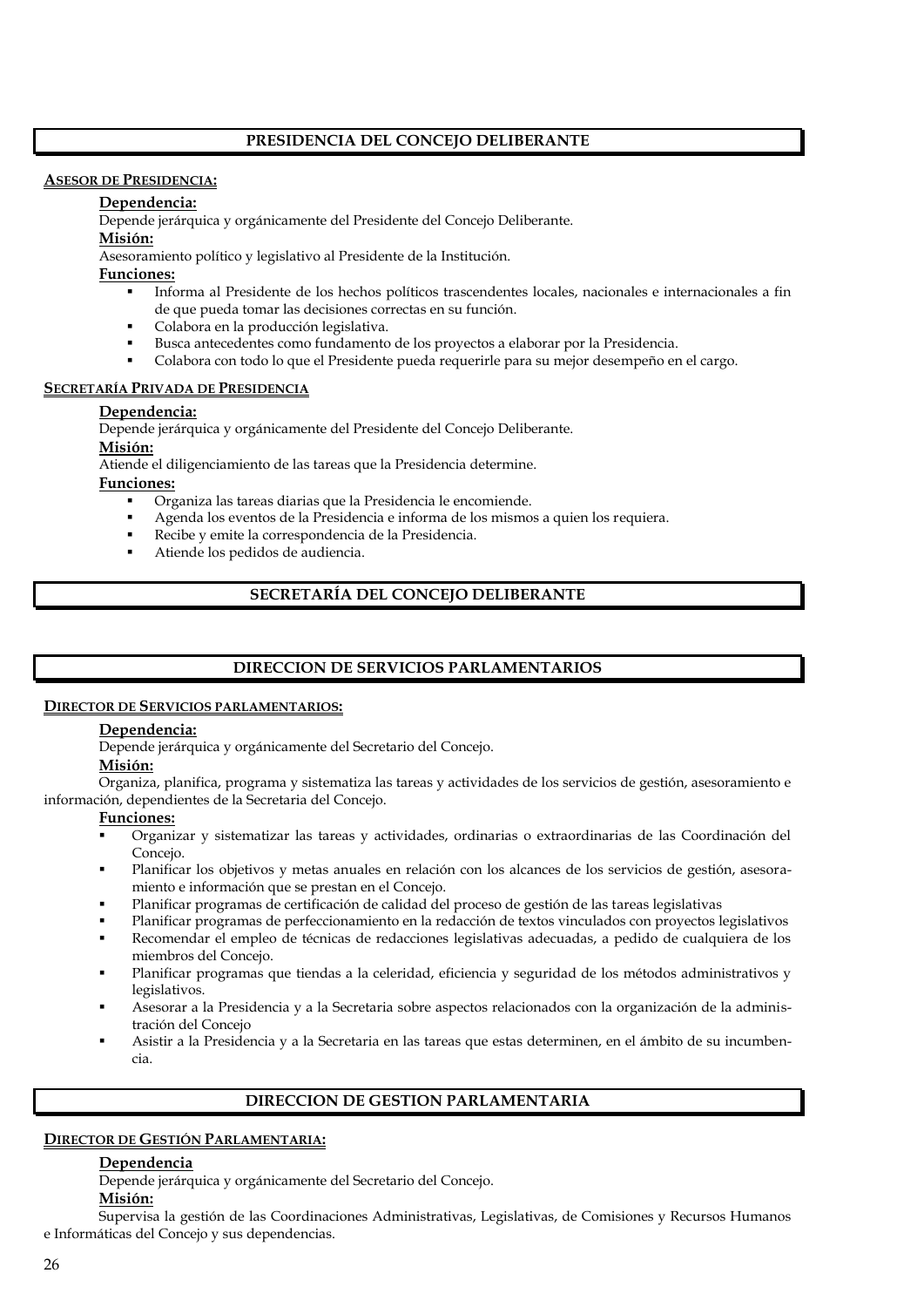#### **Funciones**

\* Supervisar y armonizar la gestión de las tareas y actividades, ordinarias o extraordinarias, de las Coordinaciones del Consejo

- \* Velar por el cumplimiento de los objetivos y metas anuales de la gestión parlamentaria
- Ejecutar los programas de certificación de calidad del proceso de gestión de las tareas parlamentaria implementados por la Dirección de Servicios Parlamentarios.
- Ejecutar programas de perfeccionamiento en la redacción de textos vinculados con proyectos legislativos implementados por la Dirección de Servicios Parlamentarios.
- Ejecutar los programas que tiendan a la celeridad, eficiencia y seguridad de los métodos administrativos y legislativos implementados por la Dirección de Servicios Parlamentarios
- Asesorar a la Presidencia y a la Secretaria sobre aspectos relacionados con la organización de la administración del Concejo
- Asistir a la Presidencia y a la Secretaria en las tareas que estas determinen, en el ámbito de su incumbencia.

#### **Funciones comunes a ambas Direcciones:**

- Realizar estudios sobre la organización , el funcionamiento y los procedimientos del órgano deliberativo , así como promover investigaciones de Derecho Parlamentarios Comparado
- Auxiliar en la emisión de opiniones a las consultas jurídico parlamentarias que formulen los órganos de gestión , el secretario, las comisiones y concejales;
- Dar curso a las solicitudes de investigación y actualización de todos los registros parlamentarios y bases de datos ;
- Dirigir las actividades de los Centros de Estudios;
- Atender las solicitudes de Co0ncejales en materia de apoyo parlamentario en aspectos técnicos legislativos vinculados con función;
- Dictaminar de manera no vinculante , a requerimiento de cualquier Concejal , sobre la viabilidad legal y técnica de los proyectos elaborados-

#### **ADMINISTRATIVO DE PRENSA**

#### **Dependencia:**

Depende jerárquicamente y orgánicamente del Secretario del Concejo.

#### **Misión:**

Colaborar con la difusión de ideas y mensajes del Concejo Deliberante que ayuden a la definición de la imagen institucional a establecer.

#### **Funciones:**

- Diseñar las campañas de difusión del Concejo Deliberante.
- Organizar las pautas publicitarias.
- Difundir la agenda del Concejo Deliberante.
- Establecer relaciones recíprocas con los medios de comunicación y la sociedad en su conjunto.

#### **AUXILIAR DE CONTABILIDAD**

#### **Dependencia:**

Depende jerárquica y orgánicamente del Secretario del Cuerpo y se relaciona con las demás Coordinaciones del Cuerpo y Direcciones del Departamento Ejecutivo Municipal.

#### **Misión:**

Realiza tareas de apoyo en la administración general a la Secretaría del Cuerpo.

#### **Funciones:**

- Controla, supervisa y sigue el movimiento de fondos que impliquen pagos imputables a las partidas asignadas al Concejo Deliberante.
- Compra y suministra todos los bienes necesarios para el normal funcionamiento de la administración en general.
- Controla y custodia los bienes que integran el patrimonio del Concejo Deliberante.
- Dispone, implementa y sistematiza permanentemente el registro de stock, con detalle de movimientos por rubros.

#### **MAYORDOMO**

#### **Dependencia:**

Depende jerárquica y orgánicamente del Secretario del Concejo Deliberante.

#### **Misión:**

Atiende el normal desarrollo de las actividades de la Institución en cuanto a limpieza y orden, mantenimiento edilicio, logística, insumos generales y seguridad de los bienes patrimoniales.

- Atiende diariamente las solicitudes del Secretario del Concejo en las tareas encomendadas por el mismo.
- Conduce, supervisa y coordina las funciones que se desarrollen en las dependencias a su cargo.
- Administra los insumos necesarios para el desarrollo de las tareas que le competen e informa al Secretario la existencia de los mismos.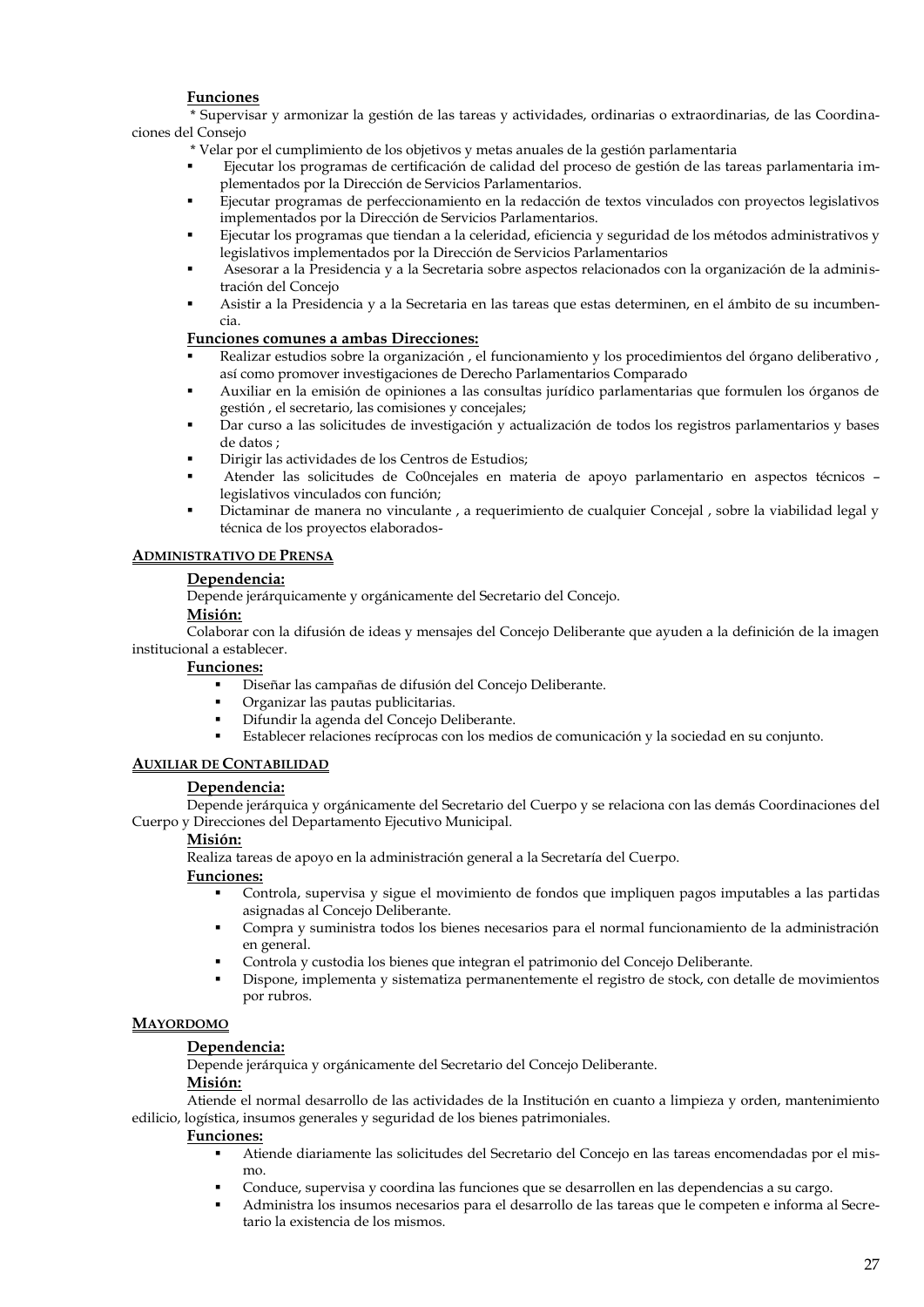- Supervisa la limpieza diaria, el orden y la logística de la institución de acuerdo con la agenda prevista para cada día.
- Contrata al personal técnico especializado que realiza las tareas de mantenimiento edilicio y controla su trabajo.
- Controla diariamente la seguridad de los bienes patrimoniales.

#### **ORDENANZA**

#### **Dependencia:**

Depende jerárquica y orgánicamente del Mayordomo.

**Misión:**

Atiende el diligenciamiento de las tareas encomendadas por el Mayordomo.

**Funciones:**

- Mantiene diariamente la limpieza y el orden de las dependencias del Concejo Deliberante.
- Organiza la disposición del mobiliario de acuerdo con los requerimientos de la agenda de la Institución indicada por el Mayordomo.
- Atiende el servicio de cafetería para el personal del Concejo Deliberante y para el público presente en los eventos especiales realizados en el mismo.
- Controla la seguridad de los bienes patrimoniales de la Institución.
- Dispone los elementos y el orden necesario para la realización de las Sesiones Ordinarias y extraordinarias, así como para todo evento que se realice en el Concejo Deliberante.
- Atiende toda otra tarea que se le encomiende en el ejercicio de sus funciones.

#### **COORDINACIÓN ADMINISTRATIVA**

#### **COORDINADOR ADMINISTRATIVO**

#### **Dependencia:**

Depende jerárquica y orgánicamente de la Secretaría del Concejo Deliberante y se relaciona con las demás Coordinaciones del Cuerpo y dependencias del Departamento Ejecutivo Municipal.

#### **Misión:**

Tiene a su cargo todas las tareas relacionadas con la atención del despacho de la Presidencia, notificaciones y correspondencia en general así como dar asistencia en todo lo atinente a Mesa de Entradas.

#### **Funciones:**

- Conduce, supervisa y coordina las funciones que se desarrollen en las dependencias a su cargo.
- Supervisa todos los bienes patrimoniales que posee la Coordinación y asigna responsabilidades en otros agentes de su dependencia.
- Organiza las tareas correspondientes a cada agente dentro de su ámbito con el objeto de afrontar las prioridades encomendadas.
- Asiste a la Presidencia en las tareas que esta determine.
- Atiende la recepción y el diligenciamiento de Expedientes.
- Redacta notas y resoluciones de mero trámite que disponga el Presidente.
- Recepciona y expide la correspondencia.
- Atiende el Despacho de la Presidencia.

#### **AUXILIAR ADMINISTRATIVO**

#### **Dependencia:**

Depende jerárquica y orgánicamente del Coordinador Administrativo y se relaciona con las demás Coordinaciones del Cuerpo.

#### **Misión:**

Atiende el diligenciamiento del trámite Administrativo.

#### **Funciones:**

- Asiste directamente a la Coordinación Administrativa y a la Secretaría del Cuerpo en las funciones que éstas determinen.
- Realiza las tareas correspondientes a las sesiones del Cuerpo, orden del día, dispositivos legislativos, etc.
- Lleva el registro de Resoluciones de Presidencia, notas en general y toda otra documentación a fin a la Secretaría y a la Presidencia.
- Recepciona y despacha notas a organismos, instituciones y entes gubernamentales y no gubernamentales.

#### **RESPONSABLE DE MESA DE ENTRADAS**

#### **Dependencia:**

Depende jerárquica y orgánicamente del Coordinador Administrativo y se relaciona con las demás Coordinaciones del Cuerpo.

#### **Misión:**

Atiende el diligenciamiento del trámite administrativo de Expedientes. **Funciones:**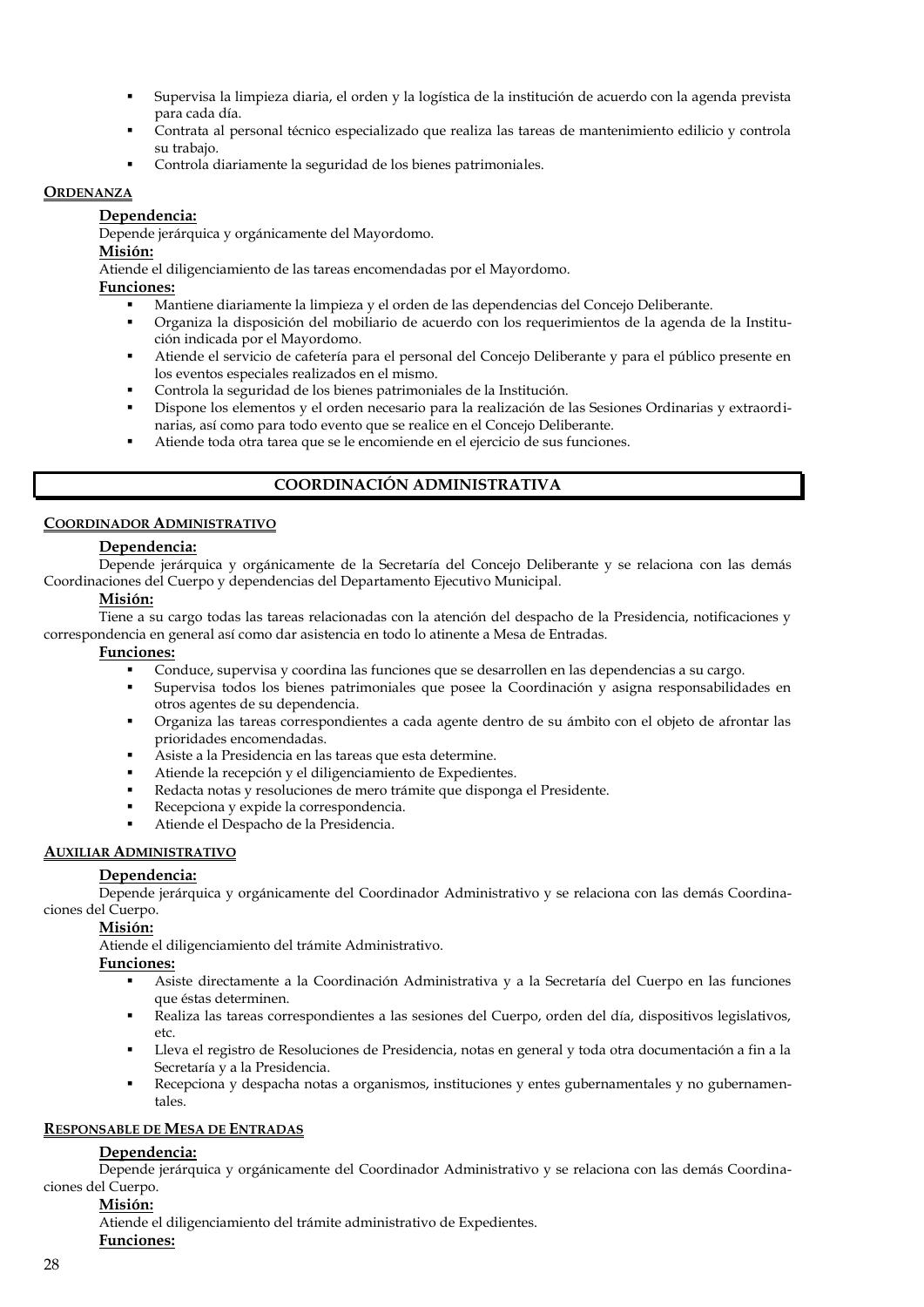- Asiste directamente a la Coordinación Administrativa y a la Secretaría del Cuerpo en las funciones que éstas determinen.
- Realiza las tareas correspondientes a la Entrada y asiento de solicitudes, proyectos, anteproyectos que merezcan el tratamiento del Cuerpo en forma de Expediente.
- Pone en conocimiento a todos los bloques integrantes del Concejo Deliberante de todo trámite nuevo que ingrese para su tratamiento.
- Realiza tareas en colaboración directa con el Archivo del Cuerpo.

#### **AUXILIAR TELEFONISTA**

#### **Dependencia:**

Depende jerárquica y orgánicamente del Coordinador Administrativo.

#### **Misión:**

Conectar telefónicamente los llamados de la institución con cada sector requerido y derivar las llamadas entrantes a quienes correspondan.

#### **Funciones:**

- Atender llamadas telefónicas entrantes y derivar de acuerdo a las solicitudes del público.
- Comunicar las llamadas salientes de acuerdo con lo solicitado por cada sector del Concejo.
- Mantener actualizada la base de datos de protocolo general.
- Conocer e informar a quienes lo soliciten la agenda de la institución.
- Conocer e informar al público que lo solicite los teléfonos del protocolo general así como los domicilios de las instituciones públicas de la ciudad.
- Toda tarea relacionada con su función que sea requerida por su inmediato superior.

#### **COORDINACIÓN LEGISLATIVA**

#### **COORDINADOR LEGISLATIVO**

#### **Dependencia:**

Depende jerárquica y orgánicamente de la Secretaría del Concejo Deliberante y se relaciona con las demás Coordinaciones del Concejo Deliberante y dependencias del Departamento Ejecutivo Municipal.

#### **Misión:**

Tiene como misión cumplir los servicios de apoyo a las tareas legislativas que se desarrollen en el Concejo Deliberante de la Ciudad de Río Cuarto.

#### **Funciones:**

- Tiene a su cargo la tarea de conducción, coordinación y supervisión de las funciones que se desarrollan en las dependencias que la conforman.
- Tiene a su cargo los bienes patrimoniales que posee la Coordinación, pudiendo asignar sus responsabilidades en otros agentes de su dependencia.
- Asesora a las Comisiones Permanentes del Concejo Deliberante respecto de los Proyectos de Ordenanza, Resolución y Declaración que se encuentren en estudio en las mismas en lo concerniente a cuestiones de técnica legislativa, antecedentes u otras observaciones de orden legal. Interviene siempre a requerimiento de los integrantes.
- Asiste a los concejales que lo requieran respecto a las iniciativas legislativas que promuevan, aún antes de que estas tengan estado parlamentario.
- Elabora proyectos alternativos de los sometidos a su consideración recomendado las modificaciones que considere pertinentes y útiles.
- Atiende las consultas aún verbales que hagan las autoridades y miembros del Concejo Deliberante, en lo concerniente a los Proyectos presentados ante el Cuerpo o a los Proyectos de Despachos elaborados por las comisiones intervinientes.
- Realiza estudios, observaciones, en lo que es materia de su competencia, aconsejando y dictaminando, proponiendo alternativas, en los asuntos sometidos a su consideración por las Comisiones del Cuerpo.
- Interviene, a requerimiento de la Presidencia del Cuerpo, en la elaboración de anteproyectos de resoluciones o normas cuyo dictado corresponda a ese organismo.
- Propone la adquisición de libros y material documental necesario para el desarrollo de la tarea legislativa.
- Organiza las tareas dentro de su ámbito con el objeto de afrontar las prioridades encomendadas.
- Cumple con las obligaciones y facultades que se deriven de aquellas compatibles con el cargo y necesarias e indispensables a los fines del cumplimiento de su misión.

#### **AUXILIAR DE SECRETARÍA CON DESTINO A LA REDACCIÓN DEL DIARIO DE SESIONES**

#### **Dependencia:**

Depende jerárquica y orgánicamente de la Coordinación Legislativa del Concejo Deliberante y se relaciona con las demás dependencias de éste Cuerpo.

#### **Misión:**

dio.

Tiene como misión la producción del Diario de Sesiones y otros registros que el cuerpo posea grabados en au-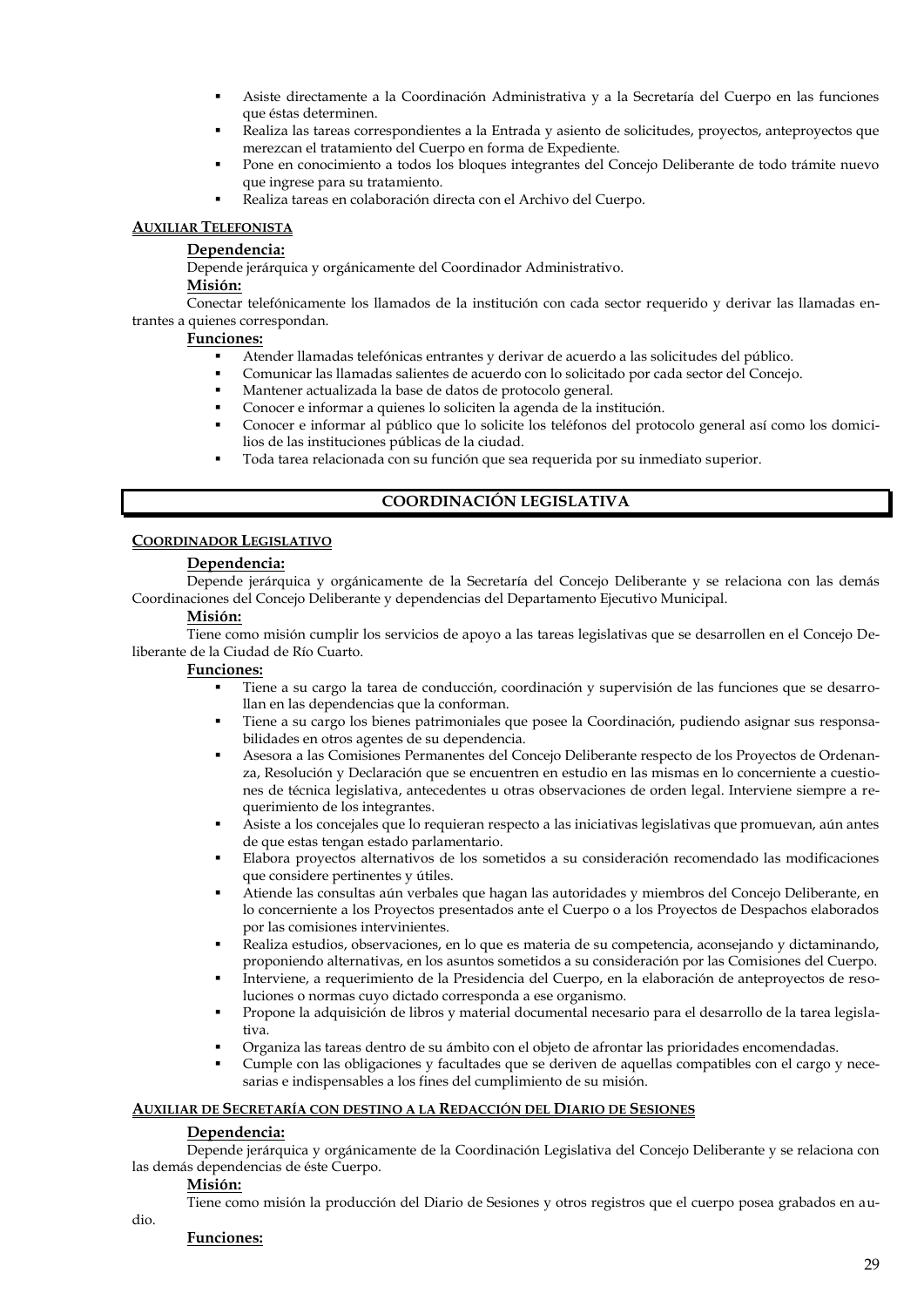- Coordina las tareas involucradas en la confección del Diario de Sesiones y de las Actas de Sesiones.
- Transcribe y revisa la grabación de cada sesión del Cuerpo, de las audiencias públicas convocadas por el mismo y de todo otro evento encomendado por su superior.
- Confecciona el Libro de Asistencia de los Señores Concejales a cada Sesión.

#### **AUXILIAR DIARIOS DE SESIONES**

#### **Dependencia:**

Depende jerárquica y orgánicamente de la Coordinación Legislativa del Concejo Deliberante y se relaciona con las demás dependencias de éste Cuerpo.

#### **Misión:**

Tiene como misión la producción del Diario de Sesiones y otros registros que el cuerpo posea grabados en au-

dio.

#### **Funciones:**

 Transcribe la grabación de cada sesión del Cuerpo, de las audiencias públicas convocadas por el mismo y de todo otro evento encomendado por su superior en coordinación con el Auxiliar de Secretaría con Destino a la Redacción del Diario de Sesiones.

#### **ADMINISTRATIVO DE ARCHIVO**

#### **Dependencia:**

Dependerá jerárquica y orgánicamente de la Coordinación Legislativa del Concejo Deliberante y se relaciona con las demás áreas de este Concejo y áreas vinculadas del Departamento Ejecutivo Municipal.

#### **Misión:**

Tendrá como misión seleccionar, conservar y ordenar toda la documentación que llegue al archivo.

#### **Funciones:**

- Archiva las actuaciones administrativas iniciadas en el Concejo Deliberante, debiendo asimismo proceder a la búsqueda, agregación y archivo de las mismas.
- Provee, previa autorización del Coordinador Legislativo, de la información que le sea requerida por los señores Concejales, secretarios, directores y demás reparticiones internas u organismos centralizados o descentralizados, entes autárquicos, entidades intermedias y de bien público, como asimismo a particulares que lo requieran.
- Lleva adelante todas las previsiones necesarias en cuanto a saneamiento, seguridad y resguardo del archivo, propiciando la desinfección, pulverización, previsiones contra incendios y atentados vandálicos o cualquier otro siniestro, como así también la conservación y mantenimiento edilicio (solucionando problemas de humedades, o deterioros del inmueble tales como filtraciones, hongos, insectos, falta de iluminación y ventilación etc.) que pudieran afectar el buen estado de conservación de los documentos.
- Expide, previa autorización del Coordinador Legislativo, fotocopias fieles de los originales que se encuentran en el archivo, debiendo dejarse constancias en el libro que se llevará al efecto, en el que deberá constar individualización de la documentación cuyas fotocopias se expiden, nombre y apellidos completos, domicilio, ocupación, documentación del solicitante y asimismo fecha y motivo por el cual se solicitan las fotocopias.
- Tiene a su cargo y bajo su custodia las copias de los originales de las ordenanzas sancionadas por el Concejo Deliberante, debidamente encuadernadas, por año y en orden numérico y cronológico.
- Todas las demás obligaciones y facultades que sean una derivación de aquellas compatibles con el cargo y necesarias e indispensables a los fines del cumplimiento de su misión.

#### **COORDINACIÓN DE COMISIONES Y RECURSOS HUMANOS**

#### **COORDINADOR DE COMISIONES Y RECURSOS HUMANOS**

#### **Dependencia:**

Depende jerárquica y orgánicamente de la Secretaría del Concejo Deliberante y se relaciona con las demás coordinaciones del Cuerpo y dependencias del Departamento Ejecutivo.

#### **Misión:**

Tiene a su cargo la capacitación y coordinación de los relatores de Comisión y del personal del Concejo Deliberante, observando en lo que resulte pertinente, las prescripciones del Reglamento Interno del mismo.

- Conduce, supervisa y coordina las funciones que se desarrollen en las dependencias a su cargo.
- Supervisa todos los bienes patrimoniales que posee la Coordinación y asignar responsabilidades en otros agentes de su dependencia.
- Organiza y ofrece en forma permanente capacitación a relatores de Comisión del Concejo Deliberante, con el apoyo de instituciones educativas y organismos relacionados a sus funciones.
- Organiza y ofrece en forma permanente capacitación al personal permanente y político del Concejo Deliberante, con el apoyo de Instituciones educativas instituciones educativas y organismos relacionados a sus funciones.
- Supervisa la preparación de los despachos de comisión para cada sesión con calidad técnica y jurídica.
- Controla la asistencia de los Concejales a las reuniones de Comisión.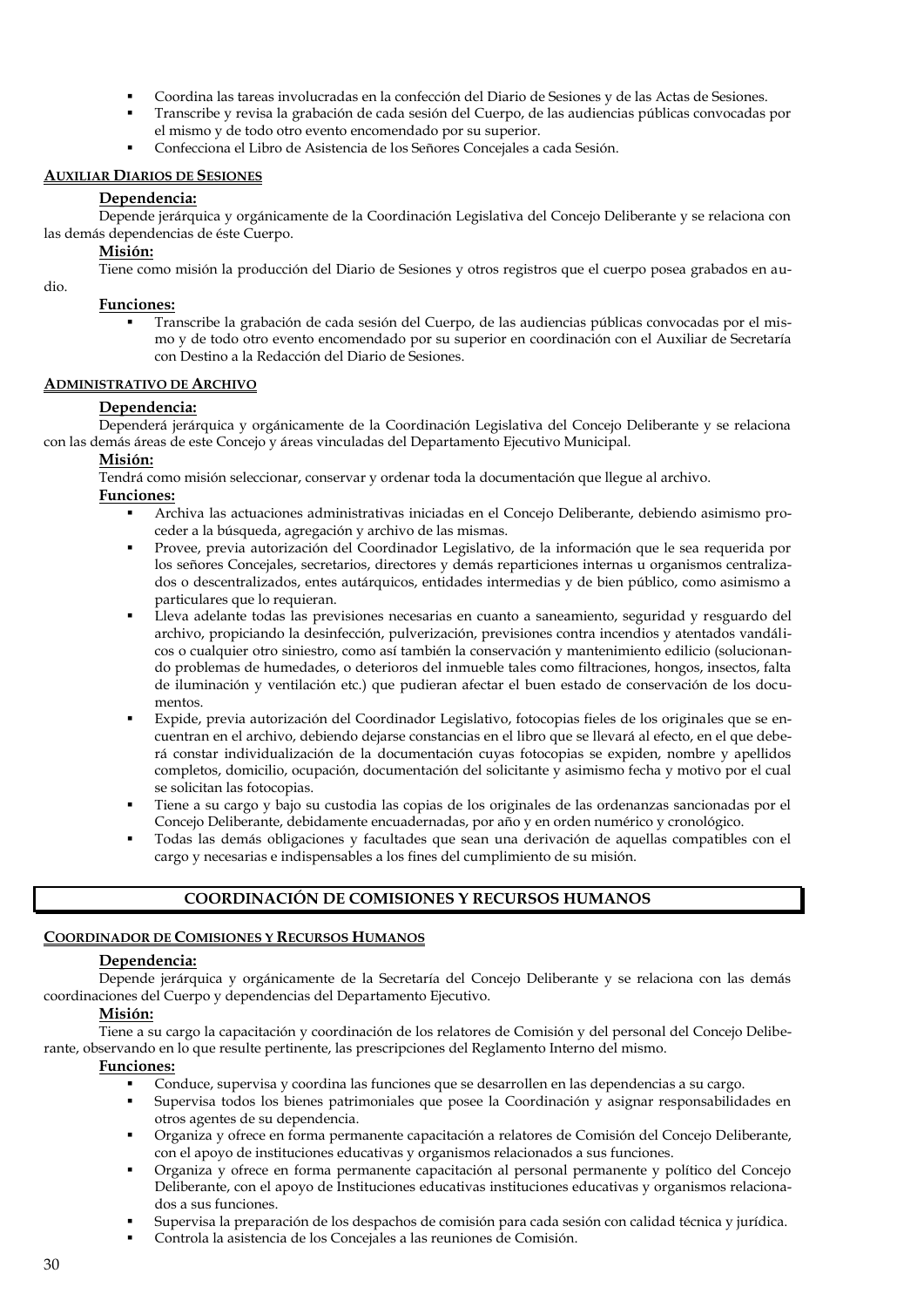- Asigna tareas al Auxiliar de Comisiones.
- Confecciona formularios relativos a designaciones, bajas y modificaciones del personal del Concejo Deliberante.
- Coordina la comunicación interna entre las Secretarías de Bloque y la Secretaría del Concejo Deliberante.

#### **AUXILIAR DE RELATORES**

#### **Dependencia:**

Depende jerárquica y orgánicamente del Coordinador de Comisiones y Recursos Humanos.

#### **Misión:**

Se dedicará al desarrollo de las tareas planificadas por la Coordinador de Comisiones y Recursos Humanos en lo que respecta al normal desenvolvimiento de las comisiones del Concejo Deliberante.

#### **Funciones:**

- Asiste en la organización de cada relator de comisión para que las reuniones se desarrollen en los tiempos previstos por el reglamento interno.
- Controla los expedientes pendientes de despacho para pedir a las comisiones su tratamiento en tiempo y forma.
- Controla la confección de actas de comisión y la asistencia de los Concejales a las mismas.
- Requiere a los relatores la entrega de los despachos para agilizar la elaboración de la orden del día de las sesiones ordinarias.
- Asiste a las reuniones de comisión donde se requiera su presencia.
- Informa por escrito la falta de reuniones de comisión y sus causas, así como la falta de elaboración de despachos.
- Atiende los requerimientos de la Coordinador de Comisiones y Recursos Humanos para diligenciar todo trámite concerniente a las funciones de las mismas.

#### **COORDINACIÓN INFORMÁTICA**

#### **COORDINADOR DE INFORMÁTICA**

#### **Dependencia:**

Depende jerárquica y orgánicamente de la Secretaría del Concejo Deliberante y se relaciona con las demás Coordinaciones del Cuerpo y dependencias del Departamento Ejecutivo.

#### **Misión:**

Tiene a su cargo las tareas relacionadas al funcionamiento del sistema de información legislativa del Concejo Deliberante mediante la utilización de herramientas informáticas.

#### **Funciones:**

- Conduce, supervisa y coordina las funciones que se desarrollen en las dependencias a su cargo.
- Supervisar los bienes patrimoniales que posee la Coordinación y asignar responsabilidades en otros agentes de su dependencia.
- Organiza las tareas correspondientes a cada agente dentro de su ámbito con el objeto de afrontar las prioridades encomendadas.
- Asiste a la Presidencia en las tareas que esta determine, en el ámbito de su incumbencia.
- Aconseja la conveniencia de vinculación con otros centros de información legislativa.
- Controla la actualización de los registros informáticos tanto de Expedientes Legislativos del Cuerpo como de las normas legales vinculadas a los mismos.
- Identificación, clasificación y vinculación de las normas jurídicas.
- Gestiona la elaboración o actualización del Digesto Legislativo Municipal.
- Colabora en la difusión de información parlamentaria del Cuerpo.
- Propone la adquisición de bienes que considere necesario para el cumplimiento de su misión.
- Evalúa la factibilidad de los proyectos de desarrollo o actividades de mantenimiento, actualización y optimización de sistemas.
- Propende a la capacitación y especialización de los recursos humanos a su cargo.
- Tiene a su cargo las obligaciones y las facultades que sean una derivación de aquellas compatibles con el cargo y necesarias e indispensables a los fines del cumplimiento de su misión.

#### **ADMINISTRADOR DE LA RED INFORMÁTICA**

#### **Dependencia:**

Depende jerárquica y orgánicamente del Coordinador de Informática.

#### **Misión:**

Tiene a su cargo las tareas relacionadas al desarrollo y mantenimiento del sistema de información legislativa y de la red informática del Concejo Deliberante.

- Planifica, configura, controla y monitorea los elementos que componen la red informática.
- Interviene en la instalación y configuración de los puestos de trabajo y dispositivos de la red informática.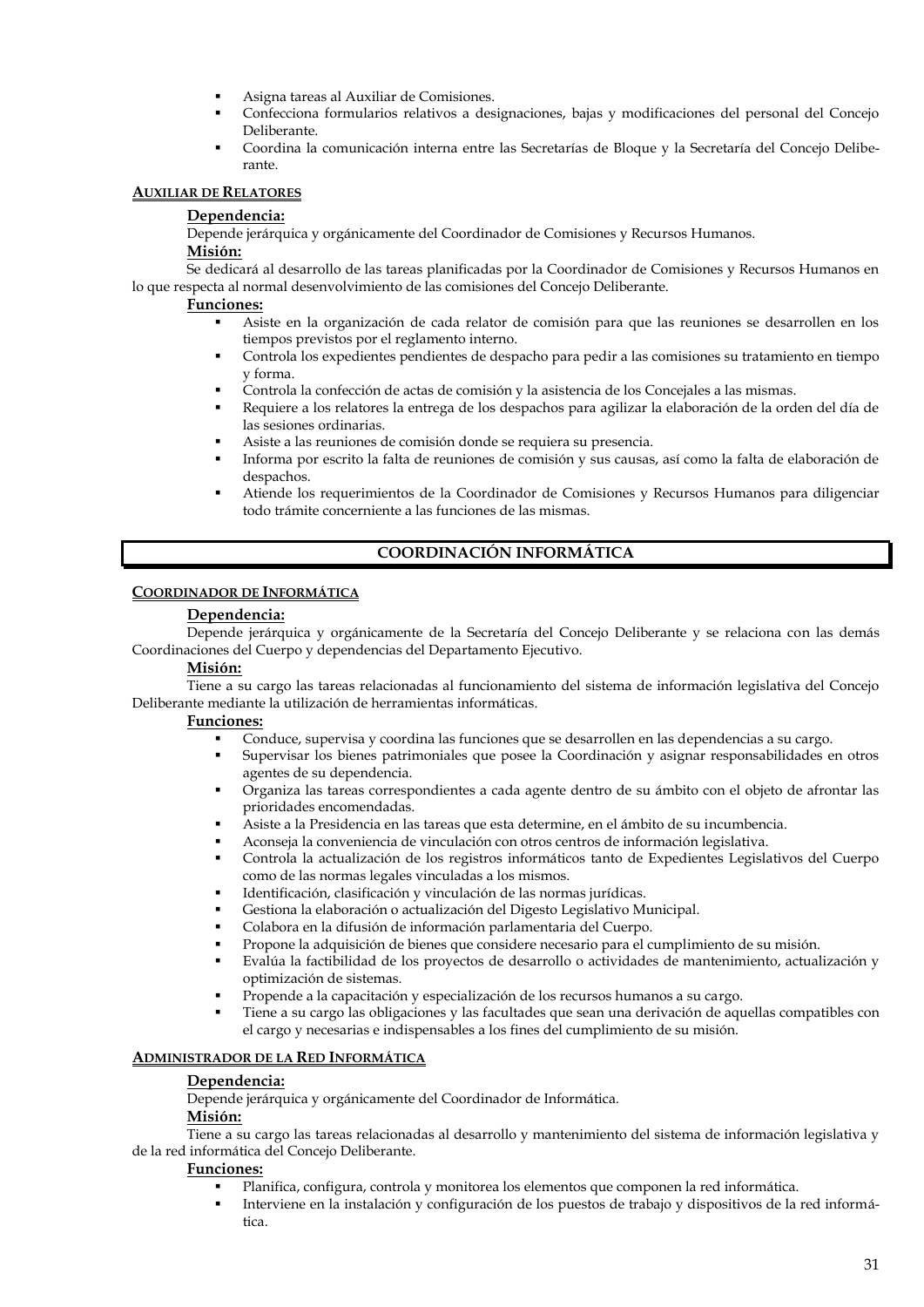- Administra la operación de los servidores y el acceso y capacidades de los usuarios a los recursos informáticos de la red.
- Identifica necesidades y requerimientos de información.
- Realiza análisis, diseño e implementación de sistemas informáticos.
- Participa en la elaboración de las especificaciones técnicas para la adquisición de recursos informáticos.
- Procura la seguridad de los sistemas y el resguardo de los datos disponibles en los servidores de la red.
- Contribuye dentro de sus medios a la resolución de problemas tanto de hardware como de software, producidos en los puestos de trabajo.
- Apoya al personal del Cuerpo en el uso de los recursos informáticos disponibles.
- Participa en la carga y verificación de los datos vinculados al sistema de información de expedientes legislativos y dispositivos legales vinculados.

#### **ADMINISTRATIVO DE INFORMÁTICA**

#### **Dependencia:**

Depende jerárquica y orgánicamente del Coordinador de Informática.

#### **Misión:**

**Funciones:**

- Interviene en la instalación y configuración de los puestos de trabajo.
- Identifica necesidades y requerimientos de información.
- Realiza análisis, diseño e implementación de sistemas informáticos.
- Participa en la elaboración de las especificaciones técnicas para la adquisición de recursos informáticos.
- Identifica problemas de hardware y software producidos en los puestos de trabajo y determina las acciones tendientes a su resolución.
- Apoya y capacita al personal del Cuerpo en el uso de los recursos informáticos disponibles.
- Participa en la carga y verificación de los datos vinculados al sistema de información de expedientes legislativos y dispositivos legales vinculados

#### **AUXILIAR INFORMÁTICO**

#### **Dependencia:**

Depende jerárquica y orgánicamente del Coordinador de Informática.

#### **Misión:**

Tiene a su cargo las tareas relacionadas al funcionamiento del sistema de información legislativa del Concejo Deliberante mediante la utilización de herramientas informáticas.

#### **Funciones:**

- Realiza captura de datos mediante la utilización de herramientas informáticas.
- Realiza la carga y participa en la verificación de los datos vinculados al sistema de información de expedientes legislativos y dispositivos legales vinculados.
- Realiza la carga y participa en la verificación de los datos vinculados al Digesto Legislativo Municipal.
- Colabora en la información parlamentaria de expedientes legislativos vinculados al organismo.

#### **BLOQUES POLÍTICOS**

#### **ASESOR DE BLOQUE:**

#### **Dependencia:**

Depende jerárquica y orgánicamente del Presidente de Bloque.

#### **Misión:**

Asesorar, en el área de su competencia, al Bloque al cual pertenece.

#### **Funciones:**

- Conocer los expedientes iniciados para asesorar al Bloque en áreas de su competencia.
- Indicar, en los casos requeridos por el Bloque, el material de estudio que los Concejales necesiten y capacitar a los mismos en los temas que coadyuven a la calidad de los proyectos presentados.
- Elaborar fundamentos de proyectos a presentar.
- Elaborar pedidos de informes.
- Participar de las reuniones de Bloque en las cuales sea requerida su presencia.
- Asesorar políticamente al Bloque en los aspectos que consideren convenientes para su mejor desarrollo.

#### **SECRETARIO DE BLOQUE**

#### **Dependencia:**

Depende jerárquica y orgánicamente del Presidente de Bloque.

#### **Misión:**

Organiza la Secretaría para asistir al Presidente y a todos los Concejales del Bloque.